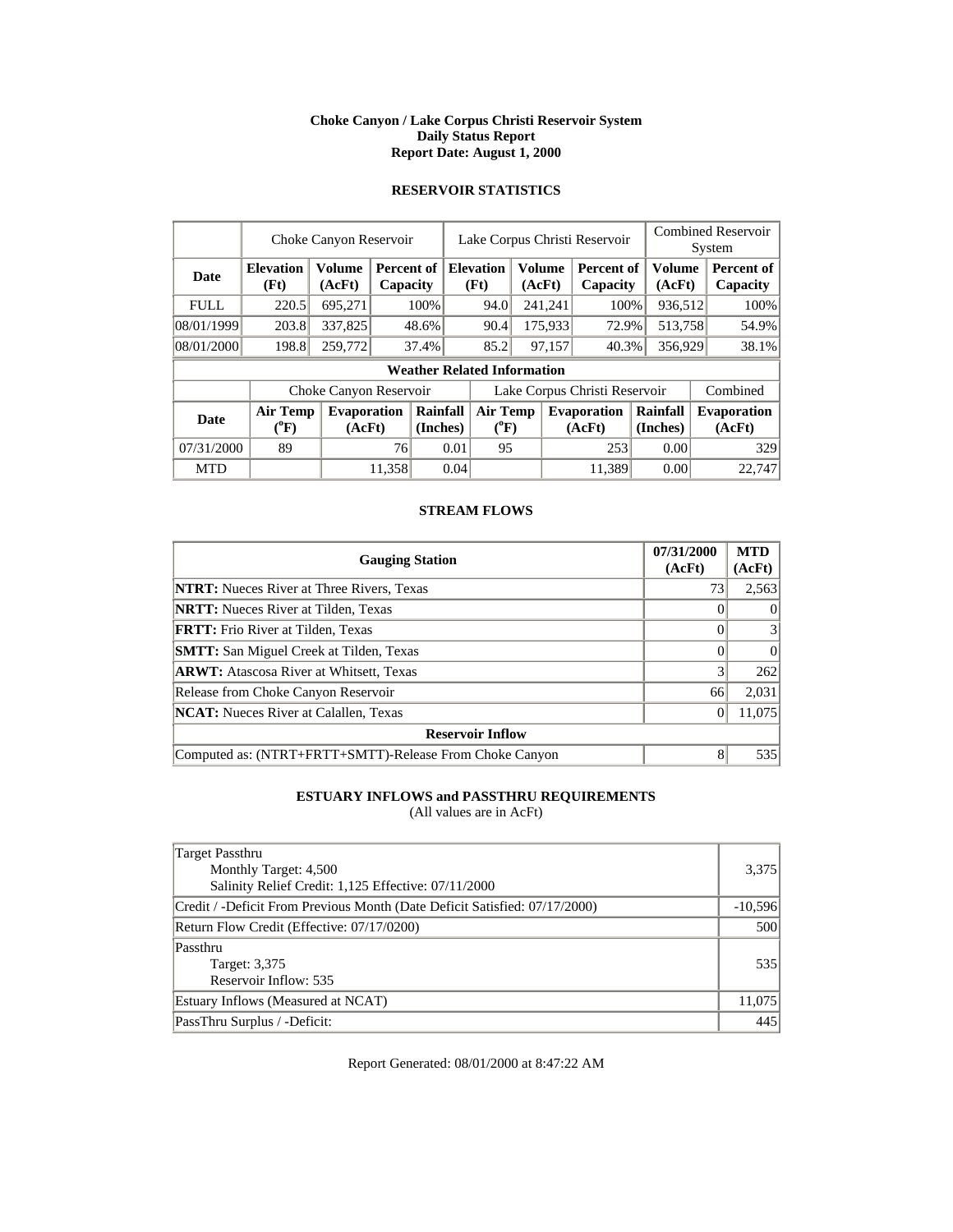#### **Choke Canyon / Lake Corpus Christi Reservoir System Daily Status Report Report Date: August 2, 2000**

## **RESERVOIR STATISTICS**

|             | Choke Canyon Reservoir         | Lake Corpus Christi Reservoir |                      |                        |                               |                                                     |    | <b>Combined Reservoir</b><br>System |                              |  |                         |          |                              |
|-------------|--------------------------------|-------------------------------|----------------------|------------------------|-------------------------------|-----------------------------------------------------|----|-------------------------------------|------------------------------|--|-------------------------|----------|------------------------------|
| <b>Date</b> | <b>Elevation</b><br>(Ft)       | <b>Volume</b><br>(AcFt)       |                      | Percent of<br>Capacity |                               | <b>Volume</b><br><b>Elevation</b><br>(Ft)<br>(AcFt) |    |                                     | Percent of<br>Capacity       |  | <b>Volume</b><br>(AcFt) |          | Percent of<br>Capacity       |
| <b>FULL</b> | 220.5                          | 695,271                       |                      | 100%                   |                               | 94.0                                                |    | 241,241                             | 100%                         |  | 936,512                 |          | 100%                         |
| 08/02/1999  | 203.8                          | 337,655                       |                      | 48.6%                  |                               | 90.4                                                |    | 175,933                             | 72.9%                        |  | 513,588                 |          | 54.8%                        |
| 08/02/2000  | 198.8                          | 259,483                       |                      | 37.3%                  |                               | 85.1                                                |    | 96,519                              | 40.0%                        |  | 356,002                 |          | 38.0%                        |
|             |                                |                               |                      |                        |                               | <b>Weather Related Information</b>                  |    |                                     |                              |  |                         |          |                              |
|             |                                | Choke Canyon Reservoir        |                      |                        | Lake Corpus Christi Reservoir |                                                     |    |                                     |                              |  |                         | Combined |                              |
| <b>Date</b> | Air Temp<br>$({}^0\mathrm{F})$ | Evaporation<br>(AcFt)         | Rainfall<br>(Inches) |                        | Air Temp<br>$(^{0}F)$         |                                                     |    |                                     | <b>Evaporation</b><br>(AcFt) |  | Rainfall<br>(Inches)    |          | <b>Evaporation</b><br>(AcFt) |
| 08/01/2000  | 102                            |                               |                      | 0.00<br>303            |                               |                                                     | 92 |                                     | 230                          |  | 0.20                    |          | 533                          |
| <b>MTD</b>  |                                |                               |                      | 303<br>0.00            |                               |                                                     |    |                                     | 230                          |  | 0.20                    |          | 533                          |

### **STREAM FLOWS**

| <b>Gauging Station</b>                                  | 08/01/2000<br>(AcFt) | <b>MTD</b><br>(AcFt) |
|---------------------------------------------------------|----------------------|----------------------|
| <b>NTRT:</b> Nueces River at Three Rivers, Texas        |                      |                      |
| <b>NRTT:</b> Nueces River at Tilden, Texas              |                      | $\Omega$             |
| <b>FRTT:</b> Frio River at Tilden, Texas                |                      | $\Omega$             |
| <b>SMTT:</b> San Miguel Creek at Tilden, Texas          |                      | $\Omega$             |
| <b>ARWT:</b> Atascosa River at Whitsett, Texas          | 6                    | 6                    |
| Release from Choke Canyon Reservoir                     | 66                   | 66                   |
| NCAT: Nueces River at Calallen, Texas                   | 34                   | 34                   |
| <b>Reservoir Inflow</b>                                 |                      |                      |
| Computed as: (NTRT+FRTT+SMTT)-Release From Choke Canyon | <sub>0</sub>         | 6                    |

### **ESTUARY INFLOWS and PASSTHRU REQUIREMENTS**

(All values are in AcFt)

| Target Passthru<br>Monthly Target: 5,000<br>Salinity Relief Credit: 0 Effective: | 5,000          |
|----------------------------------------------------------------------------------|----------------|
| Credit / -Deficit From Previous Month (Date Deficit Satisfied:)                  | 445            |
| Return Flow Credit (Effective: 08/01/2000)                                       | 500            |
| Passthru<br>Target: 5,000<br>Reservoir Inflow: 6                                 | 6 <sup>1</sup> |
| Estuary Inflows (Measured at NCAT)                                               | 34             |
| PassThru Surplus / -Deficit:                                                     | 0              |

Report Generated: 08/02/2000 at 11:03:01 AM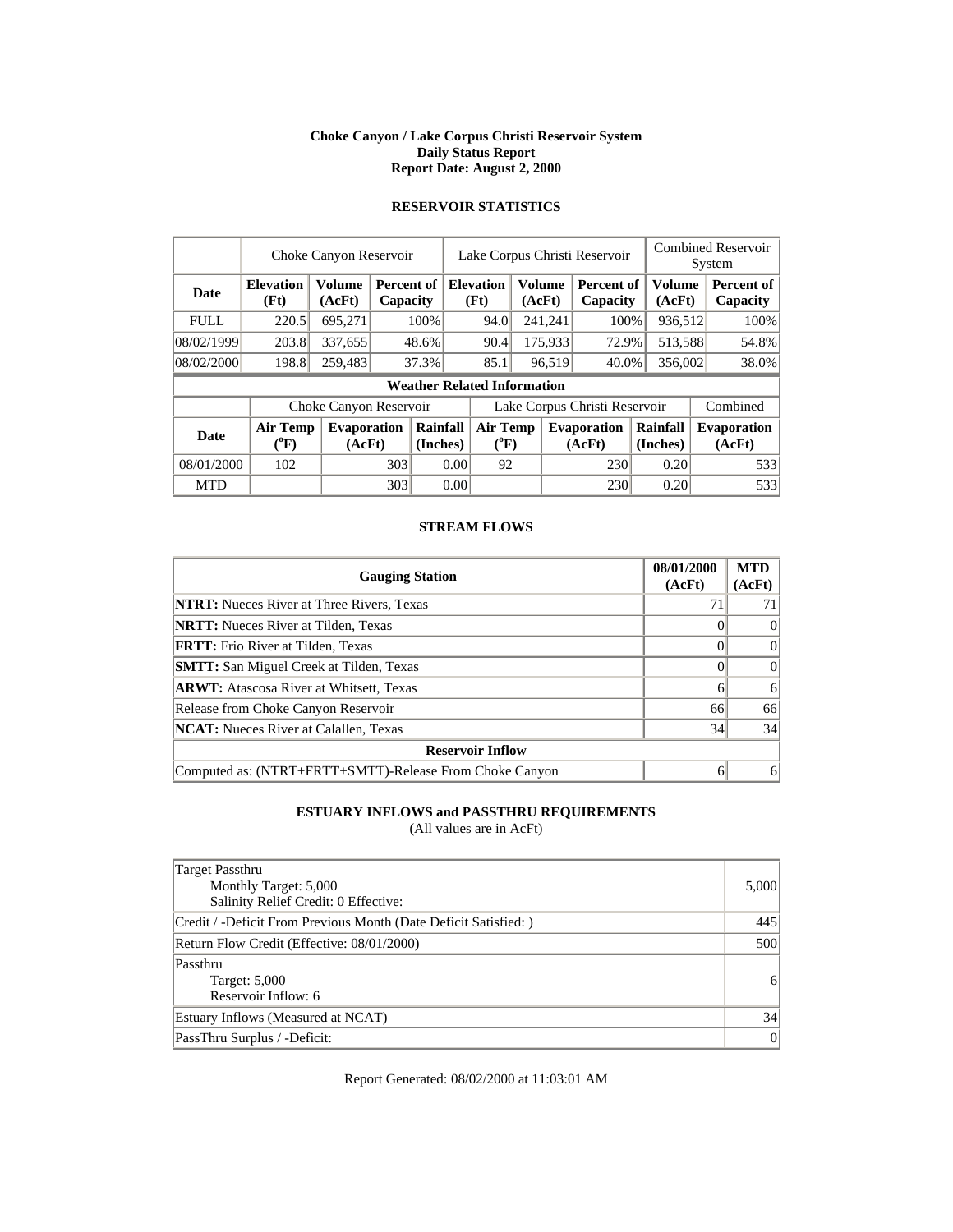#### **Choke Canyon / Lake Corpus Christi Reservoir System Daily Status Report Report Date: August 3, 2000**

## **RESERVOIR STATISTICS**

|             | Choke Canyon Reservoir                |                              | Lake Corpus Christi Reservoir |                      |                               |                                    | <b>Combined Reservoir</b><br>System |         |                              |                         |          |                              |
|-------------|---------------------------------------|------------------------------|-------------------------------|----------------------|-------------------------------|------------------------------------|-------------------------------------|---------|------------------------------|-------------------------|----------|------------------------------|
| Date        | <b>Elevation</b><br>(Ft)              | <b>Volume</b><br>(AcFt)      | Percent of<br>Capacity        |                      |                               | <b>Elevation</b><br>(Ft)           | <b>Volume</b>                       | (AcFt)  | Percent of<br>Capacity       | <b>Volume</b><br>(AcFt) |          | Percent of<br>Capacity       |
| <b>FULL</b> | 220.5                                 | 695,271                      |                               | 100%                 |                               | 94.0                               |                                     | 241,241 | 100%                         | 936,512                 |          | 100%                         |
| 08/03/1999  | 203.8                                 | 337.146                      |                               | 48.5%                |                               | 90.4                               |                                     | 175,253 | 72.6%                        | 512,399                 |          | 54.7%                        |
| 08/03/2000  | 198.8                                 | 259,050                      |                               | 37.3%                |                               | 85.1                               | 95,759                              |         | 39.7%                        | 354,809                 |          | 37.9%                        |
|             |                                       |                              |                               |                      |                               | <b>Weather Related Information</b> |                                     |         |                              |                         |          |                              |
|             |                                       | Choke Canyon Reservoir       |                               |                      | Lake Corpus Christi Reservoir |                                    |                                     |         |                              |                         | Combined |                              |
| <b>Date</b> | <b>Air Temp</b><br>$({}^0\mathrm{F})$ | <b>Evaporation</b><br>(AcFt) |                               | Rainfall<br>(Inches) |                               | <b>Air Temp</b><br>$(^{0}F)$       |                                     |         | <b>Evaporation</b><br>(AcFt) | Rainfall<br>(Inches)    |          | <b>Evaporation</b><br>(AcFt) |
| 08/02/2000  | 103                                   |                              |                               | 370<br>0.00          |                               |                                    | 96                                  |         | 228                          |                         | 0.00     | 598                          |
| <b>MTD</b>  |                                       |                              | 673                           |                      | 0.00                          |                                    |                                     |         | 458                          | 0.20                    |          | 1,131                        |

### **STREAM FLOWS**

| <b>Gauging Station</b>                                  | 08/02/2000<br>(AcFt) | <b>MTD</b><br>(AcFt) |
|---------------------------------------------------------|----------------------|----------------------|
| <b>NTRT:</b> Nueces River at Three Rivers, Texas        | 71                   | 143                  |
| <b>NRTT:</b> Nueces River at Tilden, Texas              |                      | $\Omega$             |
| <b>FRTT:</b> Frio River at Tilden, Texas                |                      | $\Omega$             |
| <b>SMTT:</b> San Miguel Creek at Tilden, Texas          |                      | $\Omega$             |
| <b>ARWT:</b> Atascosa River at Whitsett, Texas          |                      | 13                   |
| Release from Choke Canyon Reservoir                     | 66                   | 131                  |
| <b>NCAT:</b> Nueces River at Calallen, Texas            | 56                   | 89                   |
| <b>Reservoir Inflow</b>                                 |                      |                      |
| Computed as: (NTRT+FRTT+SMTT)-Release From Choke Canyon | 6                    | 12                   |

### **ESTUARY INFLOWS and PASSTHRU REQUIREMENTS**

(All values are in AcFt)

| Target Passthru<br>Monthly Target: 5,000<br>Salinity Relief Credit: 0 Effective: | 5,000 |  |  |  |
|----------------------------------------------------------------------------------|-------|--|--|--|
| Credit / -Deficit From Previous Month (Date Deficit Satisfied:)                  | 445   |  |  |  |
| Return Flow Credit (Effective: 08/01/2000)                                       |       |  |  |  |
| Passthru<br>Target: 5,000<br>Reservoir Inflow: 12                                | 12    |  |  |  |
| Estuary Inflows (Measured at NCAT)                                               | 89    |  |  |  |
| PassThru Surplus / -Deficit:                                                     | 0     |  |  |  |

Report Generated: 08/03/2000 at 8:37:27 AM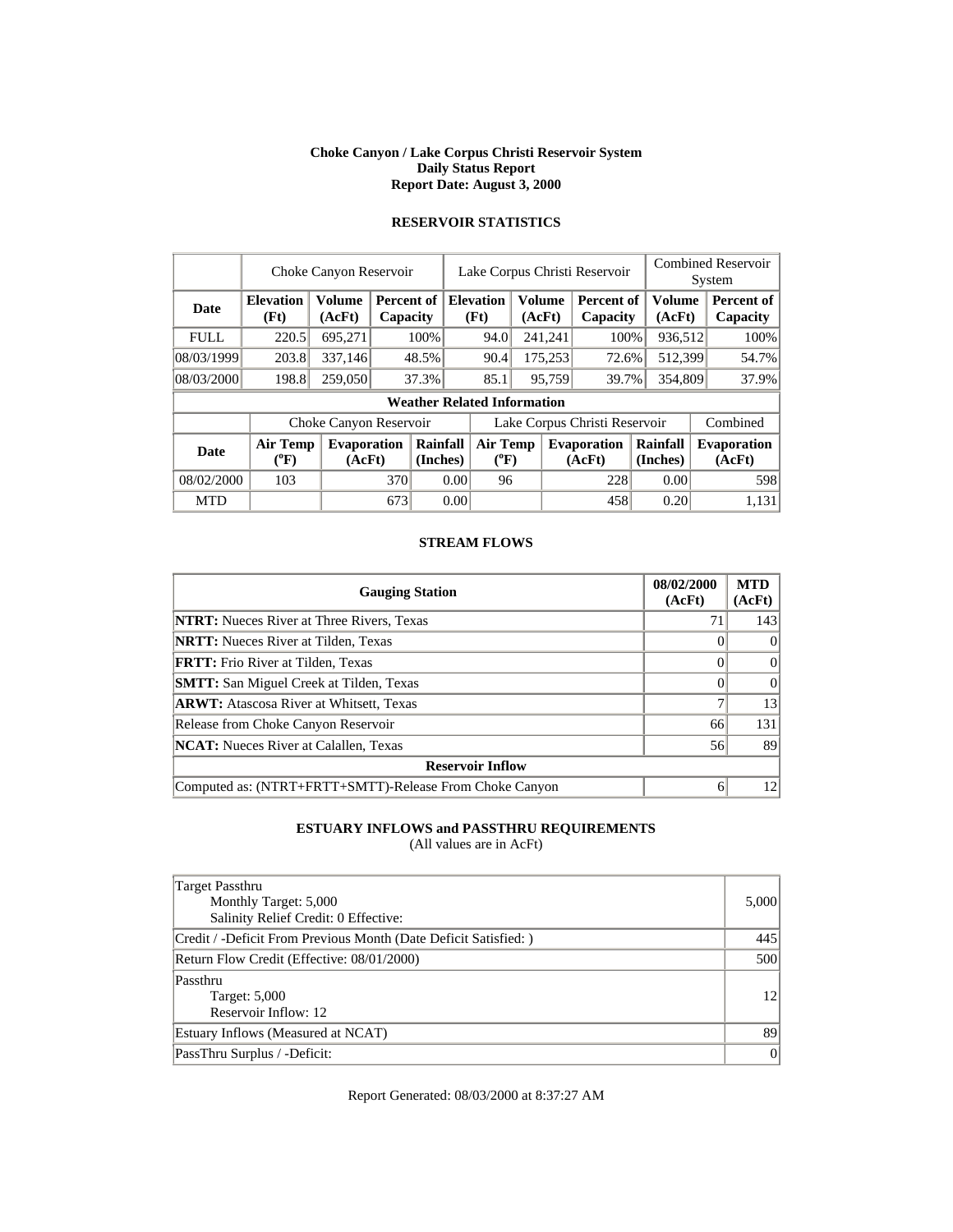#### **Choke Canyon / Lake Corpus Christi Reservoir System Daily Status Report Report Date: August 4, 2000**

| <b>RESERVOIR STATISTICS</b> |  |  |
|-----------------------------|--|--|
|                             |  |  |

|             |                                       | Choke Canyon Reservoir       |                               |                      |                               |                                    |               |         | Lake Corpus Christi Reservoir |  |                      |  | <b>Combined Reservoir</b><br>System |
|-------------|---------------------------------------|------------------------------|-------------------------------|----------------------|-------------------------------|------------------------------------|---------------|---------|-------------------------------|--|----------------------|--|-------------------------------------|
| <b>Date</b> | <b>Elevation</b><br>(Ft)              | <b>Volume</b><br>(AcFt)      | <b>Percent of</b><br>Capacity |                      |                               | <b>Elevation</b><br>(Ft)           | <b>Volume</b> | (AcFt)  | Percent of<br>Capacity        |  | Volume<br>(AcFt)     |  | Percent of<br>Capacity              |
| <b>FULL</b> | 220.5                                 | 695,271                      |                               | 100%                 |                               | 94.0                               |               | 241,241 | 100%                          |  | 936,512              |  | 100%                                |
| 08/04/1999  | 203.7                                 | 336,807                      |                               | 48.4%                |                               | 90.3                               |               | 174,573 | 72.4%                         |  | 511,380              |  | 54.6%                               |
| 08/04/2000  | 198.8                                 | 258,618                      |                               | 37.2%                |                               | 85.1                               | 95,381        |         | 39.5%                         |  | 353,999              |  | 37.8%                               |
|             |                                       |                              |                               |                      |                               | <b>Weather Related Information</b> |               |         |                               |  |                      |  |                                     |
|             |                                       | Choke Canyon Reservoir       |                               |                      | Lake Corpus Christi Reservoir |                                    |               |         |                               |  | Combined             |  |                                     |
| <b>Date</b> | <b>Air Temp</b><br>$({}^0\mathrm{F})$ | <b>Evaporation</b><br>(AcFt) |                               | Rainfall<br>(Inches) |                               | <b>Air Temp</b><br>$(^{0}F)$       |               |         | <b>Evaporation</b><br>(AcFt)  |  | Rainfall<br>(Inches) |  | <b>Evaporation</b><br>(AcFt)        |
| 08/03/2000  | 100                                   |                              | 344                           | 0.00                 |                               |                                    | 98            |         | 279                           |  | 0.00                 |  | 623                                 |
| <b>MTD</b>  |                                       |                              | 1.017                         |                      | 0.00                          |                                    |               |         | 737                           |  | 0.20                 |  | 1.754                               |

### **STREAM FLOWS**

| <b>Gauging Station</b>                                  | 08/03/2000<br>(AcFt) | <b>MTD</b><br>(AcFt) |
|---------------------------------------------------------|----------------------|----------------------|
| <b>NTRT:</b> Nueces River at Three Rivers, Texas        | 73                   | 216                  |
| <b>NRTT:</b> Nueces River at Tilden, Texas              |                      | $\Omega$             |
| <b>FRTT:</b> Frio River at Tilden, Texas                |                      | $\Omega$             |
| <b>SMTT:</b> San Miguel Creek at Tilden, Texas          |                      | $\Omega$             |
| <b>ARWT:</b> Atascosa River at Whitsett, Texas          |                      | 18                   |
| Release from Choke Canyon Reservoir                     | 66                   | 197                  |
| <b>NCAT:</b> Nueces River at Calallen, Texas            | 28                   | 117                  |
| <b>Reservoir Inflow</b>                                 |                      |                      |
| Computed as: (NTRT+FRTT+SMTT)-Release From Choke Canyon | 8                    | 20                   |

### **ESTUARY INFLOWS and PASSTHRU REQUIREMENTS**

(All values are in AcFt)

| Target Passthru<br>Monthly Target: 5,000<br>Salinity Relief Credit: 0 Effective: | 5,000     |
|----------------------------------------------------------------------------------|-----------|
| Credit / -Deficit From Previous Month (Date Deficit Satisfied: )                 | 445       |
| Return Flow Credit (Effective: 08/01/2000)                                       | 500       |
| Passthru<br>Target: 5,000<br>Reservoir Inflow: 20                                | <b>20</b> |
| Estuary Inflows (Measured at NCAT)                                               | 117       |
| PassThru Surplus / -Deficit:                                                     | 0         |

Report Generated: 08/04/2000 at 8:46:51 AM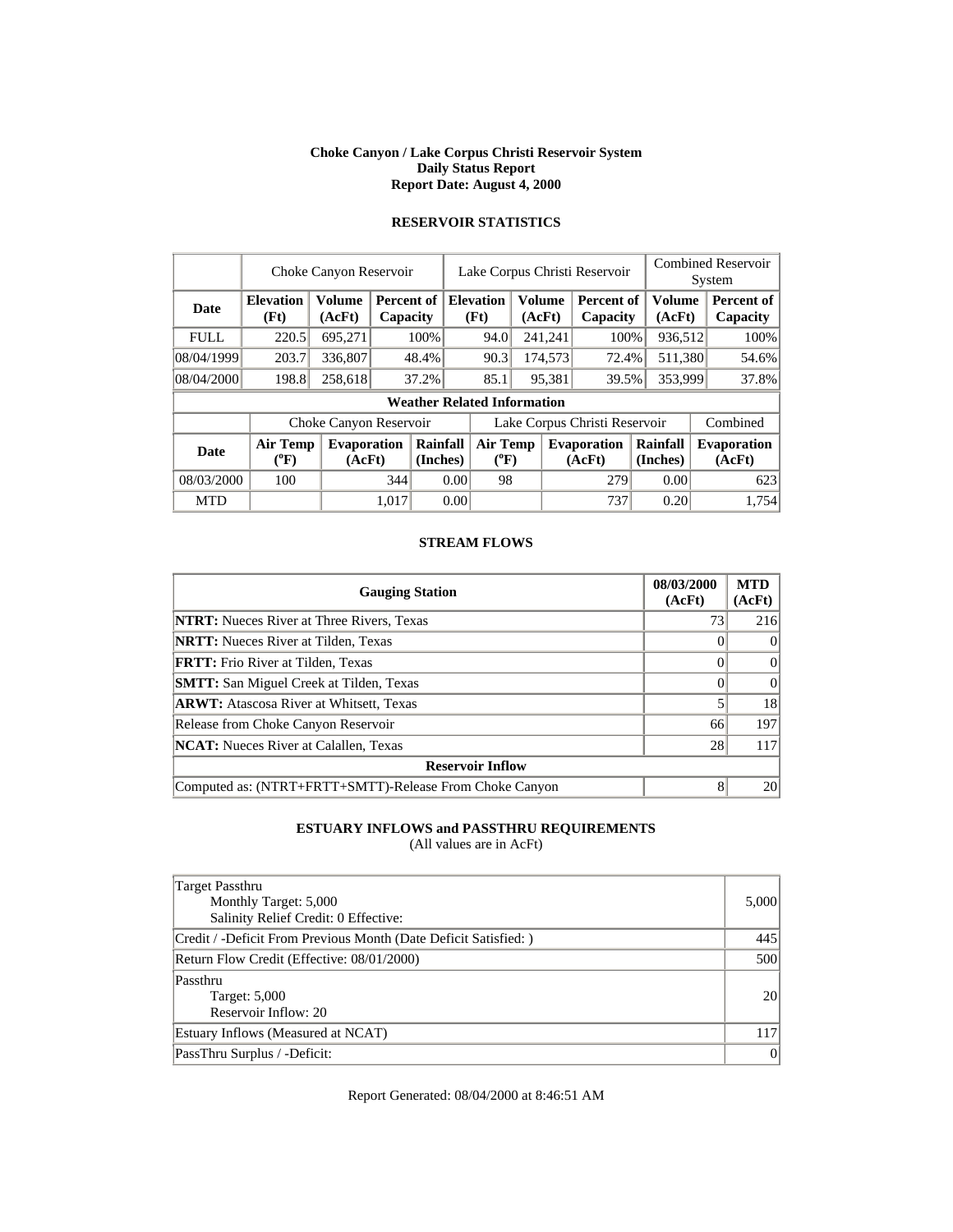#### **Choke Canyon / Lake Corpus Christi Reservoir System Daily Status Report Report Date: August 5, 2000**

|             | Choke Canyon Reservoir   |                              | Lake Corpus Christi Reservoir |                      |      |                                    |        |         | <b>Combined Reservoir</b><br>System |  |                         |  |                              |
|-------------|--------------------------|------------------------------|-------------------------------|----------------------|------|------------------------------------|--------|---------|-------------------------------------|--|-------------------------|--|------------------------------|
| <b>Date</b> | <b>Elevation</b><br>(Ft) | <b>Volume</b><br>(AcFt)      | Percent of<br>Capacity        |                      |      | <b>Elevation</b><br>(Ft)           | (AcFt) | Volume  | Percent of<br>Capacity              |  | <b>Volume</b><br>(AcFt) |  | Percent of<br>Capacity       |
| <b>FULL</b> | 220.5                    | 695,271                      |                               | 100%                 |      | 94.0                               |        | 241,241 | 100%                                |  | 936,512                 |  | 100%                         |
| 08/05/1999  | 203.7                    | 336,468                      |                               | 48.4%                |      | 90.3                               |        | 174,064 | 72.2%                               |  | 510,532                 |  | 54.5%                        |
| 08/05/2000  | 198.7                    | 258,330                      |                               | 37.2%                |      | 85.0                               |        | 95,003  | 39.4%                               |  | 353,333                 |  | 37.7%                        |
|             |                          |                              |                               |                      |      | <b>Weather Related Information</b> |        |         |                                     |  |                         |  |                              |
|             |                          | Choke Canyon Reservoir       |                               |                      |      |                                    |        |         | Lake Corpus Christi Reservoir       |  |                         |  | Combined                     |
| <b>Date</b> | <b>Air Temp</b><br>(°F)  | <b>Evaporation</b><br>(AcFt) |                               | Rainfall<br>(Inches) |      | <b>Air Temp</b><br>$(^{0}F)$       |        |         | <b>Evaporation</b><br>(AcFt)        |  | Rainfall<br>(Inches)    |  | <b>Evaporation</b><br>(AcFt) |
| 08/04/2000  | 98                       |                              |                               | 294<br>0.00          |      | 94                                 |        | 212     |                                     |  | 0.03                    |  | 506                          |
| <b>MTD</b>  |                          |                              | 1.311                         |                      | 0.00 |                                    |        |         | 949                                 |  | 0.23                    |  | 2,260                        |

#### **STREAM FLOWS**

| <b>Gauging Station</b>                                  | 08/04/2000<br>(AcFt) | <b>MTD</b><br>(AcFt) |  |  |  |  |
|---------------------------------------------------------|----------------------|----------------------|--|--|--|--|
| <b>NTRT:</b> Nueces River at Three Rivers, Texas        | 73                   | 290                  |  |  |  |  |
| <b>NRTT:</b> Nueces River at Tilden, Texas              |                      | $\Omega$             |  |  |  |  |
| <b>FRTT:</b> Frio River at Tilden, Texas                |                      | $\Omega$             |  |  |  |  |
| <b>SMTT:</b> San Miguel Creek at Tilden, Texas          |                      | $\Omega$             |  |  |  |  |
| <b>ARWT:</b> Atascosa River at Whitsett, Texas          |                      | 21                   |  |  |  |  |
| Release from Choke Canyon Reservoir                     | 66                   | 262                  |  |  |  |  |
| <b>NCAT:</b> Nueces River at Calallen, Texas            | 18                   | 135                  |  |  |  |  |
| <b>Reservoir Inflow</b>                                 |                      |                      |  |  |  |  |
| Computed as: (NTRT+FRTT+SMTT)-Release From Choke Canyon | 8                    | 28                   |  |  |  |  |

### **ESTUARY INFLOWS and PASSTHRU REQUIREMENTS**

(All values are in AcFt)

| Target Passthru<br>Monthly Target: 5,000<br>Salinity Relief Credit: 0 Effective: | 5,000     |
|----------------------------------------------------------------------------------|-----------|
| Credit / -Deficit From Previous Month (Date Deficit Satisfied: )                 | 445       |
| Return Flow Credit (Effective: 08/01/2000)                                       | 500       |
| Passthru<br>Target: 5,000<br>Reservoir Inflow: 28                                | <b>28</b> |
| Estuary Inflows (Measured at NCAT)                                               | 135       |
| PassThru Surplus / -Deficit:                                                     | 0         |

Report Generated: 08/05/2000 at 8:45:49 AM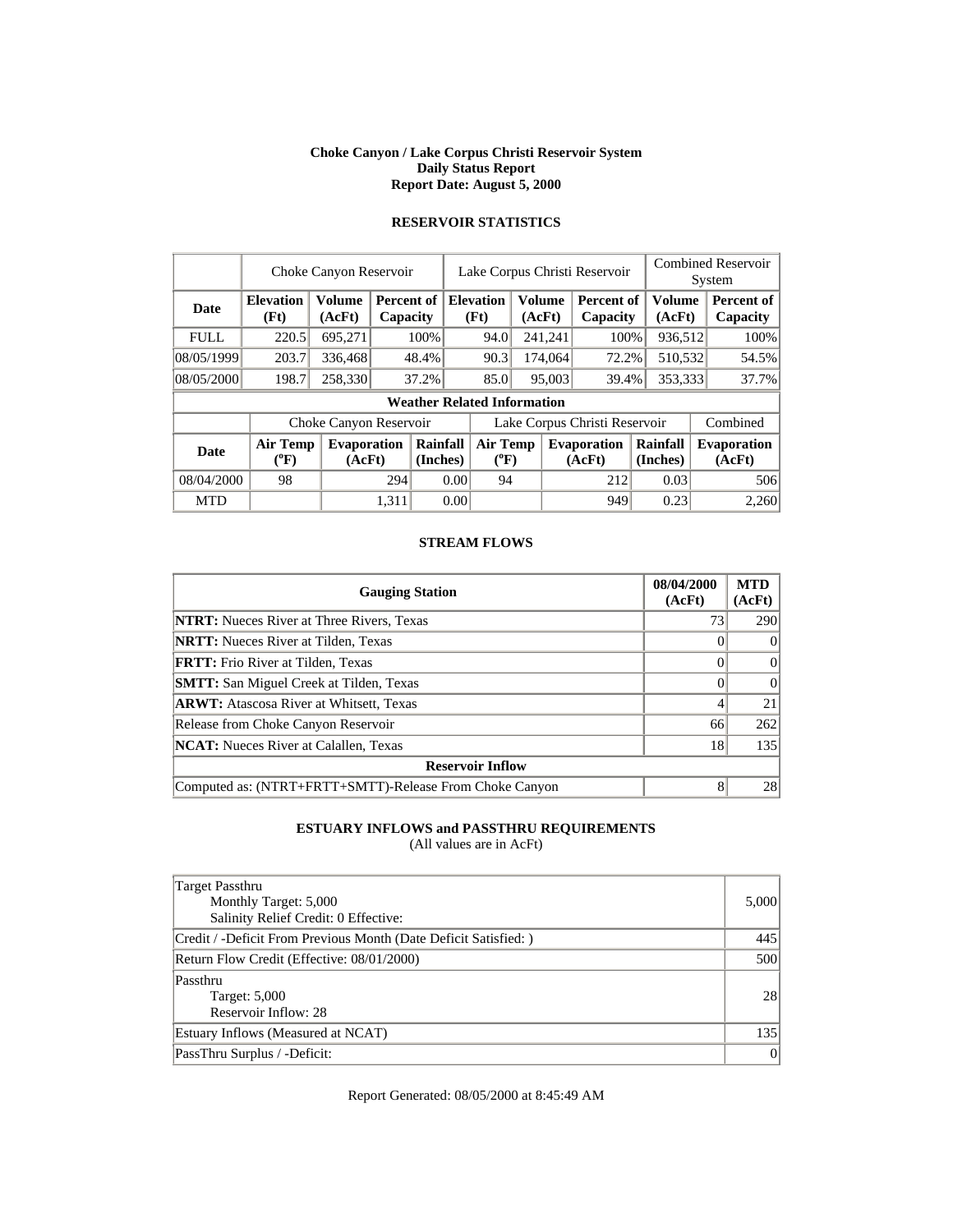#### **Choke Canyon / Lake Corpus Christi Reservoir System Daily Status Report Report Date: August 6, 2000**

## **RESERVOIR STATISTICS**

|             | Choke Canyon Reservoir   |                              | Lake Corpus Christi Reservoir |                                    |      |                          |                              |         | <b>Combined Reservoir</b><br>System |         |                         |  |                              |  |       |
|-------------|--------------------------|------------------------------|-------------------------------|------------------------------------|------|--------------------------|------------------------------|---------|-------------------------------------|---------|-------------------------|--|------------------------------|--|-------|
| Date        | <b>Elevation</b><br>(Ft) | <b>Volume</b><br>(AcFt)      | Percent of<br>Capacity        |                                    |      | <b>Elevation</b><br>(Ft) | <b>Volume</b>                | (AcFt)  | <b>Percent of</b><br>Capacity       |         | <b>Volume</b><br>(AcFt) |  | Percent of<br>Capacity       |  |       |
| <b>FULL</b> | 220.5                    | 695,271                      |                               | 100%                               |      | 94.0                     |                              | 241,241 | 100%                                |         | 936,512                 |  | 100%                         |  |       |
| 08/06/1999  | 203.7                    | 335.961                      |                               | 48.3%                              |      |                          |                              | 90.3    |                                     | 173,555 | 71.9%                   |  | 509,516                      |  | 54.4% |
| 08/06/2000  | 198.7                    | 257,898                      |                               | 37.1%                              |      | 85.0                     |                              | 94,252  | 39.1%                               | 352,150 |                         |  | 37.6%                        |  |       |
|             |                          |                              |                               | <b>Weather Related Information</b> |      |                          |                              |         |                                     |         |                         |  |                              |  |       |
|             |                          | Choke Canyon Reservoir       |                               |                                    |      |                          |                              |         | Lake Corpus Christi Reservoir       |         |                         |  | Combined                     |  |       |
| <b>Date</b> | <b>Air Temp</b><br>(°F)  | <b>Evaporation</b><br>(AcFt) |                               | Rainfall<br>(Inches)               |      |                          | <b>Air Temp</b><br>$(^{0}F)$ |         | <b>Evaporation</b><br>(AcFt)        |         | Rainfall<br>(Inches)    |  | <b>Evaporation</b><br>(AcFt) |  |       |
| 08/05/2000  | 102                      |                              | 335                           |                                    |      | 97<br>0.00               |                              |         | 327                                 |         | 0.00                    |  | 662                          |  |       |
| <b>MTD</b>  |                          |                              | 1.646                         |                                    | 0.00 |                          |                              |         | 1.276                               |         | 0.23                    |  | 2.922                        |  |       |

### **STREAM FLOWS**

| <b>Gauging Station</b>                                  | 08/05/2000<br>(AcFt) | <b>MTD</b><br>(AcFt) |  |  |  |  |
|---------------------------------------------------------|----------------------|----------------------|--|--|--|--|
| <b>NTRT:</b> Nueces River at Three Rivers, Texas        | 69                   | 359                  |  |  |  |  |
| <b>NRTT:</b> Nueces River at Tilden, Texas              |                      | $\Omega$             |  |  |  |  |
| <b>FRTT:</b> Frio River at Tilden, Texas                |                      | $\Omega$             |  |  |  |  |
| <b>SMTT:</b> San Miguel Creek at Tilden, Texas          |                      | $\Omega$             |  |  |  |  |
| <b>ARWT:</b> Atascosa River at Whitsett, Texas          |                      | 26                   |  |  |  |  |
| Release from Choke Canyon Reservoir                     | 66                   | 328                  |  |  |  |  |
| <b>NCAT:</b> Nueces River at Calallen, Texas            | 20                   | 155                  |  |  |  |  |
| <b>Reservoir Inflow</b>                                 |                      |                      |  |  |  |  |
| Computed as: (NTRT+FRTT+SMTT)-Release From Choke Canyon |                      | 32                   |  |  |  |  |

### **ESTUARY INFLOWS and PASSTHRU REQUIREMENTS**

(All values are in AcFt)

| Target Passthru<br>Monthly Target: 5,000<br>Salinity Relief Credit: 0 Effective: | 5,000           |
|----------------------------------------------------------------------------------|-----------------|
| Credit / -Deficit From Previous Month (Date Deficit Satisfied: )                 | 445             |
| Return Flow Credit (Effective: 08/01/2000)                                       | 500             |
| Passthru<br>Target: 5,000<br>Reservoir Inflow: 32                                | 32 <sup>1</sup> |
| Estuary Inflows (Measured at NCAT)                                               | 155             |
| PassThru Surplus / -Deficit:                                                     | 0               |

Report Generated: 08/06/2000 at 9:11:37 AM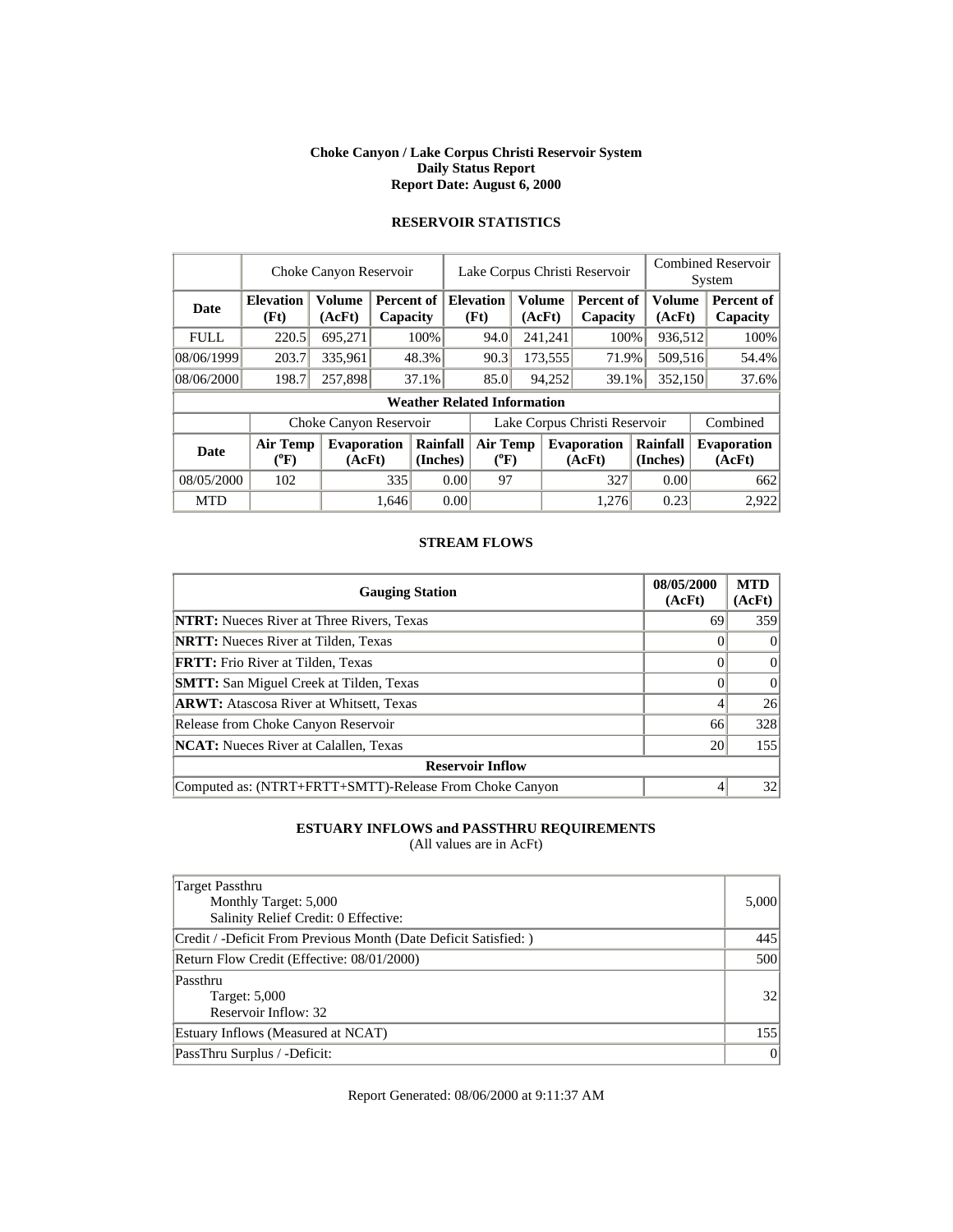#### **Choke Canyon / Lake Corpus Christi Reservoir System Daily Status Report Report Date: August 7, 2000**

|  | <b>RESERVOIR STATISTICS</b> |  |
|--|-----------------------------|--|
|  |                             |  |

|             | Choke Canyon Reservoir   |                              | Lake Corpus Christi Reservoir |      |                              |                                    |                         |                 | <b>Combined Reservoir</b><br>System |         |                         |  |                              |
|-------------|--------------------------|------------------------------|-------------------------------|------|------------------------------|------------------------------------|-------------------------|-----------------|-------------------------------------|---------|-------------------------|--|------------------------------|
| <b>Date</b> | <b>Elevation</b><br>(Ft) | Volume<br>(AcFt)             | <b>Percent of</b><br>Capacity |      |                              | <b>Elevation</b><br>(Ft)           | <b>Volume</b><br>(AcFt) |                 | Percent of<br>Capacity              |         | <b>Volume</b><br>(AcFt) |  | Percent of<br>Capacity       |
| <b>FULL</b> | 220.5                    | 695,271                      |                               | 100% |                              | 94.0                               |                         | 241,241         | 100%                                |         | 936,512                 |  | 100%                         |
| 08/07/1999  | 203.6                    | 335,284                      | 48.2%                         |      |                              |                                    |                         | 172,878         | 71.7%                               |         | 508,162                 |  | 54.3%                        |
| 08/07/2000  | 198.7                    | 257,467                      | 37.0%                         |      |                              |                                    |                         | 93,754<br>38.9% |                                     | 351,221 |                         |  | 37.5%                        |
|             |                          |                              |                               |      |                              | <b>Weather Related Information</b> |                         |                 |                                     |         |                         |  |                              |
|             |                          | Choke Canyon Reservoir       |                               |      |                              |                                    |                         |                 | Lake Corpus Christi Reservoir       |         |                         |  | Combined                     |
| <b>Date</b> | Air Temp<br>(°F)         | <b>Evaporation</b><br>(AcFt) | Rainfall<br>(Inches)          |      | <b>Air Temp</b><br>$(^{0}F)$ |                                    |                         |                 | <b>Evaporation</b><br>(AcFt)        |         | Rainfall<br>(Inches)    |  | <b>Evaporation</b><br>(AcFt) |
| 08/06/2000  | 103                      |                              | 377                           | 0.00 |                              | 99                                 |                         |                 | 347                                 |         | 0.00                    |  | 724                          |
| <b>MTD</b>  |                          |                              | 2.023                         |      | 0.00                         |                                    |                         |                 | 1.623                               |         | 0.23                    |  | 3.646                        |

### **STREAM FLOWS**

| <b>Gauging Station</b>                                  | 08/06/2000<br>(AcFt) | <b>MTD</b><br>(AcFt) |
|---------------------------------------------------------|----------------------|----------------------|
| <b>NTRT:</b> Nueces River at Three Rivers, Texas        | 69                   | 429                  |
| <b>NRTT:</b> Nueces River at Tilden, Texas              |                      | $\theta$             |
| <b>FRTT:</b> Frio River at Tilden, Texas                |                      | $\Omega$             |
| <b>SMTT:</b> San Miguel Creek at Tilden, Texas          |                      | $\Omega$             |
| <b>ARWT:</b> Atascosa River at Whitsett, Texas          |                      | 30                   |
| Release from Choke Canyon Reservoir                     | 66                   | 393                  |
| <b>NCAT:</b> Nueces River at Calallen, Texas            | 11                   | 165                  |
| <b>Reservoir Inflow</b>                                 |                      |                      |
| Computed as: (NTRT+FRTT+SMTT)-Release From Choke Canyon |                      | 36                   |

### **ESTUARY INFLOWS and PASSTHRU REQUIREMENTS**

(All values are in AcFt)

| Target Passthru<br>Monthly Target: 5,000<br>Salinity Relief Credit: 0 Effective: | 5,000 |
|----------------------------------------------------------------------------------|-------|
| Credit / -Deficit From Previous Month (Date Deficit Satisfied: )                 | 445   |
| Return Flow Credit (Effective: 08/01/2000)                                       | 500   |
| Passthru<br>Target: 5,000<br>Reservoir Inflow: 36                                | 36    |
| Estuary Inflows (Measured at NCAT)                                               | 165   |
| PassThru Surplus / -Deficit:                                                     | 0     |

Report Generated: 08/07/2000 at 8:44:00 AM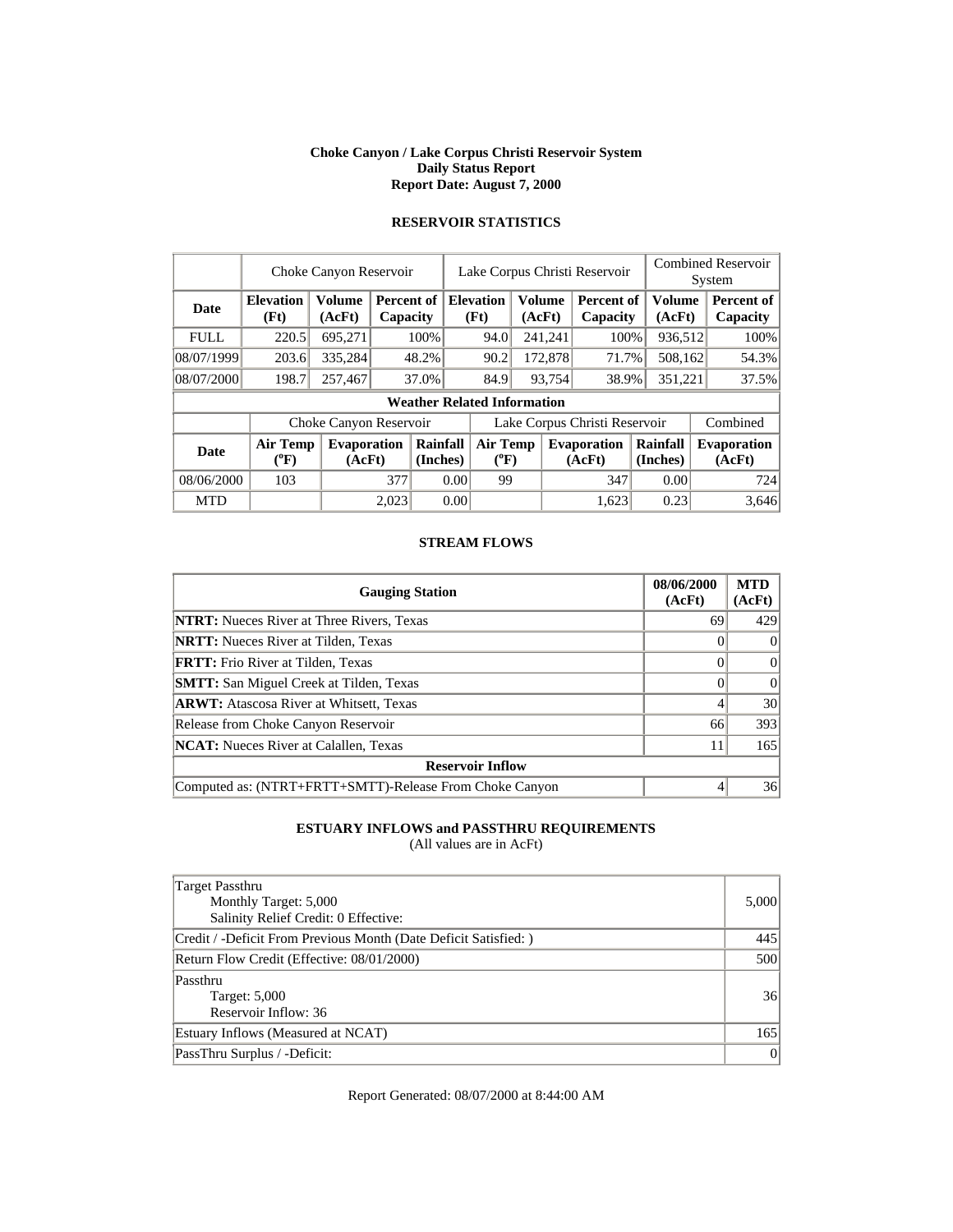#### **Choke Canyon / Lake Corpus Christi Reservoir System Daily Status Report Report Date: August 8, 2000**

|             | Choke Canyon Reservoir       |                              | Lake Corpus Christi Reservoir |                      |                                    |                         | <b>Combined Reservoir</b><br>System |         |                              |                      |                         |  |                              |
|-------------|------------------------------|------------------------------|-------------------------------|----------------------|------------------------------------|-------------------------|-------------------------------------|---------|------------------------------|----------------------|-------------------------|--|------------------------------|
| Date        | <b>Elevation</b><br>(Ft)     | <b>Volume</b><br>(AcFt)      | <b>Percent of</b><br>Capacity |                      | <b>Elevation</b><br>(Ft)           | <b>Volume</b><br>(AcFt) |                                     |         | Percent of<br>Capacity       |                      | <b>Volume</b><br>(AcFt) |  | Percent of<br>Capacity       |
| <b>FULL</b> | 220.5                        | 695,271                      |                               | 100%                 | 94.0                               |                         |                                     | 241,241 | 100%                         |                      | 936,512                 |  | 100%                         |
| 08/08/1999  | 203.6                        | 334,777                      |                               | 48.2%                |                                    | 90.2                    |                                     | 172,371 | 71.5%                        | 507,148              |                         |  | 54.2%                        |
| 08/08/2000  | 198.6                        | 257,036                      |                               | 37.0%                | 84.9                               |                         | 93,506                              |         | 38.8%                        | 350,542              |                         |  | 37.4%                        |
|             |                              |                              |                               |                      | <b>Weather Related Information</b> |                         |                                     |         |                              |                      |                         |  |                              |
|             |                              | Choke Canyon Reservoir       |                               |                      | Lake Corpus Christi Reservoir      |                         |                                     |         |                              |                      |                         |  | Combined                     |
| <b>Date</b> | <b>Air Temp</b><br>$(^{0}F)$ | <b>Evaporation</b><br>(AcFt) |                               | Rainfall<br>(Inches) | <b>Air Temp</b>                    | $({}^0\mathrm{F})$      |                                     |         | <b>Evaporation</b><br>(AcFt) | Rainfall<br>(Inches) |                         |  | <b>Evaporation</b><br>(AcFt) |
| 08/07/2000  | 102                          |                              | 376                           |                      | 0.00                               | 96                      |                                     |         | 303                          |                      | 0.00                    |  | 679                          |
| <b>MTD</b>  |                              |                              | 2,399                         |                      | 0.00                               |                         |                                     |         | 1.926                        |                      | 0.23                    |  | 4,325                        |

## **RESERVOIR STATISTICS**

#### **STREAM FLOWS**

| <b>Gauging Station</b>                                  | 08/07/2000<br>(AcFt) | <b>MTD</b><br>(AcFt) |
|---------------------------------------------------------|----------------------|----------------------|
| <b>NTRT:</b> Nueces River at Three Rivers, Texas        | 69                   | 498                  |
| <b>NRTT:</b> Nueces River at Tilden, Texas              |                      | $\Omega$             |
| <b>FRTT:</b> Frio River at Tilden, Texas                |                      | $\Omega$             |
| <b>SMTT:</b> San Miguel Creek at Tilden, Texas          |                      | $\Omega$             |
| <b>ARWT:</b> Atascosa River at Whitsett, Texas          |                      | 34                   |
| Release from Choke Canyon Reservoir                     | 66                   | 459                  |
| <b>NCAT:</b> Nueces River at Calallen, Texas            |                      | 167                  |
| <b>Reservoir Inflow</b>                                 |                      |                      |
| Computed as: (NTRT+FRTT+SMTT)-Release From Choke Canyon |                      | 40                   |

### **ESTUARY INFLOWS and PASSTHRU REQUIREMENTS**

(All values are in AcFt)

| <b>Target Passthru</b><br>Monthly Target: 5,000<br>Salinity Relief Credit: 0 Effective: | 5,000    |
|-----------------------------------------------------------------------------------------|----------|
| Credit / -Deficit From Previous Month (Date Deficit Satisfied:)                         | 445      |
| Return Flow Credit (Effective: 08/01/2000)                                              | 500      |
| Passthru<br>Target: 5,000<br>Reservoir Inflow: 40                                       | 40       |
| Estuary Inflows (Measured at NCAT)                                                      | 167      |
| PassThru Surplus / -Deficit:                                                            | $\Omega$ |

Report Generated: 08/08/2000 at 8:50:25 AM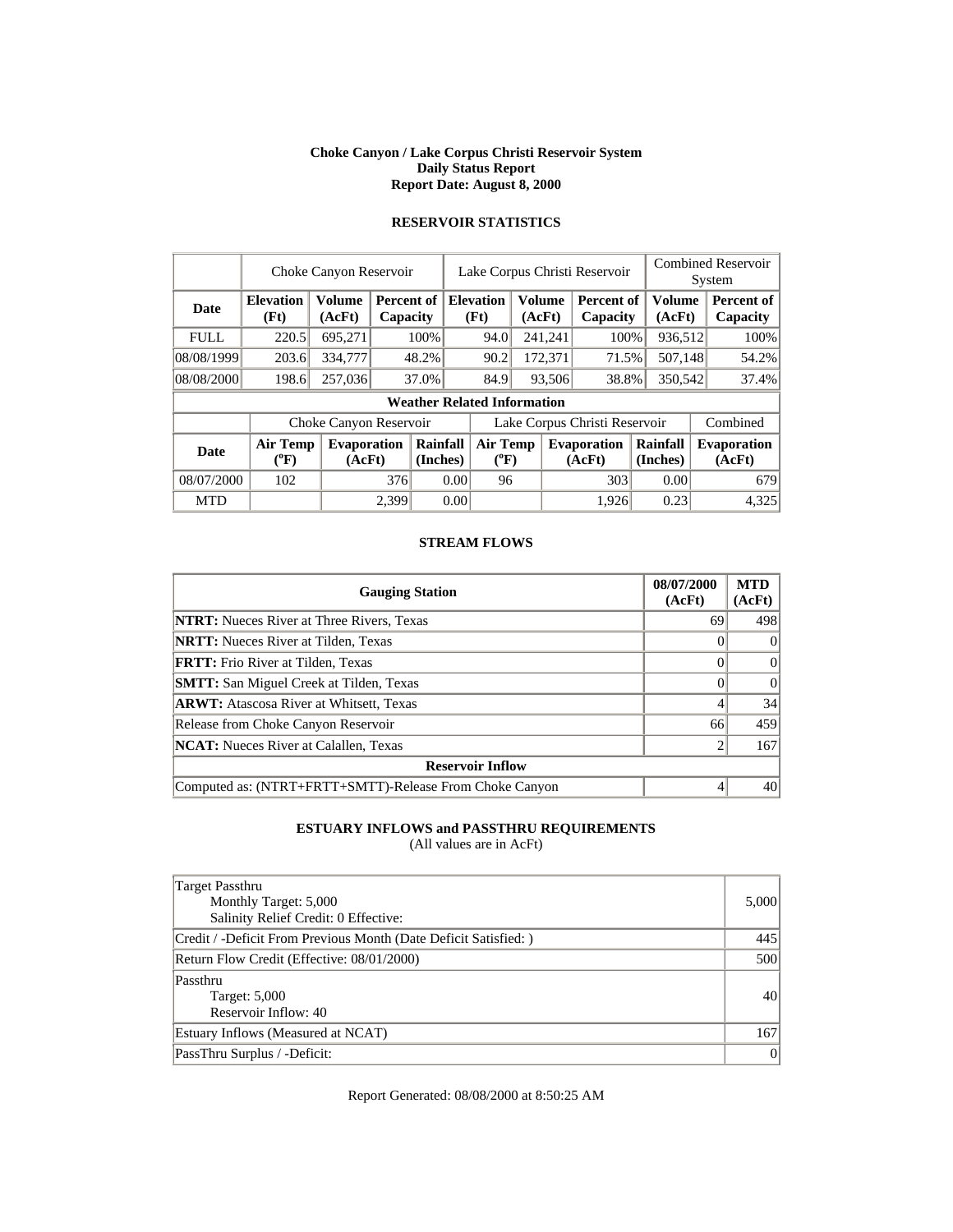#### **Choke Canyon / Lake Corpus Christi Reservoir System Daily Status Report Report Date: August 9, 2000**

|             | Choke Canyon Reservoir       |                              |       | Lake Corpus Christi Reservoir      |                               | <b>Combined Reservoir</b><br>System |        |               |                               |                      |  |                              |
|-------------|------------------------------|------------------------------|-------|------------------------------------|-------------------------------|-------------------------------------|--------|---------------|-------------------------------|----------------------|--|------------------------------|
| <b>Date</b> | <b>Elevation</b><br>(Ft)     | <b>Volume</b><br>(AcFt)      |       | Percent of<br>Capacity             |                               | <b>Elevation</b><br>(Ft)            | (AcFt) | <b>Volume</b> | <b>Percent of</b><br>Capacity | Volume<br>(AcFt)     |  | Percent of<br>Capacity       |
| <b>FULL</b> | 220.5                        | 695,271                      |       | 100%                               |                               | 94.0                                |        | 241,241       | 100%                          | 936,512              |  | 100%                         |
| 08/09/1999  | 203.6                        | 334,271                      |       | 48.1%                              |                               | 90.2                                |        | 171.864       | 71.2%                         | 506,135              |  | 54.0%                        |
| 08/09/2000  | 198.6                        | 256,749                      |       | 36.9%                              |                               | 84.9                                |        | 93,134        | 38.6%                         | 349,883              |  | 37.4%                        |
|             |                              |                              |       | <b>Weather Related Information</b> |                               |                                     |        |               |                               |                      |  |                              |
|             |                              | Choke Canyon Reservoir       |       |                                    | Lake Corpus Christi Reservoir |                                     |        |               |                               |                      |  | Combined                     |
| <b>Date</b> | <b>Air Temp</b><br>$(^{0}F)$ | <b>Evaporation</b><br>(AcFt) |       | Rainfall<br>(Inches)               |                               | <b>Air Temp</b><br>$(^oF)$          |        |               | <b>Evaporation</b><br>(AcFt)  | Rainfall<br>(Inches) |  | <b>Evaporation</b><br>(AcFt) |
| 08/08/2000  | 97                           |                              | 225   |                                    | 0.00                          | 95                                  |        |               | 187                           | 0.00                 |  | 412                          |
| <b>MTD</b>  |                              |                              | 2,624 |                                    | 0.00                          |                                     |        |               | 2.113                         | 0.23                 |  | 4.737                        |

### **RESERVOIR STATISTICS**

#### **STREAM FLOWS**

| <b>Gauging Station</b>                                  | 08/08/2000<br>(AcFt) | <b>MTD</b><br>(AcFt) |
|---------------------------------------------------------|----------------------|----------------------|
| <b>NTRT:</b> Nueces River at Three Rivers, Texas        | 69                   | 568                  |
| <b>NRTT:</b> Nueces River at Tilden, Texas              |                      | $\Omega$             |
| <b>FRTT:</b> Frio River at Tilden, Texas                |                      | $\Omega$             |
| <b>SMTT:</b> San Miguel Creek at Tilden, Texas          |                      | $\Omega$             |
| <b>ARWT:</b> Atascosa River at Whitsett, Texas          |                      | 38                   |
| Release from Choke Canyon Reservoir                     | 66                   | 524                  |
| <b>NCAT:</b> Nueces River at Calallen, Texas            |                      | 167                  |
| <b>Reservoir Inflow</b>                                 |                      |                      |
| Computed as: (NTRT+FRTT+SMTT)-Release From Choke Canyon |                      | 44                   |

### **ESTUARY INFLOWS and PASSTHRU REQUIREMENTS**

(All values are in AcFt)

| Target Passthru<br>Monthly Target: 5,000<br>Salinity Relief Credit: 0 Effective: | 5,000 |
|----------------------------------------------------------------------------------|-------|
| Credit / -Deficit From Previous Month (Date Deficit Satisfied: )                 | 445   |
| Return Flow Credit (Effective: 08/01/2000)                                       | 500   |
| Passthru<br>Target: 5,000<br>Reservoir Inflow: 44                                | 44    |
| Estuary Inflows (Measured at NCAT)                                               | 167   |
| PassThru Surplus / -Deficit:                                                     | 0     |

Report Generated: 08/09/2000 at 8:07:58 AM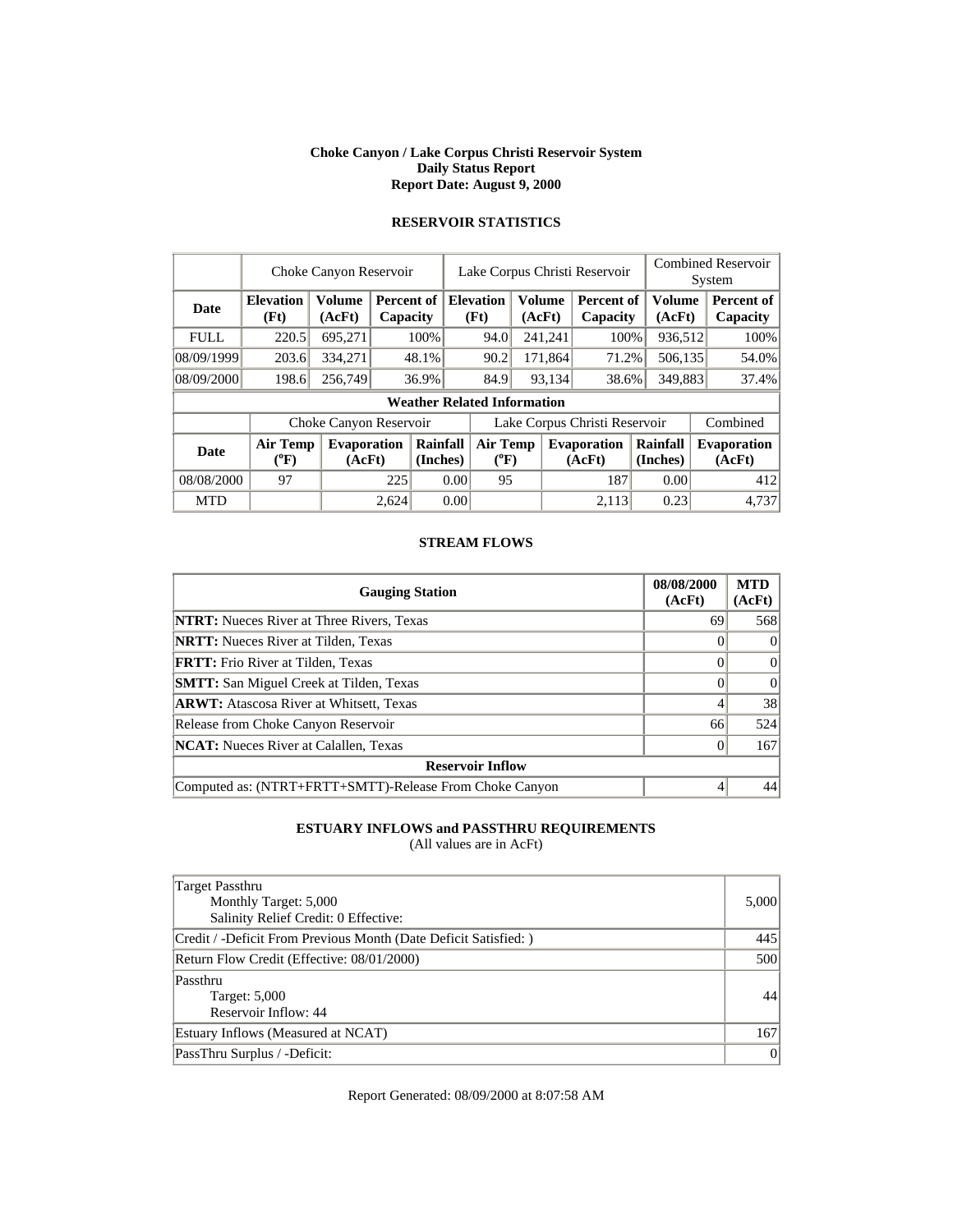#### **Choke Canyon / Lake Corpus Christi Reservoir System Daily Status Report Report Date: August 10, 2000**

|             | Choke Canyon Reservoir       |                              |       |                        |                               | Lake Corpus Christi Reservoir      |        |                  |                              |  |                         | <b>Combined Reservoir</b> |                              |  |  |
|-------------|------------------------------|------------------------------|-------|------------------------|-------------------------------|------------------------------------|--------|------------------|------------------------------|--|-------------------------|---------------------------|------------------------------|--|--|
|             |                              |                              |       |                        |                               |                                    |        |                  |                              |  |                         |                           | System                       |  |  |
| Date        | <b>Elevation</b><br>(Ft)     | <b>Volume</b><br>(AcFt)      |       | Percent of<br>Capacity |                               | <b>Elevation</b><br>(Ft)           |        | Volume<br>(AcFt) | Percent of<br>Capacity       |  | <b>Volume</b><br>(AcFt) |                           | Percent of<br>Capacity       |  |  |
| <b>FULL</b> | 220.5                        | 695,271                      |       | 100%                   |                               | 94.0                               |        | 241,241          | 100%                         |  | 936,512                 |                           | 100%                         |  |  |
| 08/10/1999  | 203.6                        | 333,933                      |       | 48.0%                  |                               | 90.1                               |        | 171,020          | 70.9%                        |  | 504,953                 |                           | 53.9%                        |  |  |
| 08/10/2000  | 198.6                        | 256,319                      |       | 36.9%                  |                               | 84.8                               | 92,764 |                  | 38.5%                        |  | 349,083                 |                           | 37.3%                        |  |  |
|             |                              |                              |       |                        |                               | <b>Weather Related Information</b> |        |                  |                              |  |                         |                           |                              |  |  |
|             |                              | Choke Canyon Reservoir       |       |                        | Lake Corpus Christi Reservoir |                                    |        |                  |                              |  |                         |                           | Combined                     |  |  |
| <b>Date</b> | <b>Air Temp</b><br>$(^{0}F)$ | <b>Evaporation</b><br>(AcFt) |       | Rainfall<br>(Inches)   |                               | Air Temp<br>$(^{0}F)$              |        |                  | <b>Evaporation</b><br>(AcFt) |  | Rainfall<br>(Inches)    |                           | <b>Evaporation</b><br>(AcFt) |  |  |
| 08/09/2000  | 100                          |                              | 342   |                        | 0.00                          | 97                                 |        |                  | 323                          |  | 0.00                    |                           | 665                          |  |  |
| <b>MTD</b>  |                              |                              | 2,966 |                        | 0.00                          |                                    |        |                  | 2,436                        |  | 0.23                    |                           | 5.402                        |  |  |

### **RESERVOIR STATISTICS**

#### **STREAM FLOWS**

| <b>Gauging Station</b>                                  | 08/09/2000<br>(AcFt) | <b>MTD</b><br>(AcFt) |
|---------------------------------------------------------|----------------------|----------------------|
| <b>NTRT:</b> Nueces River at Three Rivers, Texas        | 69                   | 637                  |
| <b>NRTT:</b> Nueces River at Tilden, Texas              |                      | $\theta$             |
| <b>FRTT:</b> Frio River at Tilden, Texas                |                      | $\Omega$             |
| <b>SMTT:</b> San Miguel Creek at Tilden, Texas          |                      | $\Omega$             |
| <b>ARWT:</b> Atascosa River at Whitsett, Texas          |                      | 42                   |
| Release from Choke Canyon Reservoir                     | 66                   | 590                  |
| <b>NCAT:</b> Nueces River at Calallen, Texas            |                      | 167                  |
| <b>Reservoir Inflow</b>                                 |                      |                      |
| Computed as: (NTRT+FRTT+SMTT)-Release From Choke Canyon |                      | 48                   |

### **ESTUARY INFLOWS and PASSTHRU REQUIREMENTS**

(All values are in AcFt)

| Target Passthru<br>Monthly Target: 5,000<br>Salinity Relief Credit: 0 Effective: | 5,000 |
|----------------------------------------------------------------------------------|-------|
| Credit / -Deficit From Previous Month (Date Deficit Satisfied: )                 | 445   |
| Return Flow Credit (Effective: 08/01/2000)                                       | 500   |
| Passthru<br>Target: 5,000<br>Reservoir Inflow: 48                                | 48    |
| Estuary Inflows (Measured at NCAT)                                               | 167   |
| PassThru Surplus / -Deficit:                                                     | 0     |

Report Generated: 08/10/2000 at 8:30:38 AM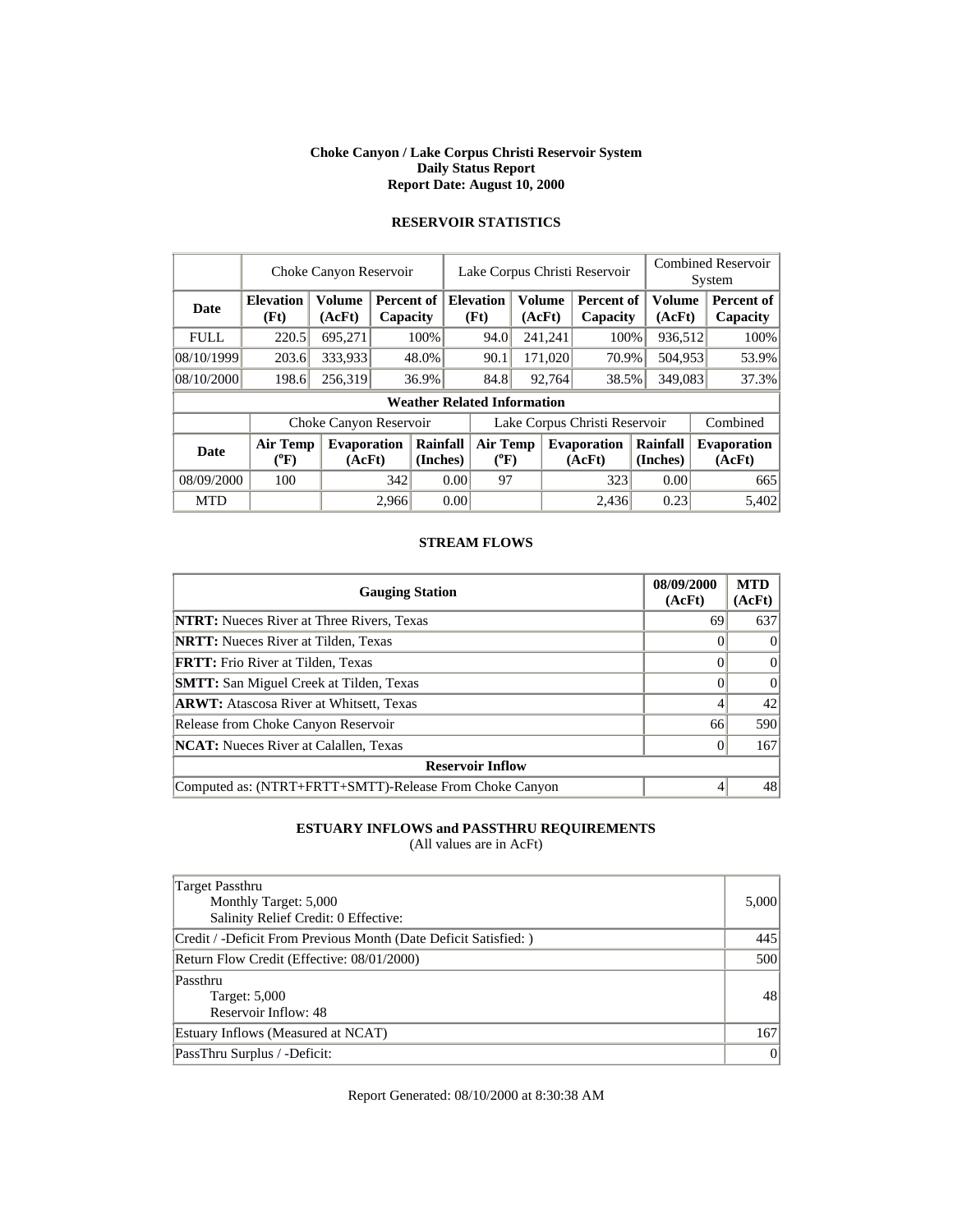#### **Choke Canyon / Lake Corpus Christi Reservoir System Daily Status Report Report Date: August 11, 2000**

|             | Choke Canyon Reservoir   |                              |       |                        |                               | Lake Corpus Christi Reservoir      |        |                         |                              |                      |                         | <b>Combined Reservoir</b><br>System |                               |  |
|-------------|--------------------------|------------------------------|-------|------------------------|-------------------------------|------------------------------------|--------|-------------------------|------------------------------|----------------------|-------------------------|-------------------------------------|-------------------------------|--|
| Date        | <b>Elevation</b><br>(Ft) | Volume<br>(AcFt)             |       | Percent of<br>Capacity |                               | <b>Elevation</b><br>(Ft)           |        | <b>Volume</b><br>(AcFt) | Percent of<br>Capacity       |                      | <b>Volume</b><br>(AcFt) |                                     | <b>Percent of</b><br>Capacity |  |
| <b>FULL</b> | 220.5                    | 695,271                      |       | 100%                   |                               | 94.0                               |        | 241,241                 | 100%                         |                      | 936,512                 |                                     | 100%                          |  |
| 08/11/1999  | 203.5                    | 333,091                      |       | 47.9%                  |                               | 90.1                               |        | 170,515                 | 70.7%                        |                      | 503,606                 |                                     | 53.8%                         |  |
| 08/11/2000  | 198.6                    | 256,033                      |       | 36.8%                  |                               | 84.8                               | 92,272 |                         | 38.2%                        | 348,305              |                         |                                     | 37.2%                         |  |
|             |                          |                              |       |                        |                               | <b>Weather Related Information</b> |        |                         |                              |                      |                         |                                     |                               |  |
|             |                          | Choke Canyon Reservoir       |       |                        | Lake Corpus Christi Reservoir |                                    |        |                         |                              |                      |                         | Combined                            |                               |  |
| <b>Date</b> | <b>Air Temp</b><br>(°F)  | <b>Evaporation</b><br>(AcFt) |       | Rainfall<br>(Inches)   |                               | <b>Air Temp</b><br>$(^{0}F)$       |        |                         | <b>Evaporation</b><br>(AcFt) | Rainfall<br>(Inches) |                         |                                     | <b>Evaporation</b><br>(AcFt)  |  |
| 08/10/2000  | 101                      |                              | 350   |                        | 0.00                          | 98                                 |        |                         | 329                          |                      | 0.00                    |                                     | 679                           |  |
| <b>MTD</b>  |                          |                              | 3,316 |                        | 0.00                          |                                    |        |                         | 2.765                        |                      | 0.23                    |                                     | 6,081                         |  |

## **RESERVOIR STATISTICS**

### **STREAM FLOWS**

| <b>Gauging Station</b>                           | 08/10/2000<br>(AcFt) | <b>MTD</b><br>(AcFt) |
|--------------------------------------------------|----------------------|----------------------|
| <b>NTRT:</b> Nueces River at Three Rivers, Texas | 60                   | 697                  |
| <b>NRTT:</b> Nueces River at Tilden, Texas       |                      |                      |
| <b>FRTT:</b> Frio River at Tilden, Texas         |                      | 0                    |
| <b>SMTT:</b> San Miguel Creek at Tilden, Texas   |                      |                      |
| <b>ARWT:</b> Atascosa River at Whitsett, Texas   |                      | 47                   |
| Release from Choke Canyon Reservoir              | 66                   | 655                  |
| <b>NCAT:</b> Nueces River at Calallen, Texas     |                      | 168                  |
| <b>Reservoir Inflow</b>                          |                      |                      |
| Computed as: NRTT+FRTT+SMTT+ARWT                 |                      | 52 <sub>1</sub>      |

### **ESTUARY INFLOWS and PASSTHRU REQUIREMENTS**

(All values are in AcFt)

| Target Passthru<br>Monthly Target: 5,000<br>Salinity Relief Credit: 0 Effective: | 5,000           |
|----------------------------------------------------------------------------------|-----------------|
| Credit / -Deficit From Previous Month (Date Deficit Satisfied:)                  | 445             |
| Return Flow Credit (Effective: 08/01/2000)                                       | 500             |
| Passthru<br>Target: 5,000<br>Reservoir Inflow: 52                                | 52 <sub>1</sub> |
| Estuary Inflows (Measured at NCAT)                                               | 168             |
| PassThru Surplus / -Deficit:                                                     | $\vert$         |

Report Generated: 08/11/2000 at 8:22:19 AM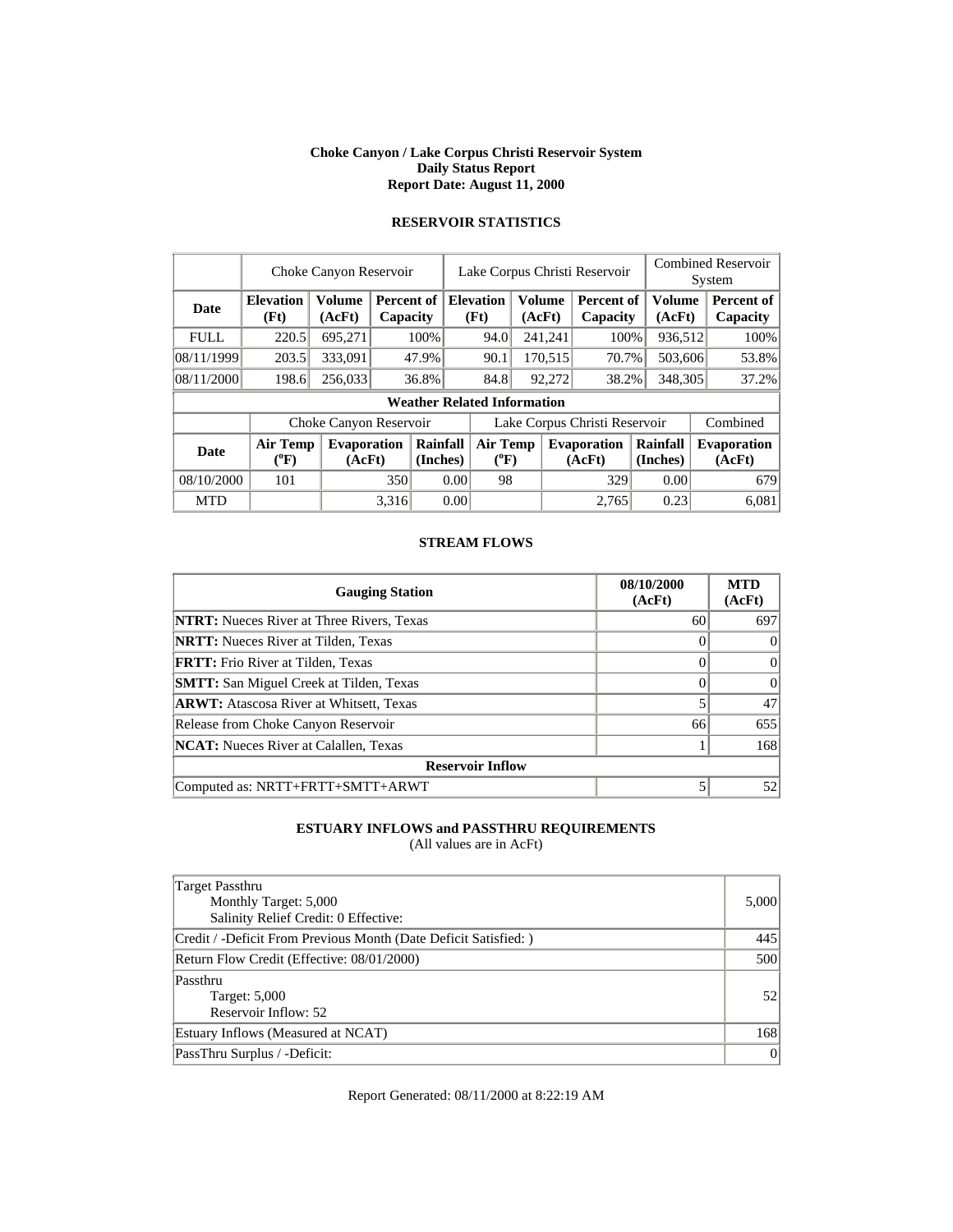#### **Choke Canyon / Lake Corpus Christi Reservoir System Daily Status Report Report Date: August 12, 2000**

### **RESERVOIR STATISTICS**

|             |                                       | Choke Canyon Reservoir  |       |                        |      | Lake Corpus Christi Reservoir      |  |                         |                               |  |                         | <b>Combined Reservoir</b><br>System |                               |  |  |
|-------------|---------------------------------------|-------------------------|-------|------------------------|------|------------------------------------|--|-------------------------|-------------------------------|--|-------------------------|-------------------------------------|-------------------------------|--|--|
| <b>Date</b> | <b>Elevation</b><br>(Ft)              | <b>Volume</b><br>(AcFt) |       | Percent of<br>Capacity |      | <b>Elevation</b><br>(Ft)           |  | <b>Volume</b><br>(AcFt) | Percent of<br>Capacity        |  | <b>Volume</b><br>(AcFt) |                                     | <b>Percent of</b><br>Capacity |  |  |
| <b>FULL</b> | 220.5                                 | 695,271                 |       | 100%                   |      | 94.0                               |  | 241,241                 | 100%                          |  | 936,512                 |                                     | 100%                          |  |  |
| 08/12/1999  | 203.5                                 | 332,586                 |       | 47.8%                  |      | 90.0                               |  | 169,842                 | 70.4%                         |  | 502,428                 |                                     | 53.6%                         |  |  |
| 08/12/2000  | 198.5                                 | 255,604                 |       | 36.8%                  |      | 84.7                               |  | 91,539                  | 37.9%                         |  | 347,143                 |                                     | 37.1%                         |  |  |
|             |                                       |                         |       |                        |      | <b>Weather Related Information</b> |  |                         |                               |  |                         |                                     |                               |  |  |
|             |                                       | Choke Canyon Reservoir  |       |                        |      |                                    |  |                         | Lake Corpus Christi Reservoir |  |                         |                                     | Combined                      |  |  |
| <b>Date</b> | <b>Air Temp</b><br>$({}^0\mathrm{F})$ | Evaporation<br>(AcFt)   |       | Rainfall<br>(Inches)   |      | <b>Air Temp</b><br>$(^{0}F)$       |  |                         | <b>Evaporation</b><br>(AcFt)  |  | Rainfall<br>(Inches)    |                                     | <b>Evaporation</b><br>(AcFt)  |  |  |
| 08/11/2000  | 102                                   |                         | 366   |                        | 0.00 | 100                                |  |                         | 355                           |  | 0.00                    |                                     | 721                           |  |  |
| <b>MTD</b>  |                                       |                         | 3.682 |                        | 0.00 |                                    |  |                         | 3.120                         |  | 0.23                    |                                     | 6,802                         |  |  |

### **STREAM FLOWS**

| <b>Gauging Station</b>                           | 08/11/2000<br>(AcFt) | <b>MTD</b><br>(AcFt) |
|--------------------------------------------------|----------------------|----------------------|
| <b>NTRT:</b> Nueces River at Three Rivers, Texas | 60                   | 756                  |
| <b>NRTT:</b> Nueces River at Tilden, Texas       |                      |                      |
| <b>FRTT:</b> Frio River at Tilden, Texas         |                      | $\Omega$             |
| <b>SMTT:</b> San Miguel Creek at Tilden, Texas   |                      | $\Omega$             |
| <b>ARWT:</b> Atascosa River at Whitsett, Texas   |                      | 52                   |
| Release from Choke Canyon Reservoir              | 66                   | 721                  |
| <b>NCAT:</b> Nueces River at Calallen, Texas     |                      | 168                  |
| <b>Reservoir Inflow</b>                          |                      |                      |
| Computed as: NRTT+FRTT+SMTT+ARWT                 |                      | 57                   |

### **ESTUARY INFLOWS and PASSTHRU REQUIREMENTS**

(All values are in AcFt)

| Target Passthru<br>Monthly Target: 5,000<br>Salinity Relief Credit: 0 Effective: | 5,000 |
|----------------------------------------------------------------------------------|-------|
| Credit / -Deficit From Previous Month (Date Deficit Satisfied:)                  | 445   |
| Return Flow Credit (Effective: 08/01/2000)                                       | 500   |
| Passthru<br>Target: 5,000<br>Reservoir Inflow: 57                                | 571   |
| Estuary Inflows (Measured at NCAT)                                               | 168   |
| PassThru Surplus / -Deficit:                                                     | 0     |

Report Generated: 08/12/2000 at 8:42:32 AM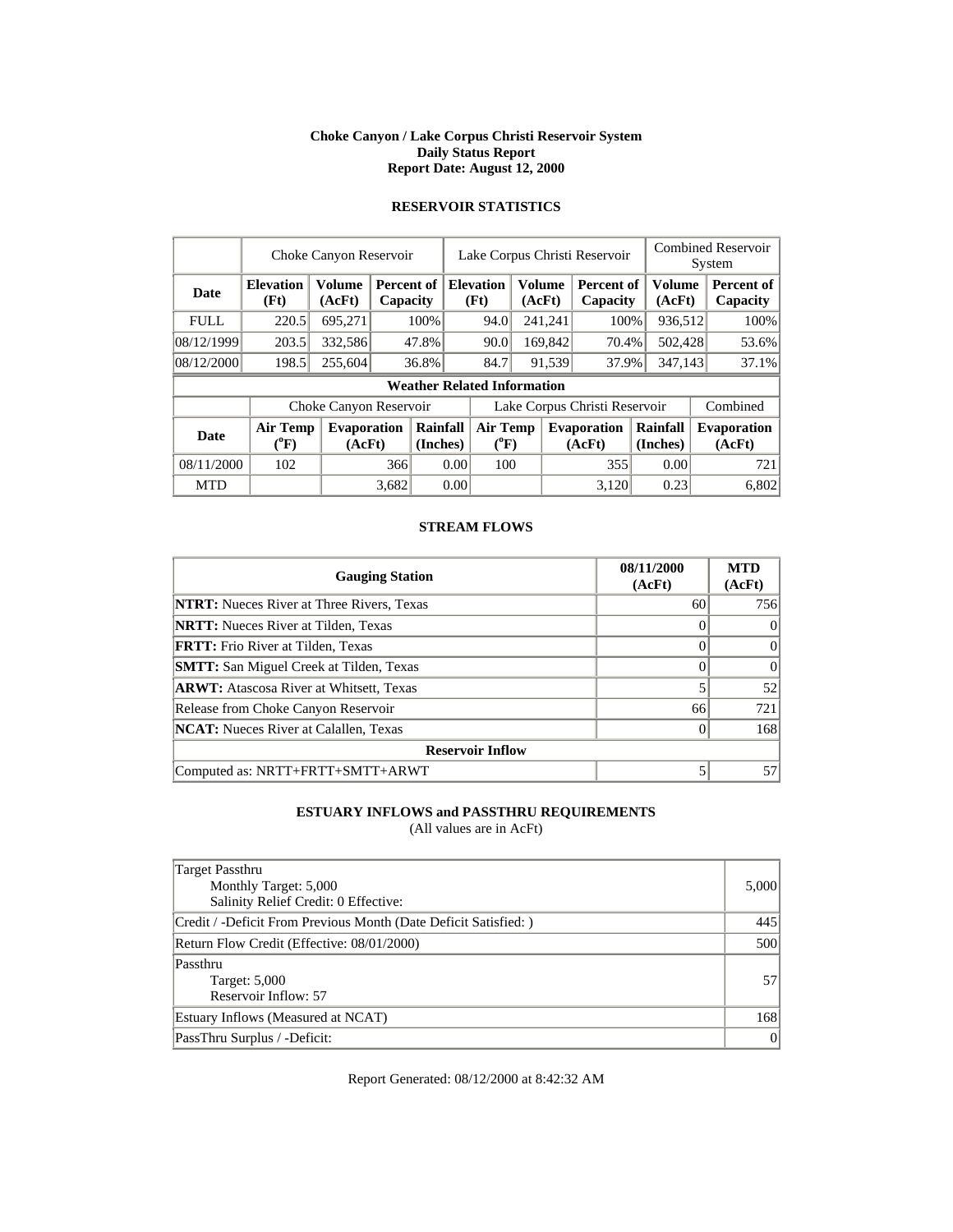#### **Choke Canyon / Lake Corpus Christi Reservoir System Daily Status Report Report Date: August 13, 2000**

|             |                              | Choke Canyon Reservoir  |                               |                      | <b>Combined Reservoir</b><br>Lake Corpus Christi Reservoir<br>System |                                    |               |         |                               |                      |                  |  |                               |
|-------------|------------------------------|-------------------------|-------------------------------|----------------------|----------------------------------------------------------------------|------------------------------------|---------------|---------|-------------------------------|----------------------|------------------|--|-------------------------------|
| Date        | <b>Elevation</b><br>(Ft)     | <b>Volume</b><br>(AcFt) | <b>Percent of</b><br>Capacity |                      |                                                                      | <b>Elevation</b><br>(Ft)           | <b>Volume</b> | (AcFt)  | <b>Percent of</b><br>Capacity |                      | Volume<br>(AcFt) |  | <b>Percent of</b><br>Capacity |
| <b>FULL</b> | 220.5                        | 695,271                 |                               | 100%                 |                                                                      | 94.0                               |               | 241,241 | 100%                          |                      | 936,512          |  | 100%                          |
| 08/13/1999  | 203.5                        | 332,082                 |                               | 47.8%                |                                                                      | 90.0                               |               | 168,835 | 70.0%                         |                      | 500,917          |  | 53.5%                         |
| 08/13/2000  | 198.5                        | 255,318                 |                               | 36.7%                |                                                                      | 84.7                               |               | 91,052  | 37.7%                         |                      | 346,370          |  | 37.0%                         |
|             |                              |                         |                               |                      |                                                                      | <b>Weather Related Information</b> |               |         |                               |                      |                  |  |                               |
|             |                              | Choke Canyon Reservoir  |                               |                      |                                                                      |                                    |               |         | Lake Corpus Christi Reservoir |                      |                  |  | Combined                      |
| <b>Date</b> | <b>Air Temp</b><br>$(^{0}F)$ | Evaporation<br>(AcFt)   |                               | Rainfall<br>(Inches) |                                                                      | <b>Air Temp</b><br>$(^{0}F)$       |               |         | <b>Evaporation</b><br>(AcFt)  | Rainfall<br>(Inches) |                  |  | <b>Evaporation</b><br>(AcFt)  |
| 08/12/2000  | 105                          |                         | 374                           |                      | 0.00                                                                 | 101                                |               |         | 346                           |                      | 0.00             |  | 720                           |
| <b>MTD</b>  |                              |                         | 4,056                         |                      | 0.00                                                                 |                                    |               |         | 3.466                         |                      | 0.23             |  | 7,522                         |

## **RESERVOIR STATISTICS**

### **STREAM FLOWS**

| <b>Gauging Station</b>                           | 08/12/2000<br>(AcFt) | <b>MTD</b><br>(AcFt) |
|--------------------------------------------------|----------------------|----------------------|
| <b>NTRT:</b> Nueces River at Three Rivers, Texas | 60                   | 816                  |
| <b>NRTT:</b> Nueces River at Tilden, Texas       |                      |                      |
| <b>FRTT:</b> Frio River at Tilden, Texas         |                      |                      |
| <b>SMTT:</b> San Miguel Creek at Tilden, Texas   |                      |                      |
| <b>ARWT:</b> Atascosa River at Whitsett, Texas   |                      | 56                   |
| Release from Choke Canyon Reservoir              | 66                   | 786                  |
| <b>NCAT:</b> Nueces River at Calallen, Texas     |                      | 168                  |
| <b>Reservoir Inflow</b>                          |                      |                      |
| Computed as: NRTT+FRTT+SMTT+ARWT                 |                      | 62                   |

### **ESTUARY INFLOWS and PASSTHRU REQUIREMENTS**

(All values are in AcFt)

| Target Passthru<br>Monthly Target: 5,000<br>Salinity Relief Credit: 0 Effective: | 5,000         |
|----------------------------------------------------------------------------------|---------------|
| Credit / -Deficit From Previous Month (Date Deficit Satisfied:)                  | 445           |
| Return Flow Credit (Effective: 08/01/2000)                                       | 500           |
| Passthru<br>Target: 5,000<br>Reservoir Inflow: 62                                | <sup>62</sup> |
| Estuary Inflows (Measured at NCAT)                                               | 168           |
| PassThru Surplus / -Deficit:                                                     | 0             |

Report Generated: 08/13/2000 at 8:04:41 AM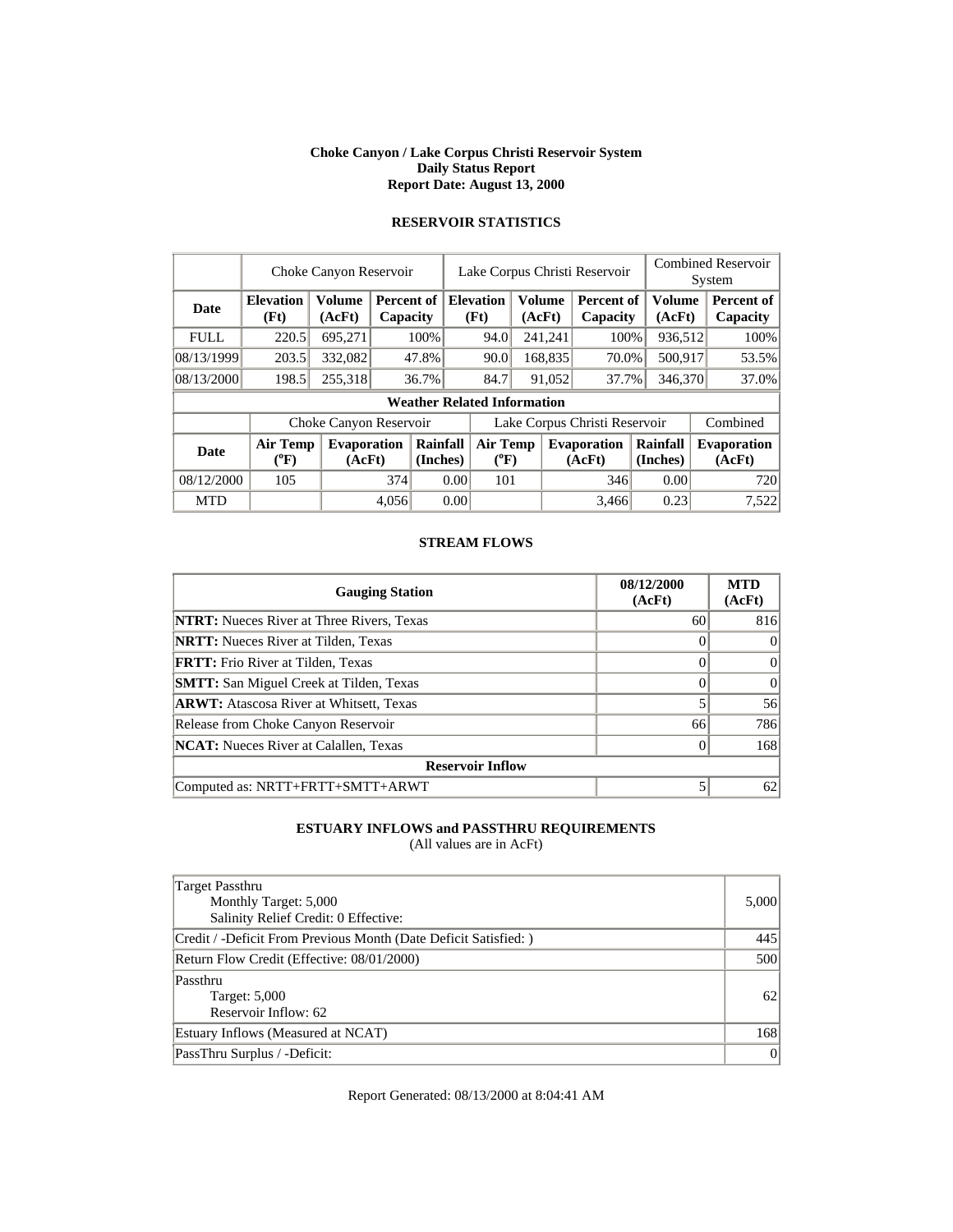#### **Choke Canyon / Lake Corpus Christi Reservoir System Daily Status Report Report Date: August 14, 2000**

|             |                          | Choke Canyon Reservoir       |       |                        |      |                                    |  |                         | Lake Corpus Christi Reservoir |  |                         | <b>Combined Reservoir</b><br>System |
|-------------|--------------------------|------------------------------|-------|------------------------|------|------------------------------------|--|-------------------------|-------------------------------|--|-------------------------|-------------------------------------|
| Date        | <b>Elevation</b><br>(Ft) | Volume<br>(AcFt)             |       | Percent of<br>Capacity |      | <b>Elevation</b><br>(Ft)           |  | <b>Volume</b><br>(AcFt) | Percent of<br>Capacity        |  | <b>Volume</b><br>(AcFt) | Percent of<br>Capacity              |
| <b>FULL</b> | 220.5                    | 695,271                      |       | 100%                   |      | 94.0                               |  | 241,241                 | 100%                          |  | 936,512                 | 100%                                |
| 08/14/1999  | 203.4                    | 331,410                      |       | 47.7%                  |      | 89.9                               |  | 168,165                 | 69.7%                         |  | 499,575                 | 53.3%                               |
| 08/14/2000  | 198.5                    | 254,890                      |       | 36.7%                  |      | 84.7                               |  | 90,688                  | 37.6%                         |  | 345,578                 | 36.9%                               |
|             |                          |                              |       |                        |      | <b>Weather Related Information</b> |  |                         |                               |  |                         |                                     |
|             |                          | Choke Canyon Reservoir       |       |                        |      |                                    |  |                         | Lake Corpus Christi Reservoir |  |                         | Combined                            |
| <b>Date</b> | Air Temp<br>$(^{0}F)$    | <b>Evaporation</b><br>(AcFt) |       | Rainfall<br>(Inches)   |      | Air Temp<br>$(^{0}F)$              |  |                         | <b>Evaporation</b><br>(AcFt)  |  | Rainfall<br>(Inches)    | <b>Evaporation</b><br>(AcFt)        |
| 08/13/2000  | 104                      |                              | 391   |                        | 0.00 | 101                                |  |                         | 317                           |  | 0.00                    | 708                                 |
| <b>MTD</b>  |                          |                              | 4.447 |                        | 0.00 |                                    |  |                         | 3.783                         |  | 0.23                    | 8,230                               |

## **RESERVOIR STATISTICS**

### **STREAM FLOWS**

| <b>Gauging Station</b>                           | 08/13/2000<br>(AcFt) | <b>MTD</b><br>(AcFt) |
|--------------------------------------------------|----------------------|----------------------|
| <b>NTRT:</b> Nueces River at Three Rivers, Texas | 58                   | 873                  |
| <b>NRTT:</b> Nueces River at Tilden, Texas       |                      |                      |
| <b>FRTT:</b> Frio River at Tilden, Texas         |                      | $\Omega$             |
| <b>SMTT:</b> San Miguel Creek at Tilden, Texas   |                      | 0                    |
| <b>ARWT:</b> Atascosa River at Whitsett, Texas   |                      | 61                   |
| Release from Choke Canyon Reservoir              | 66                   | 852                  |
| <b>NCAT:</b> Nueces River at Calallen, Texas     |                      | 168                  |
| <b>Reservoir Inflow</b>                          |                      |                      |
| Computed as: NRTT+FRTT+SMTT+ARWT                 |                      | 67                   |

### **ESTUARY INFLOWS and PASSTHRU REQUIREMENTS**

(All values are in AcFt)

| Target Passthru<br>Monthly Target: 5,000<br>Salinity Relief Credit: 0 Effective: | 5,000   |
|----------------------------------------------------------------------------------|---------|
| Credit / -Deficit From Previous Month (Date Deficit Satisfied:)                  | 445     |
| Return Flow Credit (Effective: 08/01/2000)                                       | 500     |
| Passthru<br>Target: 5,000<br>Reservoir Inflow: 67                                | 67      |
| Estuary Inflows (Measured at NCAT)                                               | 168     |
| PassThru Surplus / -Deficit:                                                     | $\vert$ |

Report Generated: 08/14/2000 at 7:31:13 AM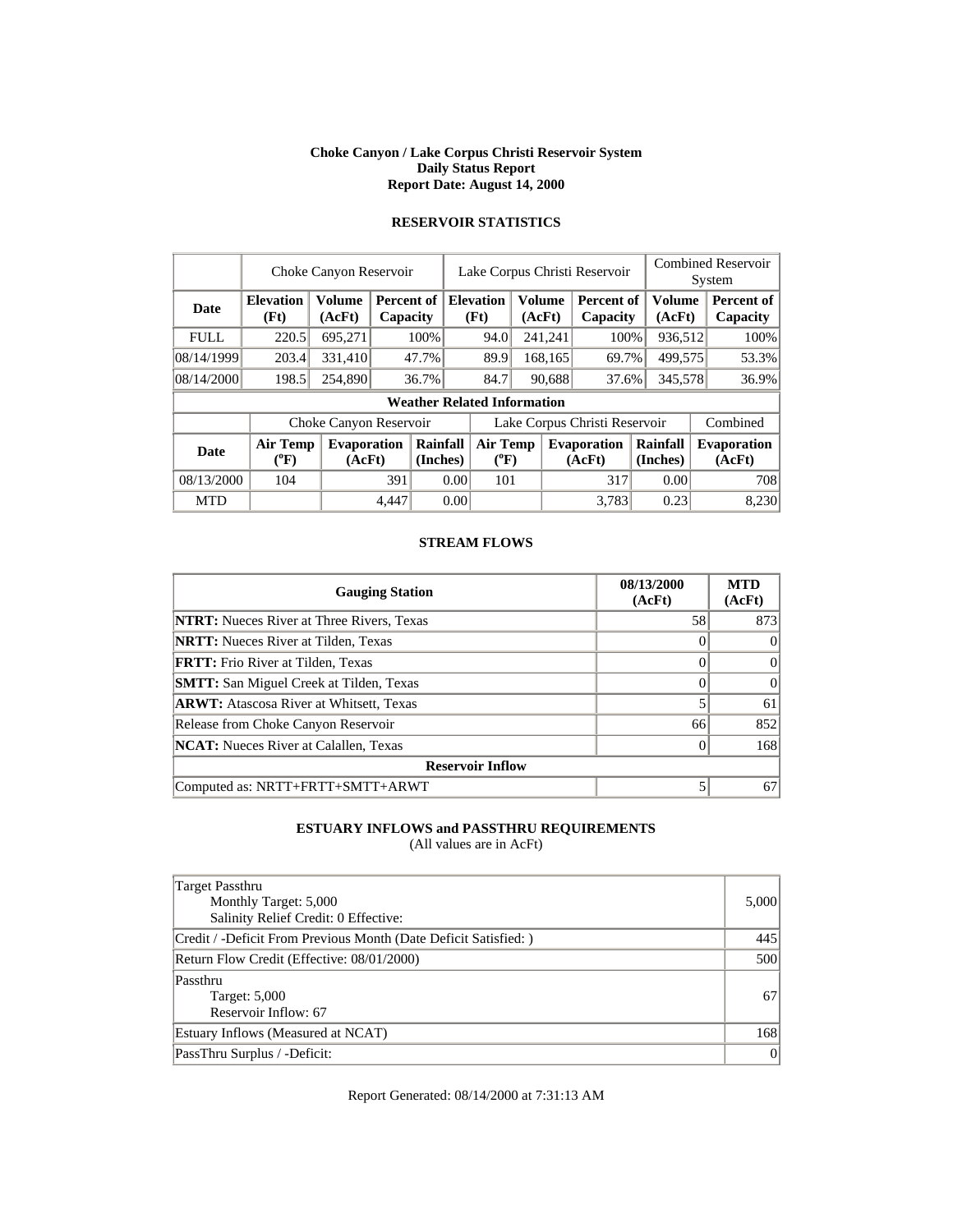#### **Choke Canyon / Lake Corpus Christi Reservoir System Daily Status Report Report Date: August 15, 2000**

|             |                          | Choke Canyon Reservoir       |                        |                      |      |                                    |                         | Lake Corpus Christi Reservoir |  |                         | <b>Combined Reservoir</b><br>System |
|-------------|--------------------------|------------------------------|------------------------|----------------------|------|------------------------------------|-------------------------|-------------------------------|--|-------------------------|-------------------------------------|
| Date        | <b>Elevation</b><br>(Ft) | Volume<br>(AcFt)             | Percent of<br>Capacity |                      |      | <b>Elevation</b><br>(Ft)           | <b>Volume</b><br>(AcFt) | Percent of<br>Capacity        |  | <b>Volume</b><br>(AcFt) | <b>Percent of</b><br>Capacity       |
| <b>FULL</b> | 220.5                    | 695,271                      |                        | 100%                 |      | 94.0                               | 241,241                 | 100%                          |  | 936,512                 | 100%                                |
| 08/15/1999  | 203.4                    | 331,074                      |                        | 47.6%                |      | 89.9                               | 167,663                 | 69.5%                         |  | 498,737                 | 53.3%                               |
| 08/15/2000  | 198.5                    | 254,605                      |                        | 36.6%                |      | 84.7                               | 90,447                  | 37.5%                         |  | 345,052                 | 36.8%                               |
|             |                          |                              |                        |                      |      | <b>Weather Related Information</b> |                         |                               |  |                         |                                     |
|             |                          | Choke Canyon Reservoir       |                        |                      |      |                                    |                         | Lake Corpus Christi Reservoir |  |                         | Combined                            |
| <b>Date</b> | <b>Air Temp</b><br>(°F)  | <b>Evaporation</b><br>(AcFt) |                        | Rainfall<br>(Inches) |      | <b>Air Temp</b><br>$(^{0}F)$       |                         | <b>Evaporation</b><br>(AcFt)  |  | Rainfall<br>(Inches)    | <b>Evaporation</b><br>(AcFt)        |
| 08/14/2000  | 99                       |                              | 249                    |                      | 0.30 | 96                                 |                         | 401                           |  | 0.68                    | 650                                 |
| <b>MTD</b>  |                          |                              | 4,696                  |                      | 0.30 |                                    |                         | 4.184                         |  | 0.91                    | 8,880                               |

## **RESERVOIR STATISTICS**

### **STREAM FLOWS**

| <b>Gauging Station</b>                           | 08/14/2000<br>(AcFt) | <b>MTD</b><br>(AcFt) |
|--------------------------------------------------|----------------------|----------------------|
| <b>NTRT:</b> Nueces River at Three Rivers, Texas | 60                   | 933                  |
| <b>NRTT:</b> Nueces River at Tilden, Texas       |                      |                      |
| <b>FRTT:</b> Frio River at Tilden, Texas         |                      | 0                    |
| <b>SMTT:</b> San Miguel Creek at Tilden, Texas   |                      |                      |
| <b>ARWT:</b> Atascosa River at Whitsett, Texas   |                      | 65                   |
| Release from Choke Canyon Reservoir              | 66                   | 917                  |
| <b>NCAT:</b> Nueces River at Calallen, Texas     |                      | 168                  |
| <b>Reservoir Inflow</b>                          |                      |                      |
| Computed as: NRTT+FRTT+SMTT+ARWT                 |                      |                      |

### **ESTUARY INFLOWS and PASSTHRU REQUIREMENTS**

(All values are in AcFt)

| Target Passthru<br>Monthly Target: 5,000<br>Salinity Relief Credit: 0 Effective: | 5,000 |
|----------------------------------------------------------------------------------|-------|
| Credit / -Deficit From Previous Month (Date Deficit Satisfied:)                  | 445   |
| Return Flow Credit (Effective: 08/01/2000)                                       | 500   |
| Passthru<br>Target: 5,000<br>Reservoir Inflow: 71                                | 71    |
| Estuary Inflows (Measured at NCAT)                                               | 168   |
| PassThru Surplus / -Deficit:                                                     | 0     |

Report Generated: 08/16/2000 at 10:25:59 AM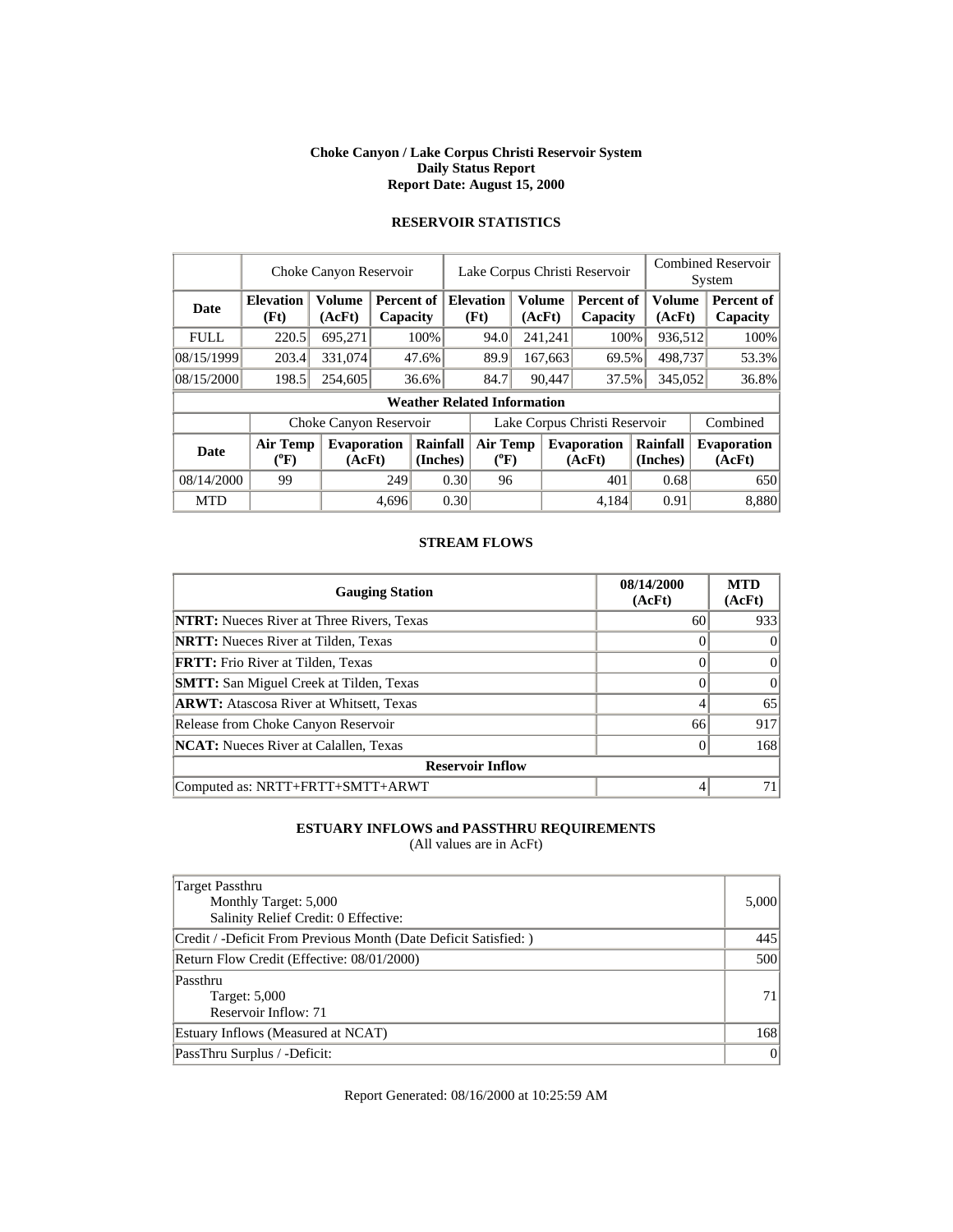#### **Choke Canyon / Lake Corpus Christi Reservoir System Daily Status Report Report Date: August 16, 2000**

|             | Choke Canyon Reservoir   |                              |       |                        |      | Lake Corpus Christi Reservoir      |  |                  |                               |  |                         | <b>Combined Reservoir</b> |                              |  |  |
|-------------|--------------------------|------------------------------|-------|------------------------|------|------------------------------------|--|------------------|-------------------------------|--|-------------------------|---------------------------|------------------------------|--|--|
|             |                          |                              |       |                        |      |                                    |  |                  |                               |  |                         |                           | System                       |  |  |
| Date        | <b>Elevation</b><br>(Ft) | Volume<br>(AcFt)             |       | Percent of<br>Capacity |      | <b>Elevation</b><br>(Ft)           |  | Volume<br>(AcFt) | Percent of<br>Capacity        |  | <b>Volume</b><br>(AcFt) |                           | Percent of<br>Capacity       |  |  |
| <b>FULL</b> | 220.5                    | 695,271                      |       | 100%                   |      | 94.0                               |  | 241,241          | 100%                          |  | 936,512                 |                           | 100%                         |  |  |
| 08/16/1999  | 203.4                    | 330,906                      |       | 47.6%                  |      | 89.9                               |  | 167,329          | 69.4%                         |  | 498,235                 |                           | 53.2%                        |  |  |
| 08/16/2000  | 198.5                    | 254,462                      |       | 36.6%                  |      | 84.6                               |  | 90,205           | 37.4%                         |  | 344,667                 |                           | 36.8%                        |  |  |
|             |                          |                              |       |                        |      | <b>Weather Related Information</b> |  |                  |                               |  |                         |                           |                              |  |  |
|             |                          | Choke Canyon Reservoir       |       |                        |      |                                    |  |                  | Lake Corpus Christi Reservoir |  |                         |                           | Combined                     |  |  |
| Date        | Air Temp<br>$(^oF)$      | <b>Evaporation</b><br>(AcFt) |       | Rainfall<br>(Inches)   |      | <b>Air Temp</b><br>$(^{0}F)$       |  |                  | <b>Evaporation</b><br>(AcFt)  |  | Rainfall<br>(Inches)    |                           | <b>Evaporation</b><br>(AcFt) |  |  |
| 08/15/2000  | 89                       |                              | 166   |                        | 0.04 | 84                                 |  |                  | 77                            |  | 0.07                    |                           | 243                          |  |  |
| <b>MTD</b>  |                          |                              | 4,862 |                        | 0.34 |                                    |  |                  | 4.261                         |  | 0.98                    |                           | 9,123                        |  |  |

### **RESERVOIR STATISTICS**

### **STREAM FLOWS**

| <b>Gauging Station</b>                           | 08/15/2000<br>(AcFt) | <b>MTD</b><br>(AcFt) |
|--------------------------------------------------|----------------------|----------------------|
| <b>NTRT:</b> Nueces River at Three Rivers, Texas | 62                   | 994                  |
| <b>NRTT:</b> Nueces River at Tilden, Texas       |                      |                      |
| <b>FRTT:</b> Frio River at Tilden, Texas         |                      | 0                    |
| <b>SMTT:</b> San Miguel Creek at Tilden, Texas   |                      | 0                    |
| <b>ARWT:</b> Atascosa River at Whitsett, Texas   |                      | 70                   |
| Release from Choke Canyon Reservoir              | 66                   | 983                  |
| <b>NCAT:</b> Nueces River at Calallen, Texas     | 26                   | 194                  |
| <b>Reservoir Inflow</b>                          |                      |                      |
| Computed as: NRTT+FRTT+SMTT+ARWT                 |                      | 75                   |

### **ESTUARY INFLOWS and PASSTHRU REQUIREMENTS**

(All values are in AcFt)

| Target Passthru<br>Monthly Target: 5,000<br>Salinity Relief Credit: 0 Effective: | 5,000          |
|----------------------------------------------------------------------------------|----------------|
| Credit / -Deficit From Previous Month (Date Deficit Satisfied:)                  | 445            |
| Return Flow Credit (Effective: 08/01/2000)                                       | 500            |
| Passthru<br>Target: 5,000<br>Reservoir Inflow: 75                                | 751            |
| Estuary Inflows (Measured at NCAT)                                               | 194            |
| PassThru Surplus / -Deficit:                                                     | $\overline{0}$ |

Report Generated: 08/16/2000 at 10:36:49 AM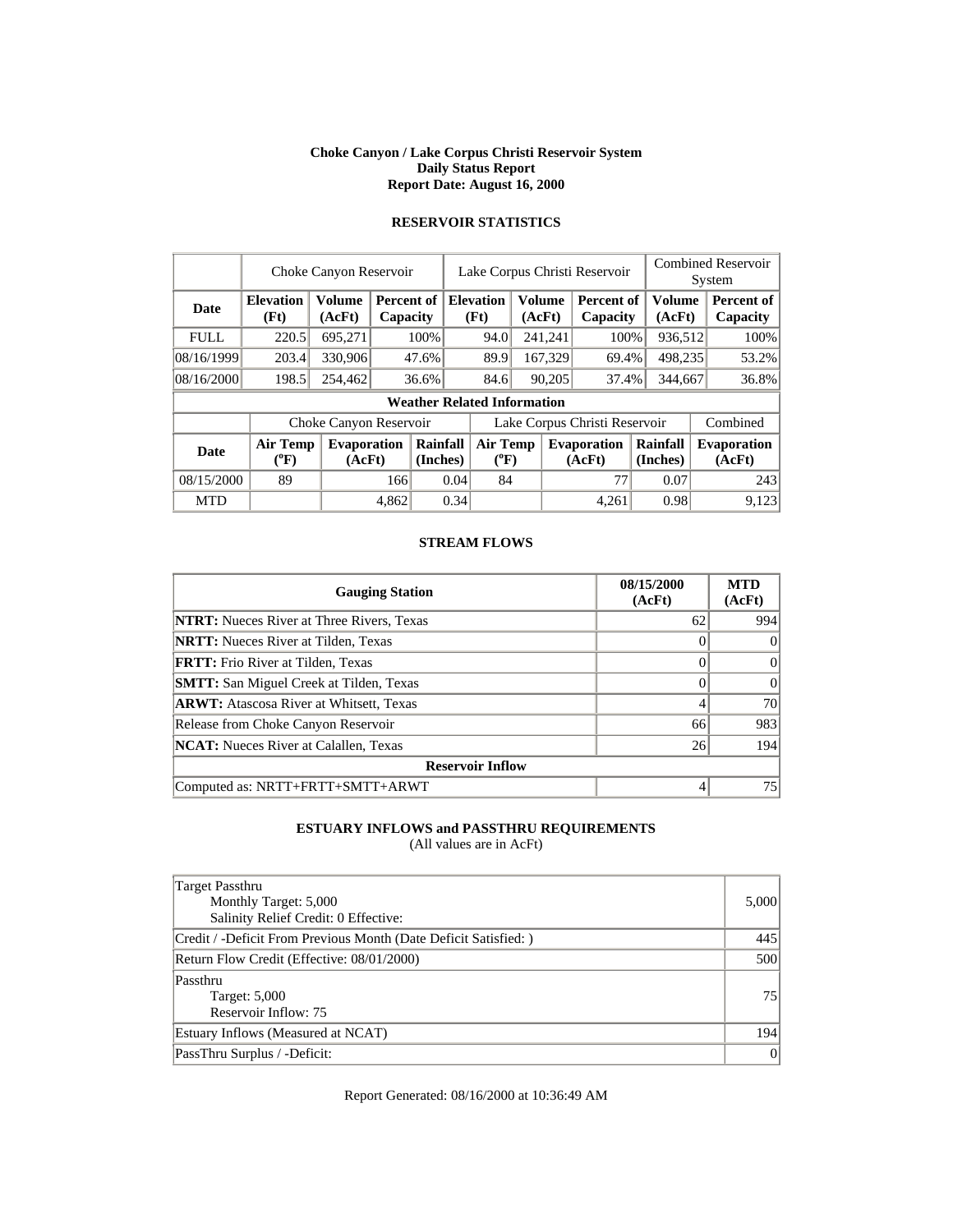#### **Choke Canyon / Lake Corpus Christi Reservoir System Daily Status Report Report Date: August 17, 2000**

|             |                              | Choke Canyon Reservoir       |                        |                      |                          |                                    | Lake Corpus Christi Reservoir |               |                               |  |                         | <b>Combined Reservoir</b><br>System |                              |  |  |
|-------------|------------------------------|------------------------------|------------------------|----------------------|--------------------------|------------------------------------|-------------------------------|---------------|-------------------------------|--|-------------------------|-------------------------------------|------------------------------|--|--|
| Date        | <b>Elevation</b><br>(Ft)     | <b>Volume</b><br>(AcFt)      | Percent of<br>Capacity |                      | <b>Elevation</b><br>(Ft) |                                    | (AcFt)                        | <b>Volume</b> | Percent of<br>Capacity        |  | <b>Volume</b><br>(AcFt) |                                     | Percent of<br>Capacity       |  |  |
| <b>FULL</b> | 220.5                        | 695,271                      |                        | 100%                 |                          | 94.0                               |                               | 241,241       | 100%                          |  | 936,512                 |                                     | 100%                         |  |  |
| 08/17/1999  | 203.4                        | 330,403                      |                        | 47.5%                |                          | 89.9                               |                               | 166,828       | 69.2%                         |  | 497,231                 |                                     | 53.1%                        |  |  |
| 08/17/2000  | 198.4                        | 254,177                      |                        | 36.6%                |                          | 84.6                               |                               | 89,605        | 37.1%                         |  | 343,782                 |                                     | 36.7%                        |  |  |
|             |                              |                              |                        |                      |                          | <b>Weather Related Information</b> |                               |               |                               |  |                         |                                     |                              |  |  |
|             |                              | Choke Canyon Reservoir       |                        |                      |                          |                                    |                               |               | Lake Corpus Christi Reservoir |  |                         |                                     | Combined                     |  |  |
| <b>Date</b> | <b>Air Temp</b><br>$(^{0}F)$ | <b>Evaporation</b><br>(AcFt) |                        | Rainfall<br>(Inches) |                          | <b>Air Temp</b><br>$(^{0}F)$       |                               |               | <b>Evaporation</b><br>(AcFt)  |  | Rainfall<br>(Inches)    |                                     | <b>Evaporation</b><br>(AcFt) |  |  |
| 08/16/2000  | 100                          |                              | 290                    |                      | 0.00                     | 97                                 |                               |               | 258                           |  | 0.00                    |                                     | 548                          |  |  |
| <b>MTD</b>  |                              |                              | 5,152                  |                      | 0.34                     |                                    |                               |               | 4,519                         |  | 0.98                    |                                     | 9,671                        |  |  |

## **RESERVOIR STATISTICS**

### **STREAM FLOWS**

| <b>Gauging Station</b>                           | 08/16/2000<br>(AcFt) | <b>MTD</b><br>(AcFt) |
|--------------------------------------------------|----------------------|----------------------|
| <b>NTRT:</b> Nueces River at Three Rivers, Texas | 62                   | 1,056                |
| <b>NRTT:</b> Nueces River at Tilden, Texas       |                      | $\theta$             |
| <b>FRTT:</b> Frio River at Tilden, Texas         |                      | $\Omega$             |
| <b>SMTT:</b> San Miguel Creek at Tilden, Texas   |                      | 0                    |
| <b>ARWT:</b> Atascosa River at Whitsett, Texas   |                      | 74                   |
| Release from Choke Canyon Reservoir              | 66                   | 1,048                |
| <b>NCAT:</b> Nueces River at Calallen, Texas     | 101                  | 295                  |
| <b>Reservoir Inflow</b>                          |                      |                      |
| Computed as: NRTT+FRTT+SMTT+ARWT                 |                      | 80                   |

### **ESTUARY INFLOWS and PASSTHRU REQUIREMENTS**

(All values are in AcFt)

| Target Passthru<br>Monthly Target: 5,000<br>Salinity Relief Credit: 0 Effective: | 5,000 |
|----------------------------------------------------------------------------------|-------|
| Credit / -Deficit From Previous Month (Date Deficit Satisfied:)                  | 445   |
| Return Flow Credit (Effective: 08/01/2000)                                       | 500   |
| Passthru<br>Target: 5,000<br>Reservoir Inflow: 80                                | 80    |
| Estuary Inflows (Measured at NCAT)                                               | 295   |
| PassThru Surplus / -Deficit:                                                     | 0     |

Report Generated: 08/17/2000 at 7:26:36 AM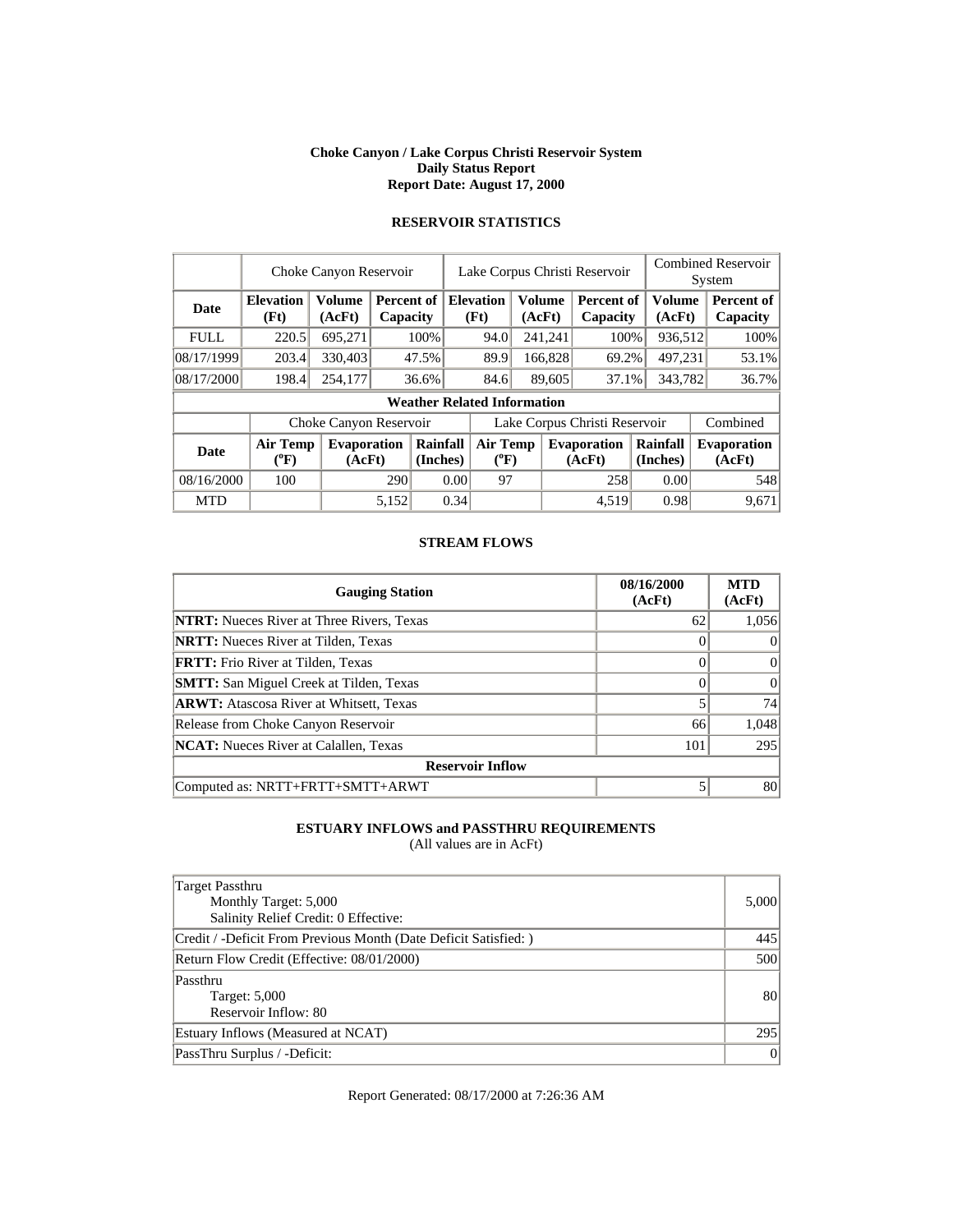#### **Choke Canyon / Lake Corpus Christi Reservoir System Daily Status Report Report Date: August 18, 2000**

|             |                            | Choke Canyon Reservoir       |                        |                      |                          | Lake Corpus Christi Reservoir      |                         |         |                               |  |                         | <b>Combined Reservoir</b><br>System |                               |  |  |
|-------------|----------------------------|------------------------------|------------------------|----------------------|--------------------------|------------------------------------|-------------------------|---------|-------------------------------|--|-------------------------|-------------------------------------|-------------------------------|--|--|
| Date        | <b>Elevation</b><br>(Ft)   | Volume<br>(AcFt)             | Percent of<br>Capacity |                      | <b>Elevation</b><br>(Ft) |                                    | <b>Volume</b><br>(AcFt) |         | Percent of<br>Capacity        |  | <b>Volume</b><br>(AcFt) |                                     | <b>Percent of</b><br>Capacity |  |  |
| <b>FULL</b> | 220.5                      | 695,271                      |                        | 100%                 |                          | 94.0                               |                         | 241,241 | 100%                          |  | 936,512                 |                                     | 100%                          |  |  |
| 08/18/1999  | 203.3                      | 329,566                      |                        | 47.4%                |                          | 89.8                               |                         | 165,828 | 68.7%                         |  | 495,394                 |                                     | 52.9%                         |  |  |
| 08/18/2000  | 198.4                      | 253,893                      |                        | 36.5%                |                          | 84.6                               |                         | 89,246  | 37.0%                         |  | 343,139                 |                                     | 36.6%                         |  |  |
|             |                            |                              |                        |                      |                          | <b>Weather Related Information</b> |                         |         |                               |  |                         |                                     |                               |  |  |
|             |                            | Choke Canyon Reservoir       |                        |                      |                          |                                    |                         |         | Lake Corpus Christi Reservoir |  |                         |                                     | Combined                      |  |  |
| <b>Date</b> | <b>Air Temp</b><br>$(^oF)$ | <b>Evaporation</b><br>(AcFt) |                        | Rainfall<br>(Inches) |                          | <b>Air Temp</b><br>$(^{0}F)$       |                         |         | <b>Evaporation</b><br>(AcFt)  |  | Rainfall<br>(Inches)    |                                     | <b>Evaporation</b><br>(AcFt)  |  |  |
| 08/17/2000  | 103                        |                              | 373                    |                      | 0.00                     | 100                                |                         |         | 313                           |  | 0.00                    |                                     | 686                           |  |  |
| <b>MTD</b>  |                            |                              | 5,525                  |                      | 0.34                     |                                    |                         |         | 4,832                         |  | 0.98                    |                                     | 10,357                        |  |  |

## **RESERVOIR STATISTICS**

### **STREAM FLOWS**

| <b>Gauging Station</b>                           | 08/17/2000<br>(AcFt) | <b>MTD</b><br>(AcFt) |
|--------------------------------------------------|----------------------|----------------------|
| <b>NTRT:</b> Nueces River at Three Rivers, Texas | 60                   | 1,116                |
| <b>NRTT:</b> Nueces River at Tilden, Texas       |                      | 0                    |
| <b>FRTT:</b> Frio River at Tilden, Texas         |                      | $\Omega$             |
| <b>SMTT:</b> San Miguel Creek at Tilden, Texas   |                      | 0                    |
| <b>ARWT:</b> Atascosa River at Whitsett, Texas   |                      | 78                   |
| Release from Choke Canyon Reservoir              | 66                   | 1,114                |
| <b>NCAT:</b> Nueces River at Calallen, Texas     | 46                   | 341                  |
| <b>Reservoir Inflow</b>                          |                      |                      |
| Computed as: NRTT+FRTT+SMTT+ARWT                 |                      | 84                   |

### **ESTUARY INFLOWS and PASSTHRU REQUIREMENTS**

(All values are in AcFt)

| Target Passthru<br>Monthly Target: 5,000<br>Salinity Relief Credit: 0 Effective: | 5,000 |
|----------------------------------------------------------------------------------|-------|
| Credit / -Deficit From Previous Month (Date Deficit Satisfied: )                 | 445   |
| Return Flow Credit (Effective: 08/01/2000)                                       | 500   |
| Passthru<br>Target: 5,000<br>Reservoir Inflow: 84                                | 84    |
| Estuary Inflows (Measured at NCAT)                                               | 341   |
| PassThru Surplus / -Deficit:                                                     | 0     |

Report Generated: 08/18/2000 at 7:43:38 AM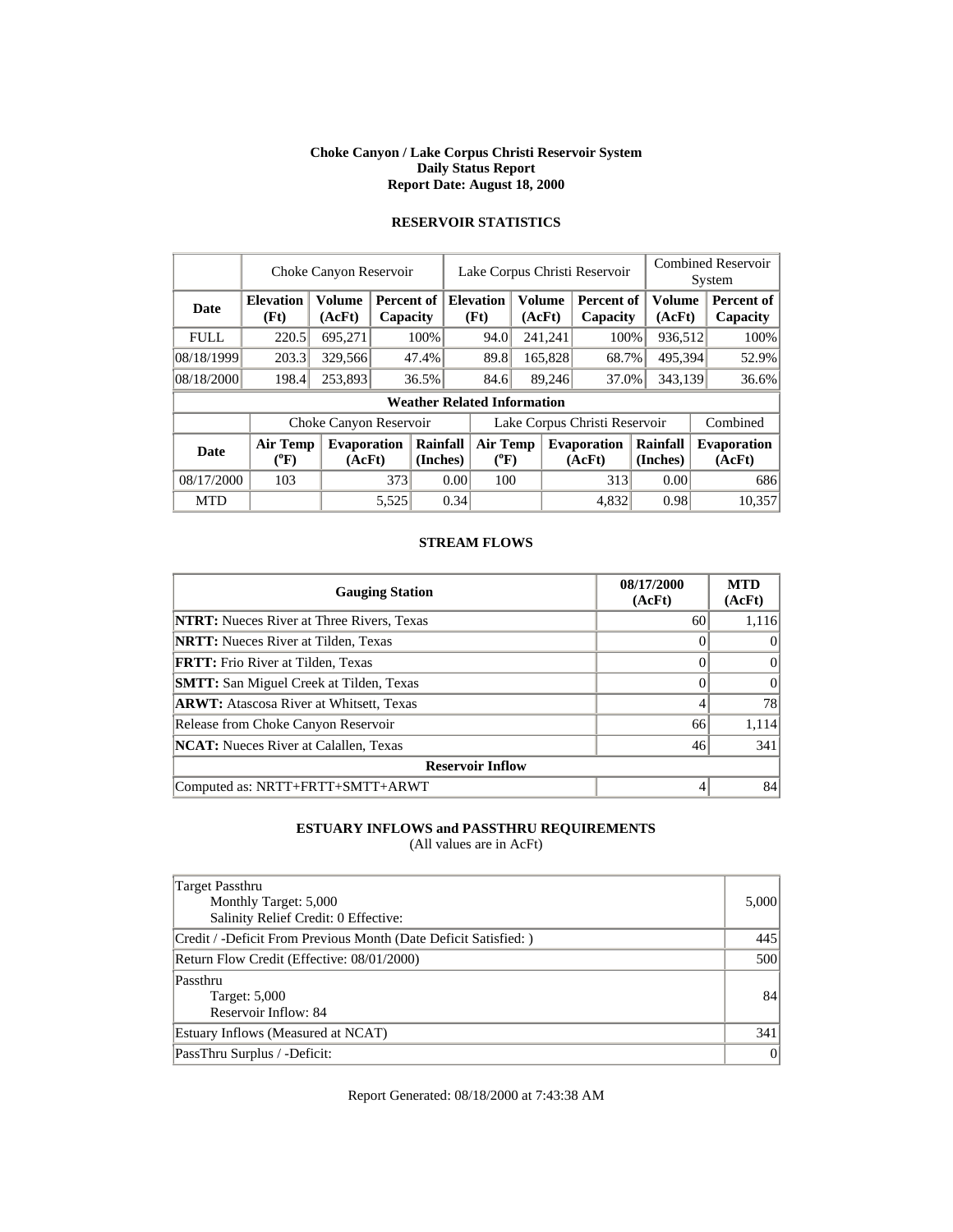#### **Choke Canyon / Lake Corpus Christi Reservoir System Daily Status Report Report Date: August 19, 2000**

|             |                          | Choke Canyon Reservoir       |       |                               | Lake Corpus Christi Reservoir |                                    |  |                         |                               |                      | <b>Combined Reservoir</b><br>System |  |                              |  |
|-------------|--------------------------|------------------------------|-------|-------------------------------|-------------------------------|------------------------------------|--|-------------------------|-------------------------------|----------------------|-------------------------------------|--|------------------------------|--|
| Date        | <b>Elevation</b><br>(Ft) | <b>Volume</b><br>(AcFt)      |       | <b>Percent of</b><br>Capacity |                               | <b>Elevation</b><br>(Ft)           |  | <b>Volume</b><br>(AcFt) | Percent of<br>Capacity        |                      | <b>Volume</b><br>(AcFt)             |  | Percent of<br>Capacity       |  |
| <b>FULL</b> | 220.5                    | 695,271                      |       | 100%                          |                               | 94.0                               |  | 241,241                 | 100%                          |                      | 936,512                             |  | 100%                         |  |
| 08/19/1999  | 203.3                    | 329,399                      |       | 47.4%                         |                               | 89.8                               |  | 164,998                 | 68.4%                         |                      | 494,397                             |  | 52.8%                        |  |
| 08/19/2000  | 198.4                    | 253,040                      |       | 36.4%                         |                               | 84.5                               |  | 88,888                  | 36.8%                         |                      | 341,928                             |  | 36.5%                        |  |
|             |                          |                              |       |                               |                               | <b>Weather Related Information</b> |  |                         |                               |                      |                                     |  |                              |  |
|             |                          | Choke Canyon Reservoir       |       |                               |                               |                                    |  |                         | Lake Corpus Christi Reservoir |                      |                                     |  | Combined                     |  |
| <b>Date</b> | Air Temp<br>$(^{0}F)$    | <b>Evaporation</b><br>(AcFt) |       | Rainfall<br>(Inches)          |                               | Air Temp<br>$(^{0}F)$              |  |                         | <b>Evaporation</b><br>(AcFt)  | Rainfall<br>(Inches) |                                     |  | <b>Evaporation</b><br>(AcFt) |  |
| 08/18/2000  | 100                      |                              | 298   |                               | 0.00                          | 96                                 |  |                         | 257                           |                      | 0.00                                |  | 555                          |  |
| <b>MTD</b>  |                          |                              | 5.823 |                               | 0.34                          |                                    |  |                         | 5.089                         |                      | 0.98                                |  | 10.912                       |  |

## **RESERVOIR STATISTICS**

### **STREAM FLOWS**

| <b>Gauging Station</b>                           | 08/18/2000<br>(AcFt) | <b>MTD</b><br>(AcFt) |
|--------------------------------------------------|----------------------|----------------------|
| <b>NTRT:</b> Nueces River at Three Rivers, Texas | 60                   | 1,175                |
| <b>NRTT:</b> Nueces River at Tilden, Texas       |                      | $\theta$             |
| <b>FRTT:</b> Frio River at Tilden, Texas         |                      | $\Omega$             |
| <b>SMTT:</b> San Miguel Creek at Tilden, Texas   |                      | 0                    |
| <b>ARWT:</b> Atascosa River at Whitsett, Texas   |                      | 82                   |
| Release from Choke Canyon Reservoir              | 66                   | 1,179                |
| <b>NCAT:</b> Nueces River at Calallen, Texas     |                      | 342                  |
| <b>Reservoir Inflow</b>                          |                      |                      |
| Computed as: NRTT+FRTT+SMTT+ARWT                 |                      | 88                   |

### **ESTUARY INFLOWS and PASSTHRU REQUIREMENTS**

(All values are in AcFt)

| Target Passthru<br>Monthly Target: 5,000<br>Salinity Relief Credit: 0 Effective: | 5,000 |
|----------------------------------------------------------------------------------|-------|
| Credit / -Deficit From Previous Month (Date Deficit Satisfied:)                  | 445   |
| Return Flow Credit (Effective: 08/01/2000)                                       | 500   |
| Passthru<br>Target: 5,000<br>Reservoir Inflow: 88                                | 88    |
| Estuary Inflows (Measured at NCAT)                                               | 342   |
| PassThru Surplus / -Deficit:                                                     | 0     |

Report Generated: 08/19/2000 at 8:19:13 AM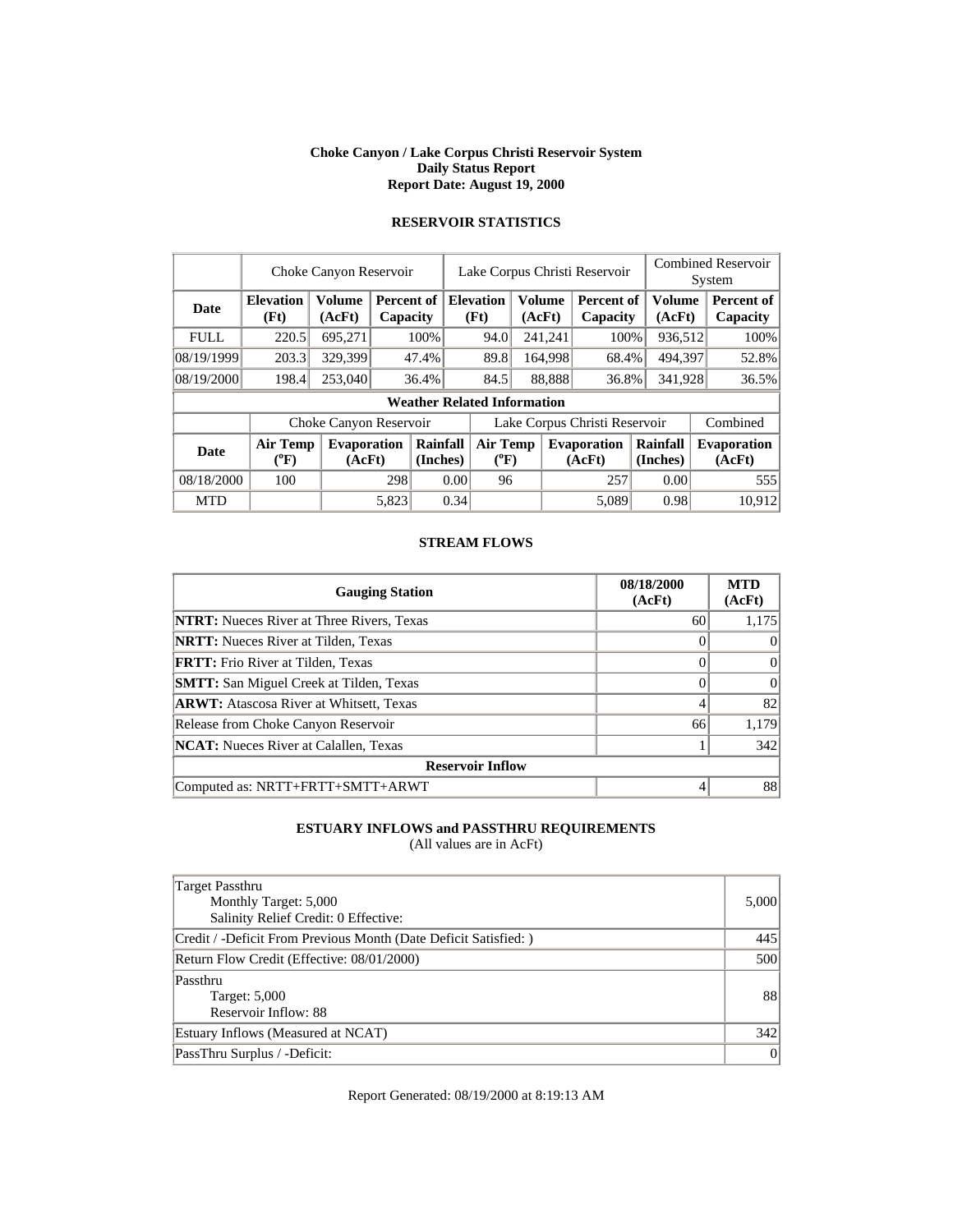#### **Choke Canyon / Lake Corpus Christi Reservoir System Daily Status Report Report Date: August 20, 2000**

|             | Choke Canyon Reservoir   |                              | Lake Corpus Christi Reservoir |                        |                               |                                    | <b>Combined Reservoir</b><br>System |                         |                              |  |                      |  |                               |
|-------------|--------------------------|------------------------------|-------------------------------|------------------------|-------------------------------|------------------------------------|-------------------------------------|-------------------------|------------------------------|--|----------------------|--|-------------------------------|
| <b>Date</b> | <b>Elevation</b><br>(Ft) | <b>Volume</b><br>(AcFt)      |                               | Percent of<br>Capacity |                               | <b>Elevation</b><br>(Ft)           |                                     | <b>Volume</b><br>(AcFt) | Percent of<br>Capacity       |  | Volume<br>(AcFt)     |  | <b>Percent of</b><br>Capacity |
| <b>FULL</b> | 220.5                    | 695,271                      |                               | 100%                   |                               | 94.0                               |                                     | 241,241                 | 100%                         |  | 936,512              |  | 100%                          |
| 08/20/1999  | 203.3                    | 329,064                      |                               | 47.3%                  |                               | 89.7                               |                                     | 164,334                 | 68.1%                        |  | 493,398              |  | 52.7%                         |
| 08/20/2000  | 198.3                    | 252.614                      |                               | 36.3%                  |                               | 84.5                               |                                     | 88,176                  | 36.6%                        |  | 340,790              |  | 36.4%                         |
|             |                          |                              |                               |                        |                               | <b>Weather Related Information</b> |                                     |                         |                              |  |                      |  |                               |
|             |                          | Choke Canyon Reservoir       |                               |                        | Lake Corpus Christi Reservoir |                                    |                                     |                         |                              |  |                      |  | Combined                      |
| <b>Date</b> | <b>Air Temp</b><br>(°F)  | <b>Evaporation</b><br>(AcFt) |                               | Rainfall<br>(Inches)   |                               | <b>Air Temp</b><br>$(^{0}F)$       |                                     |                         | <b>Evaporation</b><br>(AcFt) |  | Rainfall<br>(Inches) |  | <b>Evaporation</b><br>(AcFt)  |
| 08/19/2000  | 100                      |                              | 306                           |                        | 0.00                          | 95                                 |                                     |                         | 220                          |  | 0.00                 |  | 526                           |
| <b>MTD</b>  |                          |                              | 6.129                         |                        | 0.34                          |                                    |                                     |                         | 5.309                        |  | 0.98                 |  | 11.438                        |

## **RESERVOIR STATISTICS**

### **STREAM FLOWS**

| <b>Gauging Station</b>                           | 08/19/2000<br>(AcFt) | <b>MTD</b><br>(AcFt) |
|--------------------------------------------------|----------------------|----------------------|
| <b>NTRT:</b> Nueces River at Three Rivers, Texas | 60                   | 1,235                |
| <b>NRTT:</b> Nueces River at Tilden, Texas       |                      |                      |
| <b>FRTT:</b> Frio River at Tilden, Texas         |                      |                      |
| <b>SMTT:</b> San Miguel Creek at Tilden, Texas   |                      |                      |
| <b>ARWT:</b> Atascosa River at Whitsett, Texas   |                      | 85                   |
| Release from Choke Canyon Reservoir              | 66                   | 1,245                |
| <b>NCAT:</b> Nueces River at Calallen, Texas     | 30                   | 372                  |
| <b>Reservoir Inflow</b>                          |                      |                      |
| Computed as: NRTT+FRTT+SMTT+ARWT                 |                      | 91                   |

### **ESTUARY INFLOWS and PASSTHRU REQUIREMENTS**

(All values are in AcFt)

| Target Passthru<br>Monthly Target: 5,000<br>Salinity Relief Credit: 0 Effective: | 5,000 |
|----------------------------------------------------------------------------------|-------|
| Credit / -Deficit From Previous Month (Date Deficit Satisfied:)                  | 445   |
| Return Flow Credit (Effective: 08/01/2000)                                       | 500   |
| Passthru<br>Target: 5,000<br>Reservoir Inflow: 91                                | 91    |
| Estuary Inflows (Measured at NCAT)                                               | 372   |
| PassThru Surplus / -Deficit:                                                     | 0     |

Report Generated: 08/20/2000 at 7:49:16 AM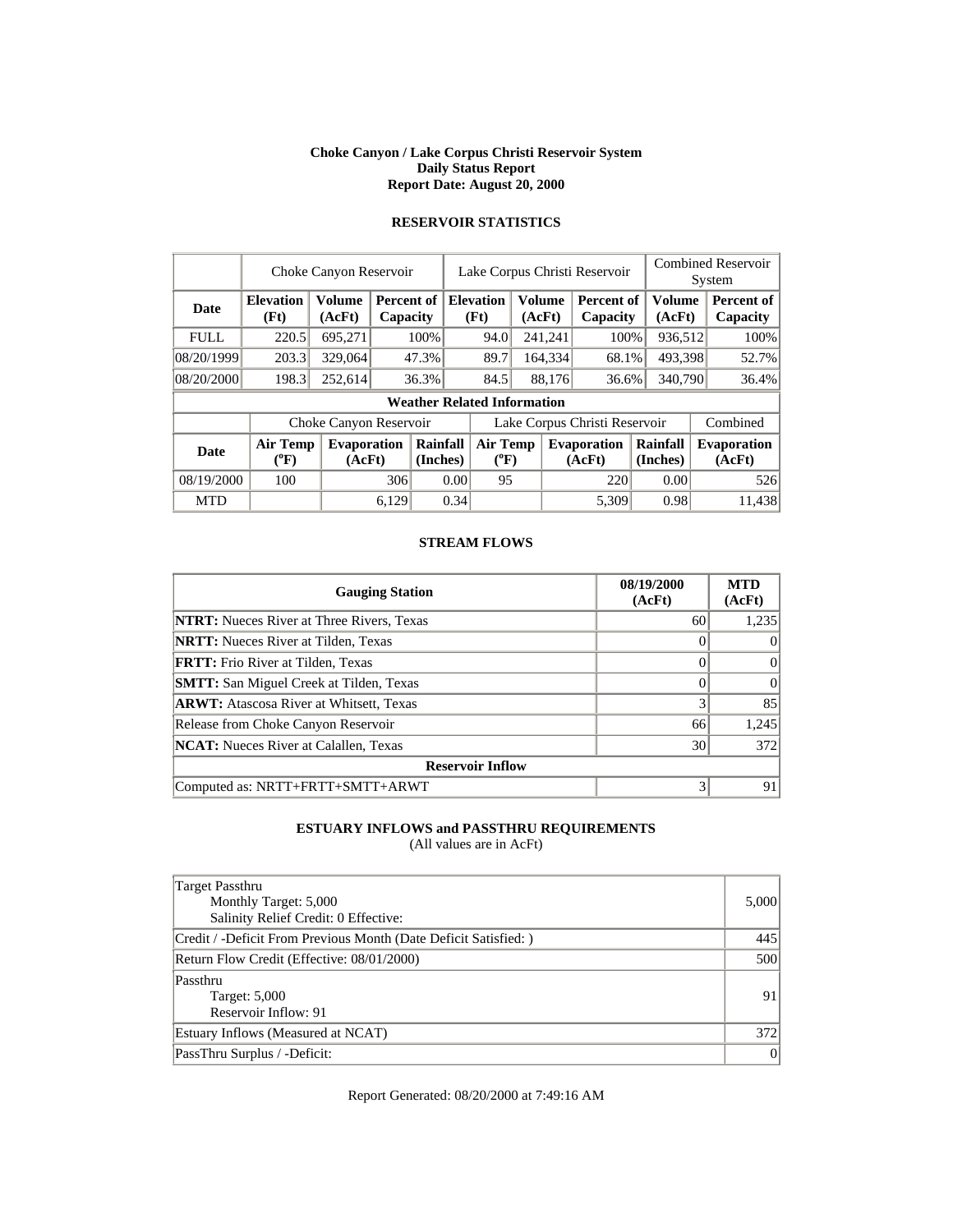#### **Choke Canyon / Lake Corpus Christi Reservoir System Daily Status Report Report Date: August 21, 2000**

|             | Choke Canyon Reservoir       |                              |       |                        |                               | Lake Corpus Christi Reservoir      |                              |                         |                              |                      |                         | <b>Combined Reservoir</b><br>System |  |  |
|-------------|------------------------------|------------------------------|-------|------------------------|-------------------------------|------------------------------------|------------------------------|-------------------------|------------------------------|----------------------|-------------------------|-------------------------------------|--|--|
| Date        | <b>Elevation</b><br>(Ft)     | <b>Volume</b><br>(AcFt)      |       | Percent of<br>Capacity |                               | <b>Elevation</b><br>(Ft)           |                              | <b>Volume</b><br>(AcFt) | Percent of<br>Capacity       |                      | <b>Volume</b><br>(AcFt) | Percent of<br>Capacity              |  |  |
| <b>FULL</b> | 220.5                        | 695,271                      |       | 100%                   |                               | 94.0                               |                              | 241,241                 | 100%                         |                      | 936,512                 | 100%                                |  |  |
| 08/21/1999  | 203.3                        | 328,897                      |       | 47.3%                  |                               | 89.7                               |                              | 163,672                 | 67.8%                        |                      | 492,569                 | 52.6%                               |  |  |
| 08/21/2000  | 198.3                        | 252,189                      |       | 36.3%                  |                               | 84.4                               | 87,586                       |                         | 36.3%                        |                      | 339,775                 | 36.3%                               |  |  |
|             |                              |                              |       |                        |                               | <b>Weather Related Information</b> |                              |                         |                              |                      |                         |                                     |  |  |
|             |                              | Choke Canyon Reservoir       |       |                        | Lake Corpus Christi Reservoir |                                    |                              |                         |                              |                      |                         | Combined                            |  |  |
| <b>Date</b> | <b>Air Temp</b><br>$(^{0}F)$ | <b>Evaporation</b><br>(AcFt) |       | Rainfall<br>(Inches)   |                               |                                    | <b>Air Temp</b><br>$(^{0}F)$ |                         | <b>Evaporation</b><br>(AcFt) | Rainfall<br>(Inches) |                         | <b>Evaporation</b><br>(AcFt)        |  |  |
| 08/20/2000  | 100                          |                              | 338   |                        | 0.00                          | 99                                 |                              |                         | 274                          |                      | 0.00                    | 612                                 |  |  |
| <b>MTD</b>  |                              |                              | 6,467 |                        | 0.34                          |                                    |                              |                         | 5,583                        |                      | 0.98                    | 12.050                              |  |  |

### **RESERVOIR STATISTICS**

### **STREAM FLOWS**

| <b>Gauging Station</b>                           | 08/20/2000<br>(AcFt) | <b>MTD</b><br>(AcFt) |
|--------------------------------------------------|----------------------|----------------------|
| <b>NTRT:</b> Nueces River at Three Rivers, Texas | 60                   | 1,294                |
| <b>NRTT:</b> Nueces River at Tilden, Texas       |                      | $\theta$             |
| <b>FRTT:</b> Frio River at Tilden, Texas         |                      | $\Omega$             |
| <b>SMTT:</b> San Miguel Creek at Tilden, Texas   |                      | 0                    |
| <b>ARWT:</b> Atascosa River at Whitsett, Texas   | 3                    | 88                   |
| Release from Choke Canyon Reservoir              | 66                   | 1,310                |
| <b>NCAT:</b> Nueces River at Calallen, Texas     | 67                   | 439                  |
| <b>Reservoir Inflow</b>                          |                      |                      |
| Computed as: NRTT+FRTT+SMTT+ARWT                 |                      | 93                   |

### **ESTUARY INFLOWS and PASSTHRU REQUIREMENTS**

(All values are in AcFt)

| Target Passthru<br>Monthly Target: 5,000<br>Salinity Relief Credit: 0 Effective: | 5,000 |
|----------------------------------------------------------------------------------|-------|
| Credit / -Deficit From Previous Month (Date Deficit Satisfied:)                  | 445   |
| Return Flow Credit (Effective: 08/01/2000)                                       | 500   |
| Passthru<br>Target: 5,000<br>Reservoir Inflow: 93                                | 93    |
| Estuary Inflows (Measured at NCAT)                                               | 439   |
| PassThru Surplus / -Deficit:                                                     | 0     |

Report Generated: 08/21/2000 at 7:39:54 AM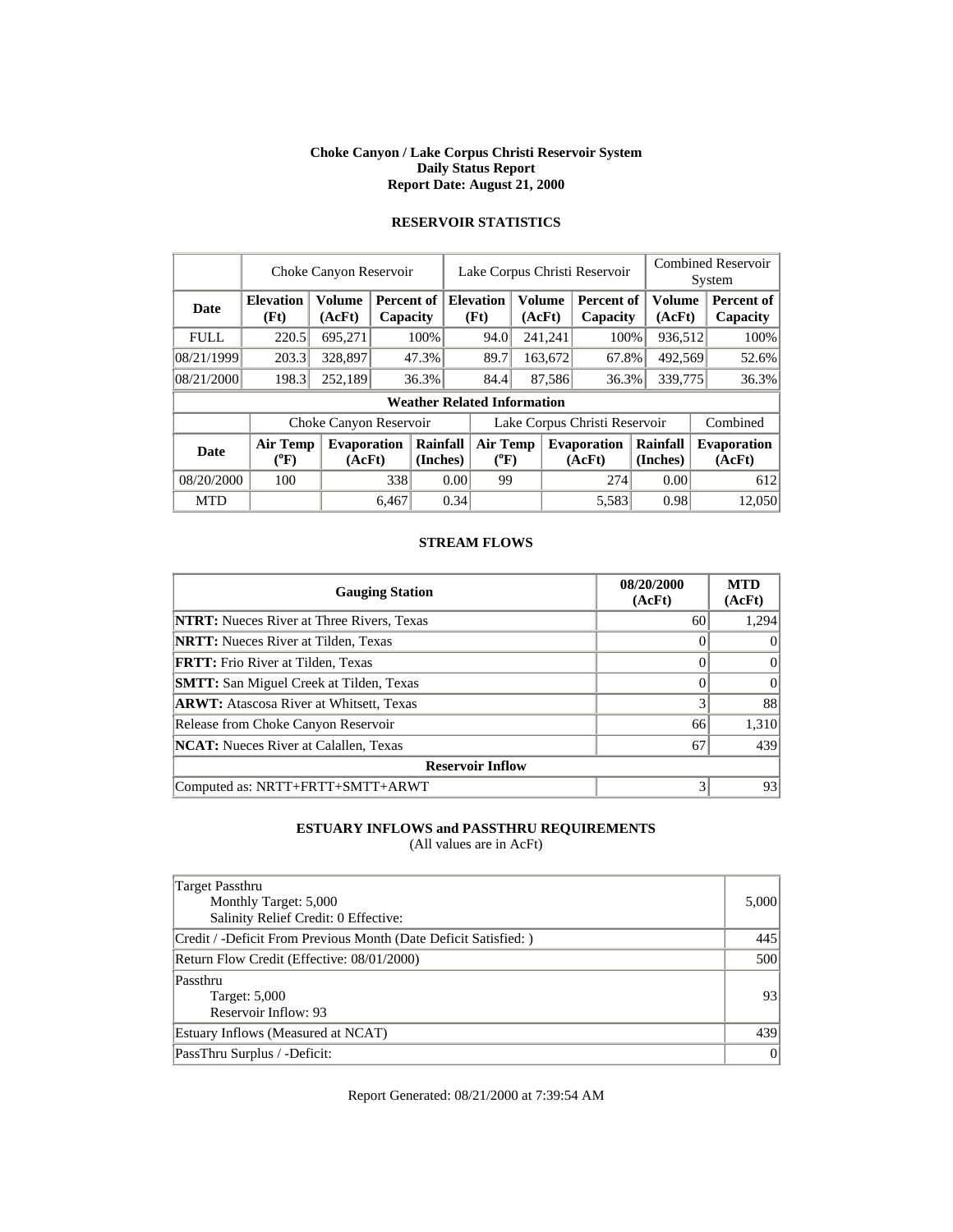#### **Choke Canyon / Lake Corpus Christi Reservoir System Daily Status Report Report Date: August 22, 2000**

|             | Choke Canyon Reservoir       |                              |       |                        |                               | Lake Corpus Christi Reservoir      |  |                              |                        |                      |                         | <b>Combined Reservoir</b><br>System |                              |  |
|-------------|------------------------------|------------------------------|-------|------------------------|-------------------------------|------------------------------------|--|------------------------------|------------------------|----------------------|-------------------------|-------------------------------------|------------------------------|--|
| Date        | <b>Elevation</b><br>(Ft)     | <b>Volume</b><br>(AcFt)      |       | Percent of<br>Capacity |                               | <b>Elevation</b><br>(Ft)           |  | <b>Volume</b><br>(AcFt)      | Percent of<br>Capacity |                      | <b>Volume</b><br>(AcFt) |                                     | Percent of<br>Capacity       |  |
| <b>FULL</b> | 220.5                        | 695,271                      |       | 100%                   |                               | 94.0                               |  | 241,241                      | 100%                   |                      | 936,512                 |                                     | 100%                         |  |
| 08/22/1999  | 203.3                        | 328,730                      |       | 47.3%                  |                               | 89.6                               |  | 163,011                      | 67.6%                  |                      | 491,741                 |                                     | 52.5%                        |  |
| 08/22/2000  | 198.3                        | 251,906                      |       | 36.2%                  |                               | 84.4                               |  | 87,117<br>36.1%              |                        | 339,023              |                         |                                     | 36.2%                        |  |
|             |                              |                              |       |                        |                               | <b>Weather Related Information</b> |  |                              |                        |                      |                         |                                     |                              |  |
|             |                              | Choke Canyon Reservoir       |       |                        | Lake Corpus Christi Reservoir |                                    |  |                              |                        |                      |                         |                                     | Combined                     |  |
| <b>Date</b> | <b>Air Temp</b><br>$(^{0}F)$ | <b>Evaporation</b><br>(AcFt) |       | Rainfall<br>(Inches)   |                               | <b>Air Temp</b><br>$(^{0}F)$       |  | <b>Evaporation</b><br>(AcFt) |                        | Rainfall<br>(Inches) |                         |                                     | <b>Evaporation</b><br>(AcFt) |  |
| 08/21/2000  | 100                          |                              | 289   |                        | 0.00                          | 96                                 |  |                              | 273                    |                      | 0.00                    |                                     | 562                          |  |
| <b>MTD</b>  |                              |                              | 6,756 |                        | 0.34                          |                                    |  |                              | 5,856                  |                      | 0.98                    |                                     | 12.612                       |  |

## **RESERVOIR STATISTICS**

### **STREAM FLOWS**

| <b>Gauging Station</b>                           | 08/21/2000<br>(AcFt) | <b>MTD</b><br>(AcFt) |
|--------------------------------------------------|----------------------|----------------------|
| <b>NTRT:</b> Nueces River at Three Rivers, Texas | 60                   | 1,354                |
| <b>NRTT:</b> Nueces River at Tilden, Texas       |                      | $\theta$             |
| <b>FRTT:</b> Frio River at Tilden, Texas         |                      | $\Omega$             |
| <b>SMTT:</b> San Miguel Creek at Tilden, Texas   |                      | 0                    |
| <b>ARWT:</b> Atascosa River at Whitsett, Texas   |                      | 90                   |
| Release from Choke Canyon Reservoir              | 66                   | 1,376                |
| <b>NCAT:</b> Nueces River at Calallen, Texas     |                      | 446                  |
| <b>Reservoir Inflow</b>                          |                      |                      |
| Computed as: NRTT+FRTT+SMTT+ARWT                 |                      | 96                   |

### **ESTUARY INFLOWS and PASSTHRU REQUIREMENTS**

(All values are in AcFt)

| Target Passthru<br>Monthly Target: 5,000<br>Salinity Relief Credit: 0 Effective: | 5,000 |
|----------------------------------------------------------------------------------|-------|
| Credit / -Deficit From Previous Month (Date Deficit Satisfied:)                  | 445   |
| Return Flow Credit (Effective: 08/01/2000)                                       | 500   |
| Passthru<br>Target: 5,000<br>Reservoir Inflow: 96                                | 96    |
| Estuary Inflows (Measured at NCAT)                                               | 446   |
| PassThru Surplus / -Deficit:                                                     | 0     |

Report Generated: 08/22/2000 at 7:42:02 AM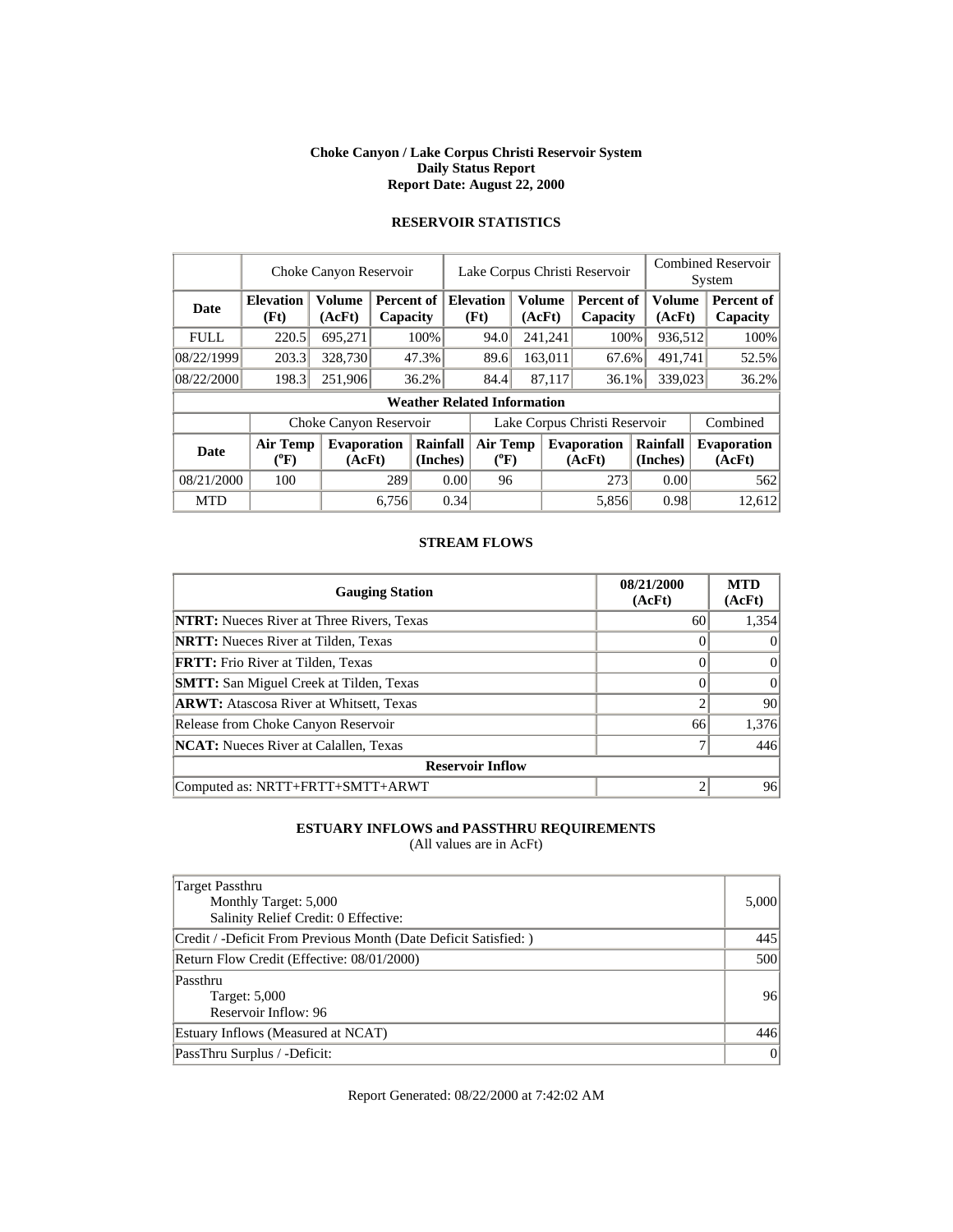#### **Choke Canyon / Lake Corpus Christi Reservoir System Daily Status Report Report Date: August 23, 2000**

|             | Choke Canyon Reservoir       | Lake Corpus Christi Reservoir |       |                               |                               |                                    |        | <b>Combined Reservoir</b><br>System |                               |  |                      |          |                               |
|-------------|------------------------------|-------------------------------|-------|-------------------------------|-------------------------------|------------------------------------|--------|-------------------------------------|-------------------------------|--|----------------------|----------|-------------------------------|
| Date        | <b>Elevation</b><br>(Ft)     | <b>Volume</b><br>(AcFt)       |       | <b>Percent of</b><br>Capacity |                               | <b>Elevation</b><br>(Ft)           |        | <b>Volume</b><br>(AcFt)             | <b>Percent of</b><br>Capacity |  | Volume<br>(AcFt)     |          | <b>Percent of</b><br>Capacity |
| <b>FULL</b> | 220.5                        | 695,271                       |       | 100%                          |                               | 94.0                               |        | 241,241                             | 100%                          |  | 936,512              |          | 100%                          |
| 08/23/1999  | 203.2                        | 327,728                       |       | 47.1%                         |                               | 89.7                               |        | 164,168                             | 68.1%                         |  | 491,896              |          | 52.5%                         |
| 08/23/2000  | 198.2                        | 251,340                       |       | 36.1%                         |                               | 84.3                               | 86,766 |                                     | 36.0%                         |  | 338,106              |          | 36.1%                         |
|             |                              |                               |       |                               |                               | <b>Weather Related Information</b> |        |                                     |                               |  |                      |          |                               |
|             |                              | Choke Canyon Reservoir        |       |                               | Lake Corpus Christi Reservoir |                                    |        |                                     |                               |  |                      | Combined |                               |
| <b>Date</b> | <b>Air Temp</b><br>$(^{0}F)$ | Evaporation<br>(AcFt)         |       | Rainfall<br>(Inches)          |                               | <b>Air Temp</b><br>$(^{0}F)$       |        | <b>Evaporation</b><br>(AcFt)        |                               |  | Rainfall<br>(Inches) |          | <b>Evaporation</b><br>(AcFt)  |
| 08/22/2000  | 98                           |                               | 321   |                               | 0.00                          | 95                                 |        |                                     | 265                           |  | 0.00                 |          | 586                           |
| <b>MTD</b>  |                              |                               | 7,077 |                               | 0.34                          |                                    |        |                                     | 6,121                         |  | 0.98                 |          | 13.198                        |

## **RESERVOIR STATISTICS**

### **STREAM FLOWS**

| <b>Gauging Station</b>                           | 08/22/2000<br>(AcFt) | <b>MTD</b><br>(AcFt) |
|--------------------------------------------------|----------------------|----------------------|
| <b>NTRT:</b> Nueces River at Three Rivers, Texas | 58                   | 1,411                |
| <b>NRTT:</b> Nueces River at Tilden, Texas       |                      | $\Omega$             |
| <b>FRTT:</b> Frio River at Tilden, Texas         |                      | $\Omega$             |
| <b>SMTT:</b> San Miguel Creek at Tilden, Texas   |                      | $\Omega$             |
| <b>ARWT:</b> Atascosa River at Whitsett, Texas   |                      | 93                   |
| Release from Choke Canyon Reservoir              | 66                   | 1,441                |
| <b>NCAT:</b> Nueces River at Calallen, Texas     | $\theta$             | 446                  |
| <b>Reservoir Inflow</b>                          |                      |                      |
| Computed as: NRTT+FRTT+SMTT+ARWT                 |                      | 98                   |

### **ESTUARY INFLOWS and PASSTHRU REQUIREMENTS**

(All values are in AcFt)

| Target Passthru<br>Monthly Target: 5,000<br>Salinity Relief Credit: 0 Effective: | 5,000 |
|----------------------------------------------------------------------------------|-------|
| Credit / -Deficit From Previous Month (Date Deficit Satisfied:)                  | 445   |
| Return Flow Credit (Effective: 08/01/2000)                                       | 500   |
| Passthru<br>Target: 5,000<br>Reservoir Inflow: 98                                | 98    |
| Estuary Inflows (Measured at NCAT)                                               | 446   |
| PassThru Surplus / -Deficit:                                                     | 0     |

Report Generated: 08/23/2000 at 7:48:45 AM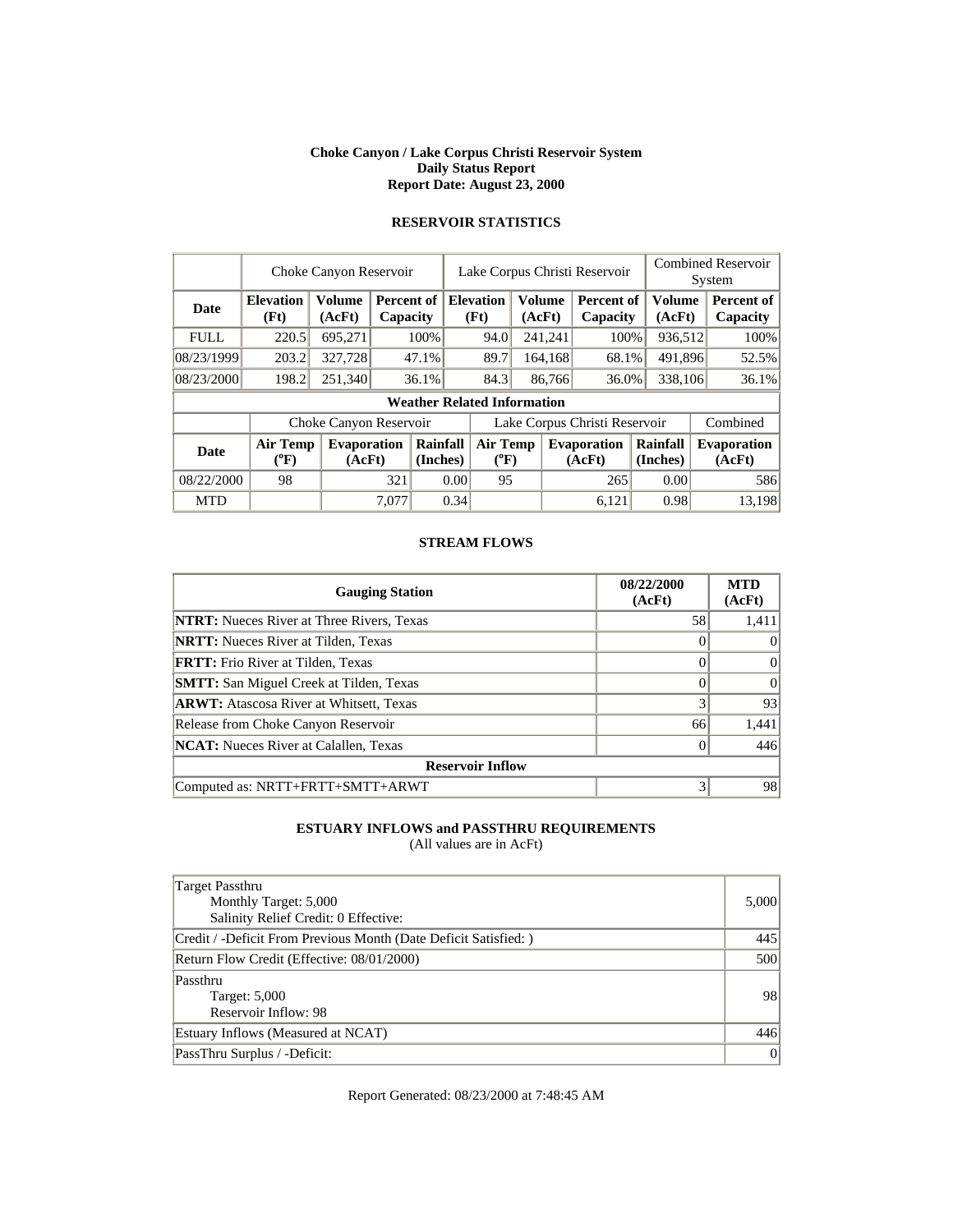#### **Choke Canyon / Lake Corpus Christi Reservoir System Daily Status Report Report Date: August 24, 2000**

#### **RESERVOIR STATISTICS**

|             | Choke Canyon Reservoir                |                         |                              |                          | Lake Corpus Christi Reservoir |                                           |  |                               | <b>Combined Reservoir System</b> |                              |
|-------------|---------------------------------------|-------------------------|------------------------------|--------------------------|-------------------------------|-------------------------------------------|--|-------------------------------|----------------------------------|------------------------------|
| Date        | <b>Elevation</b><br>(Ft)              | <b>Volume</b><br>(AcFt) | Percent of<br>Capacity       | <b>Elevation</b><br>(Ft) |                               | Volume<br>(AcFt)                          |  | Percent of<br>Capacity        | <b>Volume</b><br>(AcFt)          | Percent of<br>Capacity       |
| <b>FULL</b> | 220.5                                 | 695,271                 |                              | 100%                     | 94.0                          | 241,241                                   |  | 100%                          | 936,512                          | 100%                         |
| 08/24/1999  | 203.4                                 | 331,578                 |                              | 47.7%                    | 90.3                          | 174.913                                   |  | 72.5%                         | 506,491                          | 54.1%                        |
| 08/24/2000  | 198.2                                 | 250.917                 |                              | 36.1%                    | 84.3                          | 86,185                                    |  | 35.7%                         | 337,102                          | 36.0%                        |
|             | <b>Weather Related Information</b>    |                         |                              |                          |                               |                                           |  |                               |                                  |                              |
|             |                                       |                         | Choke Canyon Reservoir       |                          |                               |                                           |  | Lake Corpus Christi Reservoir |                                  | Combined                     |
| Date        | <b>Air Temp</b><br>$({}^o\mathrm{F})$ |                         | <b>Evaporation</b><br>(AcFt) | Rainfall<br>(Inches)     |                               | <b>Air Temp</b><br>$({}^{\circ}\text{F})$ |  | <b>Evaporation</b><br>(AcFt)  | <b>Rainfall</b><br>(Inches)      | <b>Evaporation</b><br>(AcFt) |
| 08/23/2000  | 99                                    |                         | 280                          | 0.00                     |                               | 97                                        |  | 210                           | 0.00                             | 490                          |
| <b>MTD</b>  |                                       |                         | 7,357                        | 0.34                     |                               |                                           |  | 6.331                         | 0.98                             | 13,688                       |

#### **STREAM FLOWS**

| <b>Gauging Station</b>                                       | 08/23/2000<br>(AcFt) | <b>MTD</b><br>(AcFt) |  |  |  |
|--------------------------------------------------------------|----------------------|----------------------|--|--|--|
| <b>NTRT:</b> Nueces River at Three Rivers, Texas             | 58                   | 1,469                |  |  |  |
| <b>NRTT:</b> Nueces River at Tilden, Texas                   |                      |                      |  |  |  |
| <b>FRTT:</b> Frio River at Tilden, Texas                     | $\Omega$             | $\Omega$             |  |  |  |
| <b>SMTT:</b> San Miguel Creek at Tilden, Texas               | $\Omega$             | $\Omega$             |  |  |  |
| <b>ARWT:</b> Atascosa River at Whitsett, Texas               | 6                    | 99                   |  |  |  |
| Release from Choke Canyon Reservoir                          | 66                   | 1,507                |  |  |  |
| <b>NRMT:</b> Nueces River at Mathis, Texas (La Fruta Bridge) | 314                  | 6,584                |  |  |  |
| <b>NCAT:</b> Nueces River at Calallen, Texas                 | $\Omega$             | 446                  |  |  |  |
| <b>Reservoir Inflow</b>                                      |                      |                      |  |  |  |
| Computed as: NRTT+FRTT+SMTT+ARWT                             | 6                    | 104                  |  |  |  |

# **ESTUARY INFLOWS and PASSTHRU REQUIREMENTS**<br>(All values are in AcFt)

| Target Passthru<br>Monthly Target: 5,000<br>Salinity Relief Credit: 0 Effective: | 5,000 |
|----------------------------------------------------------------------------------|-------|
| Credit / -Deficit From Previous Month (Date Deficit Satisfied: )                 | 445   |
| Return Flow Credit (Effective: 08/01/2000)                                       | 500   |
| Passthru<br>Target: 5,000<br>Reservoir Inflow: 104                               | 104   |
| Estuary Inflows (Measured at NCAT)                                               | 446   |
| PassThru Surplus / -Deficit:                                                     | 0     |

#### **LAKE TEXANA USAGE** (All values are in AcFt)

| Date       | <b>Daily Intake</b> | <b>MTD</b> | <b>YTD</b> | <b>August 2000</b> |                  |  |
|------------|---------------------|------------|------------|--------------------|------------------|--|
|            |                     |            |            | <b>Allocation</b>  | <b>Remaining</b> |  |
| 08/23/2000 | 141                 | 3.087      | 28.569     | 4.100              | .013             |  |

Report Generated: 08/24/2000 at 7:48:19 AM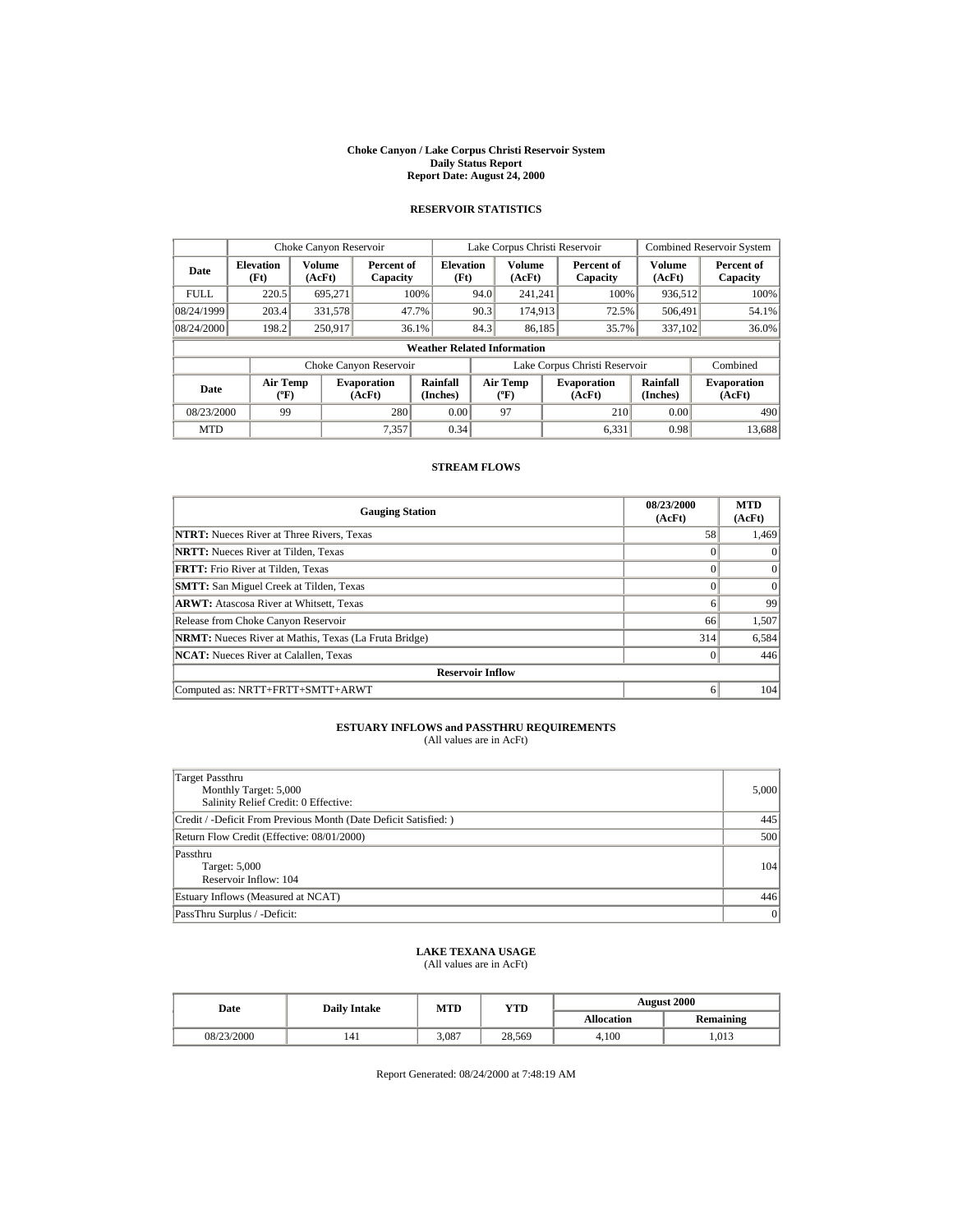#### **Choke Canyon / Lake Corpus Christi Reservoir System Daily Status Report Report Date: August 25, 2000**

### **RESERVOIR STATISTICS**

|             | Choke Canyon Reservoir                |                  |                              |                          | Lake Corpus Christi Reservoir |                                       |  |                               | <b>Combined Reservoir System</b> |                              |
|-------------|---------------------------------------|------------------|------------------------------|--------------------------|-------------------------------|---------------------------------------|--|-------------------------------|----------------------------------|------------------------------|
| Date        | <b>Elevation</b><br>(Ft)              | Volume<br>(AcFt) | Percent of<br>Capacity       | <b>Elevation</b><br>(Ft) |                               | Volume<br>(AcFt)                      |  | Percent of<br>Capacity        | Volume<br>(AcFt)                 | Percent of<br>Capacity       |
| <b>FULL</b> | 220.5                                 | 695,271          |                              | 100%                     | 94.0                          | 241,241                               |  | 100%                          | 936,512                          | 100%                         |
| 08/25/1999  | 203.5                                 | 332,082          |                              | 47.8%                    | 90.4                          | 176,786                               |  | 73.3%                         | 508,868                          | 54.3%                        |
| 08/25/2000  | 198.2                                 | 250,494          |                              | 36.0%                    | 84.2                          | 85.491                                |  | 35.4%                         | 335,985                          | 35.9%                        |
|             | <b>Weather Related Information</b>    |                  |                              |                          |                               |                                       |  |                               |                                  |                              |
|             |                                       |                  | Choke Canyon Reservoir       |                          |                               |                                       |  | Lake Corpus Christi Reservoir |                                  | Combined                     |
| Date        | <b>Air Temp</b><br>$({}^o\mathrm{F})$ |                  | <b>Evaporation</b><br>(AcFt) | Rainfall<br>(Inches)     |                               | <b>Air Temp</b><br>$({}^o\mathrm{F})$ |  | <b>Evaporation</b><br>(AcFt)  | Rainfall<br>(Inches)             | <b>Evaporation</b><br>(AcFt) |
| 08/24/2000  | 101                                   |                  | 304                          | 0.00                     |                               | 98                                    |  | 208                           | 0.00                             | 512                          |
| <b>MTD</b>  |                                       |                  | 7.661                        | 0.34                     |                               |                                       |  | 6,539                         | 0.98                             | 14,200                       |

#### **STREAM FLOWS**

| <b>Gauging Station</b>                                       | 08/24/2000<br>(AcFt) | <b>MTD</b><br>(AcFt) |
|--------------------------------------------------------------|----------------------|----------------------|
| <b>NTRT:</b> Nueces River at Three Rivers, Texas             | 58                   | 1,526                |
| <b>NRTT:</b> Nueces River at Tilden, Texas                   |                      |                      |
| <b>FRTT:</b> Frio River at Tilden, Texas                     |                      |                      |
| <b>SMTT:</b> San Miguel Creek at Tilden, Texas               |                      |                      |
| <b>ARWT:</b> Atascosa River at Whitsett, Texas               |                      | 102                  |
| Release from Choke Canyon Reservoir                          | 66                   | 1.572                |
| <b>NRMT:</b> Nueces River at Mathis, Texas (La Fruta Bridge) | 308                  | 6,892                |
| <b>NCAT:</b> Nueces River at Calallen, Texas                 | 24                   | 470                  |
| <b>Reservoir Inflow</b>                                      |                      |                      |
| Computed as: NRTT+FRTT+SMTT+ARWT                             | 4                    | 108                  |

# **ESTUARY INFLOWS and PASSTHRU REQUIREMENTS**<br>(All values are in AcFt)

| Target Passthru<br>Monthly Target: 5,000<br>Salinity Relief Credit: 0 Effective: | 5,000 |
|----------------------------------------------------------------------------------|-------|
| Credit / -Deficit From Previous Month (Date Deficit Satisfied:)                  | 445   |
| Return Flow Credit (Effective: 08/01/2000)                                       | 500   |
| Passthru<br>Target: 5,000<br>Reservoir Inflow: 108                               | 108   |
| Estuary Inflows (Measured at NCAT)                                               | 470   |
| PassThru Surplus / -Deficit:                                                     | 0     |

# **LAKE TEXANA USAGE** (All values are in AcFt)

| Date       | <b>Daily Intake</b> | MTD   | YTD    | <b>August 2000</b> |           |  |
|------------|---------------------|-------|--------|--------------------|-----------|--|
|            |                     |       |        | <b>Allocation</b>  | Remaining |  |
| 08/24/2000 | 120                 | 3.207 | 28.689 | 4.100              | 893       |  |

Report Generated: 08/25/2000 at 7:46:45 AM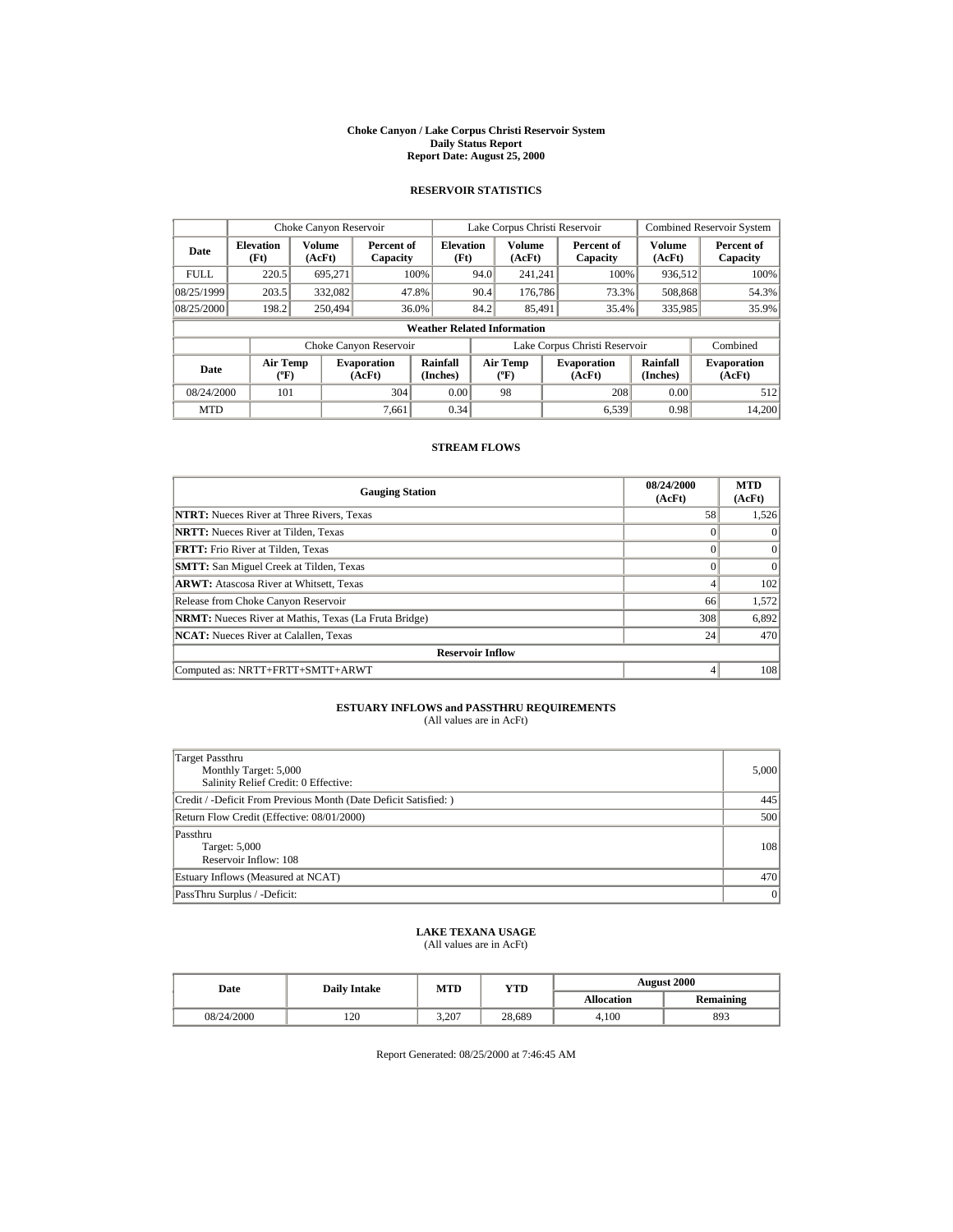#### **Choke Canyon / Lake Corpus Christi Reservoir System Daily Status Report Report Date: August 26, 2000**

#### **RESERVOIR STATISTICS**

|             | Choke Canyon Reservoir                      |                  |                              |                          | Lake Corpus Christi Reservoir |                                   |  |                               | <b>Combined Reservoir System</b> |                              |
|-------------|---------------------------------------------|------------------|------------------------------|--------------------------|-------------------------------|-----------------------------------|--|-------------------------------|----------------------------------|------------------------------|
| Date        | <b>Elevation</b><br>(Ft)                    | Volume<br>(AcFt) | Percent of<br>Capacity       | <b>Elevation</b><br>(Ft) |                               | <b>Volume</b><br>(AcFt)           |  | Percent of<br>Capacity        | <b>Volume</b><br>(AcFt)          | Percent of<br>Capacity       |
| <b>FULL</b> | 220.5                                       | 695,271          |                              | 100%                     | 94.0                          | 241.241                           |  | 100%                          | 936,512                          | 100%                         |
| 08/26/1999  | 203.5                                       | 332,082          |                              | 47.8%                    | 90.4                          | 176,445                           |  | 73.1%                         | 508,527                          | 54.3%                        |
| 08/26/2000  | 198.2                                       | 250,071          |                              | 36.0%                    | 84.2                          | 85.145                            |  | 35.3%                         | 335,216                          | 35.8%                        |
|             | <b>Weather Related Information</b>          |                  |                              |                          |                               |                                   |  |                               |                                  |                              |
|             |                                             |                  | Choke Canyon Reservoir       |                          |                               |                                   |  | Lake Corpus Christi Reservoir |                                  | Combined                     |
| Date        | <b>Air Temp</b><br>$({}^{\circ}\mathrm{F})$ |                  | <b>Evaporation</b><br>(AcFt) | Rainfall<br>(Inches)     |                               | Air Temp<br>$({}^{\circ}{\rm F})$ |  | <b>Evaporation</b><br>(AcFt)  | Rainfall<br>(Inches)             | <b>Evaporation</b><br>(AcFt) |
| 08/25/2000  | 101                                         |                  | 353                          | 0.00                     |                               | 96                                |  | 268                           | 0.00                             | 621                          |
| <b>MTD</b>  |                                             |                  | 8.014                        | 0.34                     |                               |                                   |  | 6.807                         | 0.98                             | 14,821                       |

#### **STREAM FLOWS**

| <b>Gauging Station</b>                                       | 08/25/2000<br>(AcFt) | <b>MTD</b><br>(AcFt) |  |  |  |
|--------------------------------------------------------------|----------------------|----------------------|--|--|--|
| <b>NTRT:</b> Nueces River at Three Rivers, Texas             | 60                   | 1,586                |  |  |  |
| <b>NRTT:</b> Nueces River at Tilden, Texas                   |                      | $\theta$             |  |  |  |
| <b>FRTT:</b> Frio River at Tilden, Texas                     |                      | $\mathbf{0}$         |  |  |  |
| <b>SMTT:</b> San Miguel Creek at Tilden, Texas               |                      | $\Omega$             |  |  |  |
| <b>ARWT:</b> Atascosa River at Whitsett, Texas               |                      | 106                  |  |  |  |
| Release from Choke Canyon Reservoir                          | 66                   | 1,638                |  |  |  |
| <b>NRMT:</b> Nueces River at Mathis, Texas (La Fruta Bridge) | 292                  | 7,184                |  |  |  |
| <b>NCAT:</b> Nueces River at Calallen, Texas                 | 40                   | 509                  |  |  |  |
| <b>Reservoir Inflow</b>                                      |                      |                      |  |  |  |
| Computed as: NRTT+FRTT+SMTT+ARWT                             | 4                    | 112                  |  |  |  |

# **ESTUARY INFLOWS and PASSTHRU REQUIREMENTS**<br>(All values are in AcFt)

| Target Passthru<br>Monthly Target: 5,000<br>Salinity Relief Credit: 0 Effective: | 5,000 |
|----------------------------------------------------------------------------------|-------|
| Credit / -Deficit From Previous Month (Date Deficit Satisfied:)                  | 445   |
| Return Flow Credit (Effective: 08/01/2000)                                       | 500   |
| Passthru<br>Target: 5,000<br>Reservoir Inflow: 112                               | 112   |
| Estuary Inflows (Measured at NCAT)                                               | 509   |
| PassThru Surplus / -Deficit:                                                     | 0     |

### **LAKE TEXANA USAGE**

(All values are in AcFt)

| Date       | <b>Daily Intake</b> | MTD   | YTD    | <b>August 2000</b> |                  |  |
|------------|---------------------|-------|--------|--------------------|------------------|--|
|            |                     |       |        | <b>Allocation</b>  | <b>Remaining</b> |  |
| 08/25/2000 | 140                 | 3.346 | 28.828 | 4.100              | 754              |  |

Report Generated: 08/26/2000 at 8:31:59 AM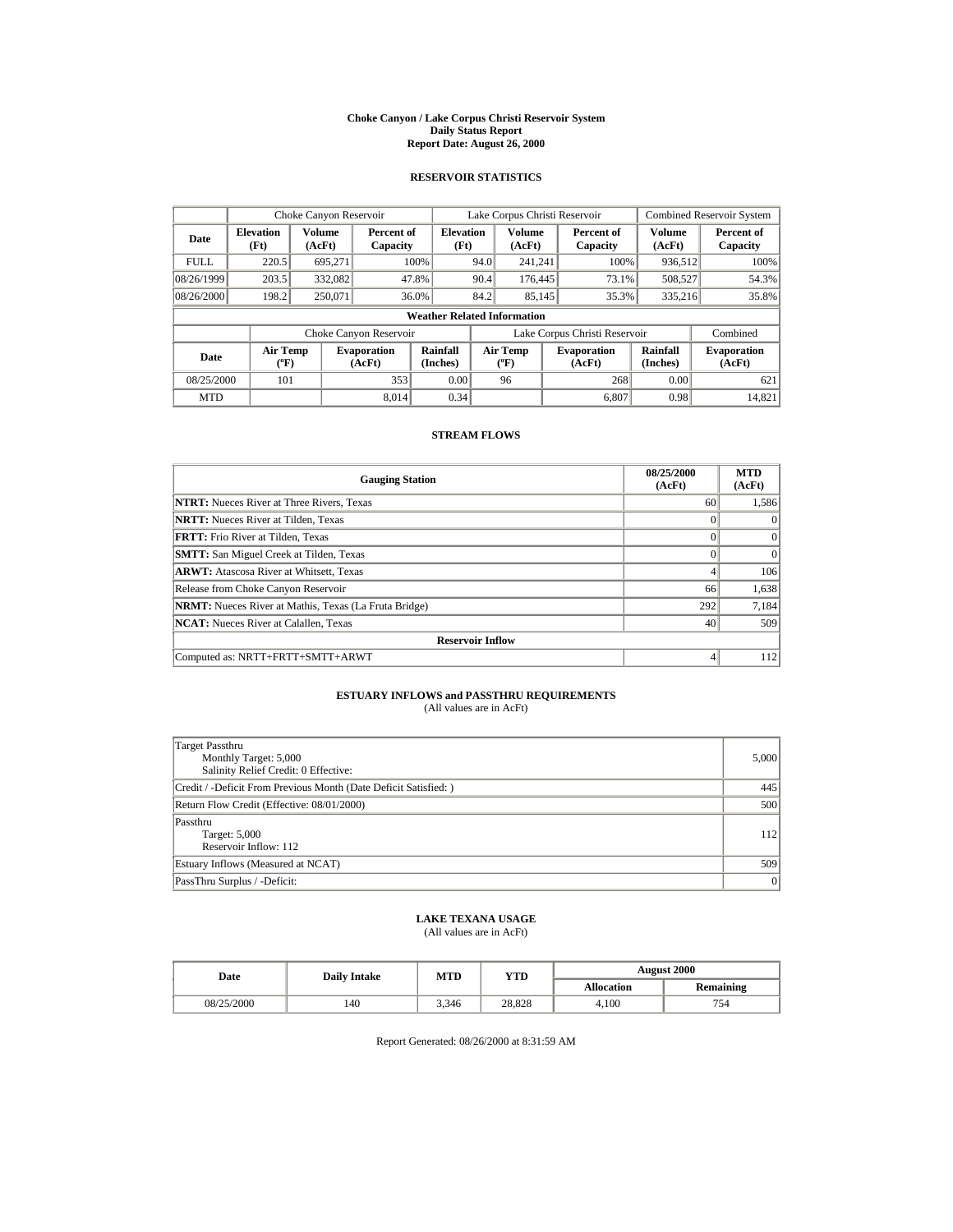#### **Choke Canyon / Lake Corpus Christi Reservoir System Daily Status Report Report Date: August 27, 2000**

#### **RESERVOIR STATISTICS**

|             | Choke Canyon Reservoir                      |                  |                              |                                    | Lake Corpus Christi Reservoir |                                             |  |                               | <b>Combined Reservoir System</b> |                              |
|-------------|---------------------------------------------|------------------|------------------------------|------------------------------------|-------------------------------|---------------------------------------------|--|-------------------------------|----------------------------------|------------------------------|
| Date        | <b>Elevation</b><br>(Ft)                    | Volume<br>(AcFt) | Percent of<br>Capacity       | <b>Elevation</b><br>(Ft)           |                               | Volume<br>(AcFt)                            |  | Percent of<br>Capacity        | Volume<br>(AcFt)                 | Percent of<br>Capacity       |
| <b>FULL</b> | 220.5                                       | 695.271          |                              | 100%                               | 94.0                          | 241.241                                     |  | 100%                          | 936,512                          | 100%                         |
| 08/27/1999  | 203.4                                       | 331,746          |                              | 47.7%                              | 90.4                          | 175,933                                     |  | 72.9%                         | 507,679                          | 54.2%                        |
| 08/27/2000  | 198.1                                       | 249.789          |                              | 35.9%                              | 84.2                          | 84.687                                      |  | 35.1%                         | 334,476                          | 35.7%                        |
|             |                                             |                  |                              | <b>Weather Related Information</b> |                               |                                             |  |                               |                                  |                              |
|             |                                             |                  | Choke Canyon Reservoir       |                                    |                               |                                             |  | Lake Corpus Christi Reservoir |                                  | Combined                     |
| Date        | <b>Air Temp</b><br>$({}^{\circ}\mathrm{F})$ |                  | <b>Evaporation</b><br>(AcFt) | Rainfall<br>(Inches)               |                               | <b>Air Temp</b><br>$({}^{\circ}\mathbf{F})$ |  | <b>Evaporation</b><br>(AcFt)  | Rainfall<br>(Inches)             | <b>Evaporation</b><br>(AcFt) |
| 08/26/2000  | 101                                         |                  | 336                          | 0.00                               |                               | 96                                          |  | 260                           | 0.00                             | 596                          |
| <b>MTD</b>  |                                             |                  | 8.350                        | 0.34                               |                               |                                             |  | 7.067                         | 0.98                             | 15,417                       |

#### **STREAM FLOWS**

| <b>Gauging Station</b>                                       | 08/26/2000<br>(AcFt) | <b>MTD</b><br>(AcFt) |  |  |  |  |
|--------------------------------------------------------------|----------------------|----------------------|--|--|--|--|
| <b>NTRT:</b> Nueces River at Three Rivers, Texas             | 58                   | 1,644                |  |  |  |  |
| <b>NRTT:</b> Nueces River at Tilden, Texas                   | $\Omega$             |                      |  |  |  |  |
| <b>FRTT:</b> Frio River at Tilden, Texas                     | $\Omega$             | $\mathbf{0}$         |  |  |  |  |
| <b>SMTT:</b> San Miguel Creek at Tilden, Texas               |                      | $\Omega$             |  |  |  |  |
| <b>ARWT:</b> Atascosa River at Whitsett, Texas               | 4                    | 110                  |  |  |  |  |
| Release from Choke Canyon Reservoir                          | 66                   | 1,703                |  |  |  |  |
| <b>NRMT:</b> Nueces River at Mathis, Texas (La Fruta Bridge) | 280                  | 7,464                |  |  |  |  |
| <b>NCAT:</b> Nueces River at Calallen, Texas                 | 38                   | 547                  |  |  |  |  |
| <b>Reservoir Inflow</b>                                      |                      |                      |  |  |  |  |
| Computed as: NRTT+FRTT+SMTT+ARWT                             | 4                    | 116                  |  |  |  |  |

# **ESTUARY INFLOWS and PASSTHRU REQUIREMENTS**<br>(All values are in AcFt)

| Target Passthru<br>Monthly Target: 5,000<br>Salinity Relief Credit: 0 Effective: | 5,000 |  |  |
|----------------------------------------------------------------------------------|-------|--|--|
| Credit / -Deficit From Previous Month (Date Deficit Satisfied:)                  | 445   |  |  |
| Return Flow Credit (Effective: 08/01/2000)                                       |       |  |  |
| Passthru<br>Target: 5,000<br>Reservoir Inflow: 116                               | 116   |  |  |
| Estuary Inflows (Measured at NCAT)                                               | 547   |  |  |
| PassThru Surplus / -Deficit:                                                     | 0     |  |  |

### **LAKE TEXANA USAGE**

(All values are in AcFt)

| Date       | <b>Daily Intake</b> | MTD   | YTD    | <b>August 2000</b> |                  |  |
|------------|---------------------|-------|--------|--------------------|------------------|--|
|            |                     |       |        | <b>Allocation</b>  | <b>Remaining</b> |  |
| 08/26/2000 | 139                 | 3.485 | 28.952 | 4.100              | 615              |  |

Report Generated: 08/27/2000 at 7:44:22 AM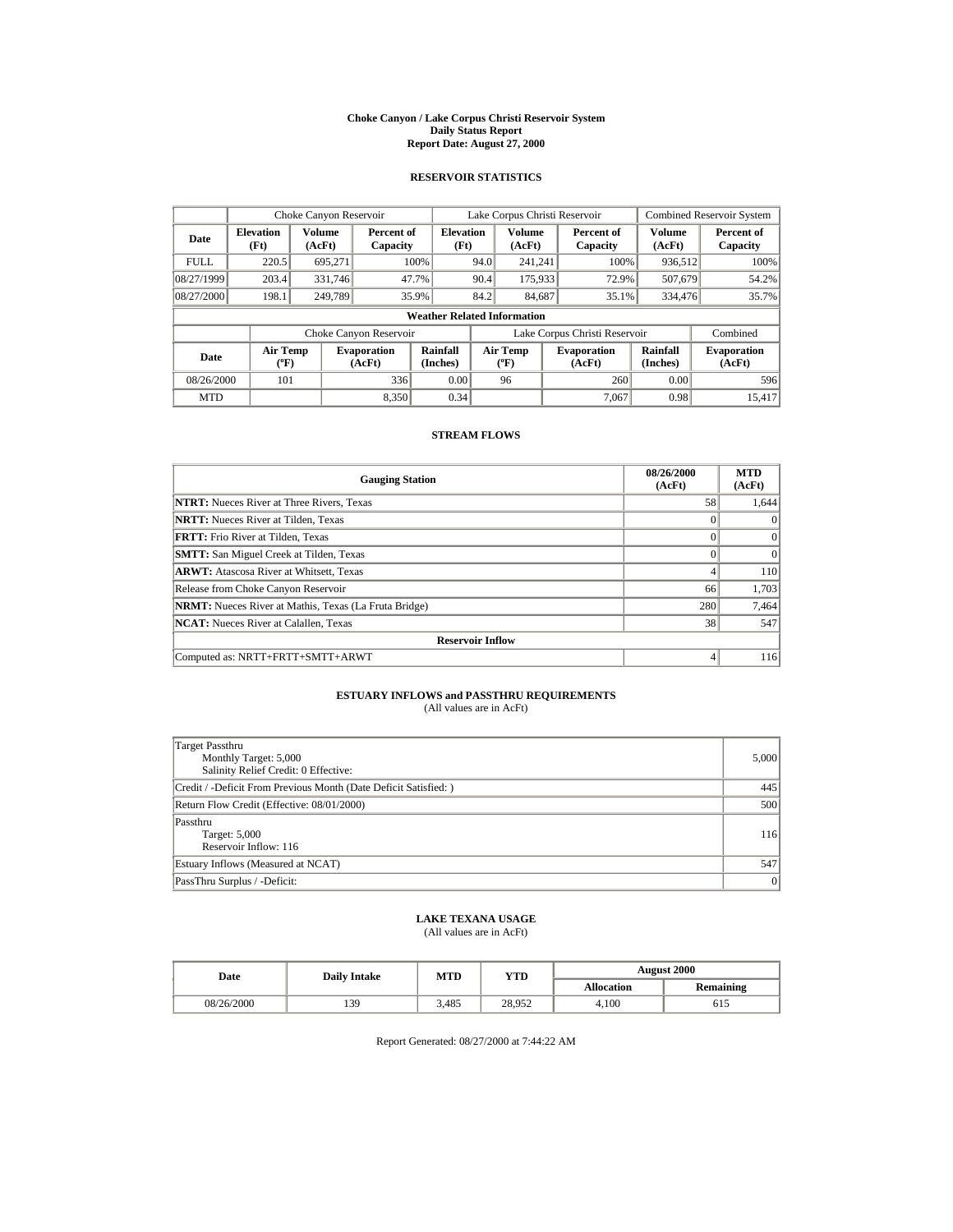#### **Choke Canyon / Lake Corpus Christi Reservoir System Daily Status Report Report Date: August 28, 2000**

#### **RESERVOIR STATISTICS**

|             | Choke Canyon Reservoir                |                  |                              |                                    | Lake Corpus Christi Reservoir |                                   |  |                               |                         | <b>Combined Reservoir System</b> |  |
|-------------|---------------------------------------|------------------|------------------------------|------------------------------------|-------------------------------|-----------------------------------|--|-------------------------------|-------------------------|----------------------------------|--|
| Date        | <b>Elevation</b><br>(Ft)              | Volume<br>(AcFt) | Percent of<br>Capacity       | <b>Elevation</b><br>(Ft)           |                               | <b>Volume</b><br>(AcFt)           |  | Percent of<br>Capacity        | <b>Volume</b><br>(AcFt) | Percent of<br>Capacity           |  |
| <b>FULL</b> | 220.5                                 | 695.271          |                              | 100%                               | 94.0                          | 241.241                           |  | 100%                          | 936,512                 | 100%                             |  |
| 08/28/1999  | 203.4                                 | 331,578          |                              | 47.7%                              | 90.4                          | 176,445                           |  | 73.1%                         | 508,023                 | 54.2%                            |  |
| 08/28/2000  | 198.1                                 | 249,368          |                              | 35.9%                              | 84.1                          | 84.231                            |  | 34.9%                         | 333,599                 | 35.6%                            |  |
|             |                                       |                  |                              | <b>Weather Related Information</b> |                               |                                   |  |                               |                         |                                  |  |
|             |                                       |                  | Choke Canyon Reservoir       |                                    |                               |                                   |  | Lake Corpus Christi Reservoir |                         | Combined                         |  |
| Date        | <b>Air Temp</b><br>$({}^o\mathrm{F})$ |                  | <b>Evaporation</b><br>(AcFt) | Rainfall<br>(Inches)               |                               | Air Temp<br>$({}^{\circ}{\rm F})$ |  | <b>Evaporation</b><br>(AcFt)  | Rainfall<br>(Inches)    | <b>Evaporation</b><br>(AcFt)     |  |
| 08/27/2000  | 102                                   |                  | 319                          | 0.00                               |                               | 98                                |  | 219                           | 0.00                    | 538                              |  |
| <b>MTD</b>  |                                       |                  | 8.669                        | 0.34                               |                               |                                   |  | 7.286                         | 0.98                    | 15,955                           |  |

#### **STREAM FLOWS**

| <b>Gauging Station</b>                                       | 08/27/2000<br>(AcFt) | <b>MTD</b><br>(AcFt) |  |  |  |  |
|--------------------------------------------------------------|----------------------|----------------------|--|--|--|--|
| <b>NTRT:</b> Nueces River at Three Rivers, Texas             | 58                   | 1,701                |  |  |  |  |
| <b>NRTT:</b> Nueces River at Tilden, Texas                   |                      |                      |  |  |  |  |
| <b>FRTT:</b> Frio River at Tilden, Texas                     |                      | $\Omega$             |  |  |  |  |
| <b>SMTT:</b> San Miguel Creek at Tilden, Texas               |                      | $\Omega$             |  |  |  |  |
| <b>ARWT:</b> Atascosa River at Whitsett, Texas               | 13                   | 122                  |  |  |  |  |
| Release from Choke Canyon Reservoir                          | 66                   | 1.769                |  |  |  |  |
| <b>NRMT:</b> Nueces River at Mathis, Texas (La Fruta Bridge) | 274                  | 7,738                |  |  |  |  |
| <b>NCAT:</b> Nueces River at Calallen, Texas                 | 20                   | 567                  |  |  |  |  |
| <b>Reservoir Inflow</b>                                      |                      |                      |  |  |  |  |
| Computed as: NRTT+FRTT+SMTT+ARWT                             | 13                   | 128                  |  |  |  |  |

# **ESTUARY INFLOWS and PASSTHRU REQUIREMENTS**<br>(All values are in AcFt)

| Target Passthru<br>Monthly Target: 5,000<br>Salinity Relief Credit: 0 Effective: | 5,000 |  |  |
|----------------------------------------------------------------------------------|-------|--|--|
| Credit / -Deficit From Previous Month (Date Deficit Satisfied:)                  | 445   |  |  |
| Return Flow Credit (Effective: 08/01/2000)                                       |       |  |  |
| Passthru<br>Target: 5,000<br>Reservoir Inflow: 128                               | 128   |  |  |
| Estuary Inflows (Measured at NCAT)                                               | 567   |  |  |
| PassThru Surplus / -Deficit:                                                     | 0     |  |  |

### **LAKE TEXANA USAGE**

(All values are in AcFt)

| Date       | <b>Daily Intake</b> | MTD   | YTD    | <b>August 2000</b> |                  |  |
|------------|---------------------|-------|--------|--------------------|------------------|--|
|            |                     |       |        | <b>Allocation</b>  | <b>Remaining</b> |  |
| 08/27/2000 | 139                 | 3.624 | 29,091 | 4.100              | 476              |  |

Report Generated: 08/28/2000 at 8:13:59 AM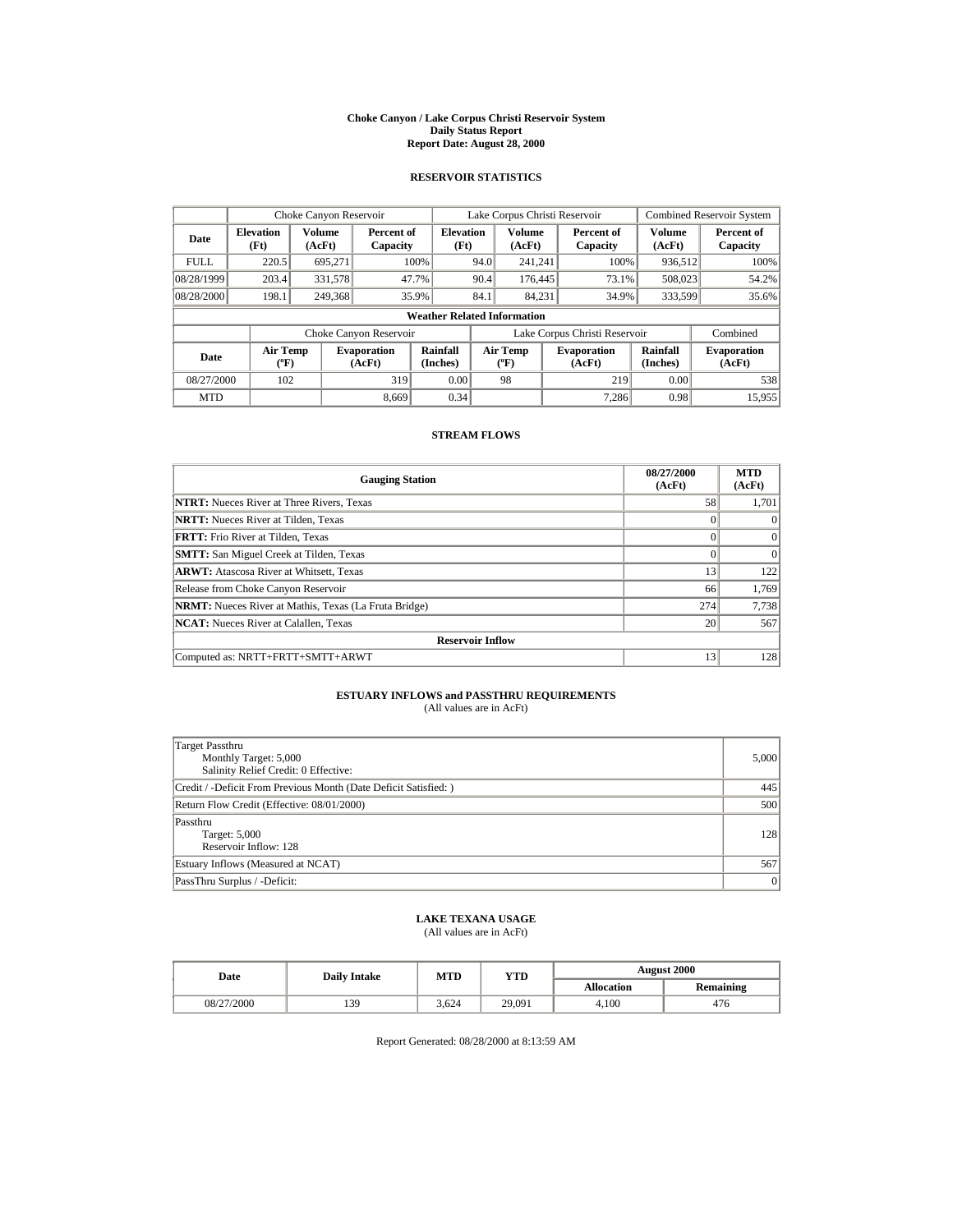#### **Choke Canyon / Lake Corpus Christi Reservoir System Daily Status Report Report Date: August 29, 2000**

#### **RESERVOIR STATISTICS**

|             | Choke Canyon Reservoir                      |                  |                              |                                    | Lake Corpus Christi Reservoir |                                                                             |  |                               | Combined Reservoir System |                              |  |
|-------------|---------------------------------------------|------------------|------------------------------|------------------------------------|-------------------------------|-----------------------------------------------------------------------------|--|-------------------------------|---------------------------|------------------------------|--|
| Date        | <b>Elevation</b><br>(Ft)                    | Volume<br>(AcFt) | Percent of<br>Capacity       | <b>Elevation</b><br>(Ft)           |                               | Volume<br>(AcFt)                                                            |  | Percent of<br>Capacity        | Volume<br>(AcFt)          | Percent of<br>Capacity       |  |
| <b>FULL</b> | 220.5                                       | 695.271          |                              | 100%                               | 94.0                          | 241.241                                                                     |  | 100%                          | 936,512                   | 100%                         |  |
| 08/29/1999  | 203.4                                       | 331,578          |                              | 47.7%                              | 90.5                          | 177.298                                                                     |  | 73.5%                         | 508,876                   | 54.3%                        |  |
| 08/29/2000  | 198.1                                       | 248,806          |                              | 35.8%                              | 84.1                          | 83.663                                                                      |  | 34.7%<br>332,469              |                           | 35.5%                        |  |
|             |                                             |                  |                              | <b>Weather Related Information</b> |                               |                                                                             |  |                               |                           |                              |  |
|             |                                             |                  | Choke Canyon Reservoir       |                                    |                               |                                                                             |  | Lake Corpus Christi Reservoir |                           | Combined                     |  |
| Date        | <b>Air Temp</b><br>$({}^{\circ}\mathrm{F})$ |                  | <b>Evaporation</b><br>(AcFt) | Rainfall<br>(Inches)               |                               | <b>Air Temp</b><br><b>Evaporation</b><br>$({}^{\circ}\mathbf{F})$<br>(AcFt) |  |                               | Rainfall<br>(Inches)      | <b>Evaporation</b><br>(AcFt) |  |
| 08/28/2000  | 102                                         |                  | 343                          | 0.00                               |                               | 98                                                                          |  | 277                           | 0.00                      | 620                          |  |
| <b>MTD</b>  |                                             |                  | 9.012                        | 0.34                               |                               |                                                                             |  | 7,563                         | 0.98                      | 16,575                       |  |

#### **STREAM FLOWS**

| <b>Gauging Station</b>                                       | 08/28/2000<br>(AcFt) | <b>MTD</b><br>(AcFt) |  |  |  |  |
|--------------------------------------------------------------|----------------------|----------------------|--|--|--|--|
| <b>NTRT:</b> Nueces River at Three Rivers, Texas             | 60                   | 1,761                |  |  |  |  |
| <b>NRTT:</b> Nueces River at Tilden, Texas                   | $\Omega$             |                      |  |  |  |  |
| <b>FRTT:</b> Frio River at Tilden, Texas                     | $\Omega$             | $\mathbf{0}$         |  |  |  |  |
| <b>SMTT:</b> San Miguel Creek at Tilden, Texas               |                      | $\Omega$             |  |  |  |  |
| <b>ARWT:</b> Atascosa River at Whitsett, Texas               | 8                    | 130                  |  |  |  |  |
| Release from Choke Canyon Reservoir                          | 66                   | 1,834                |  |  |  |  |
| <b>NRMT:</b> Nueces River at Mathis, Texas (La Fruta Bridge) | 276                  | 8,013                |  |  |  |  |
| <b>NCAT:</b> Nueces River at Calallen, Texas                 | 18                   | 585                  |  |  |  |  |
| <b>Reservoir Inflow</b>                                      |                      |                      |  |  |  |  |
| Computed as: NRTT+FRTT+SMTT+ARWT                             | 8                    | 1361                 |  |  |  |  |

#### **ESTUARY INFLOWS and PASSTHRU REQUIREMENTS** (All values are in AcFt)

|  | (All values are in AcFt) |  |  |  |  |
|--|--------------------------|--|--|--|--|
|--|--------------------------|--|--|--|--|

| Target Passthru<br>Monthly Target: 5,000<br>Salinity Relief Credit: 0 Effective: | 5,000   |  |  |
|----------------------------------------------------------------------------------|---------|--|--|
| Credit / -Deficit From Previous Month (Date Deficit Satisfied: )                 | 445     |  |  |
| Return Flow Credit (Effective: 08/01/2000)                                       |         |  |  |
| Passthru<br>Target: 5,000<br>Reservoir Inflow: 136                               | 136     |  |  |
| Estuary Inflows (Measured at NCAT)                                               | 585     |  |  |
| PassThru Surplus / -Deficit:                                                     | $\vert$ |  |  |

### **LAKE TEXANA USAGE**

(All values are in AcFt)

| Date       | YTD<br>MTD<br><b>Daily Intake</b> |       | <b>August 2000</b>   |                   |                  |
|------------|-----------------------------------|-------|----------------------|-------------------|------------------|
|            |                                   |       |                      | <b>Allocation</b> | <b>Remaining</b> |
| 08/28/2000 | 139                               | 3.763 | 20 220<br>ز سامبار ک | 4.100             | 227<br>JJ.       |

Report Generated: 08/29/2000 at 7:44:23 AM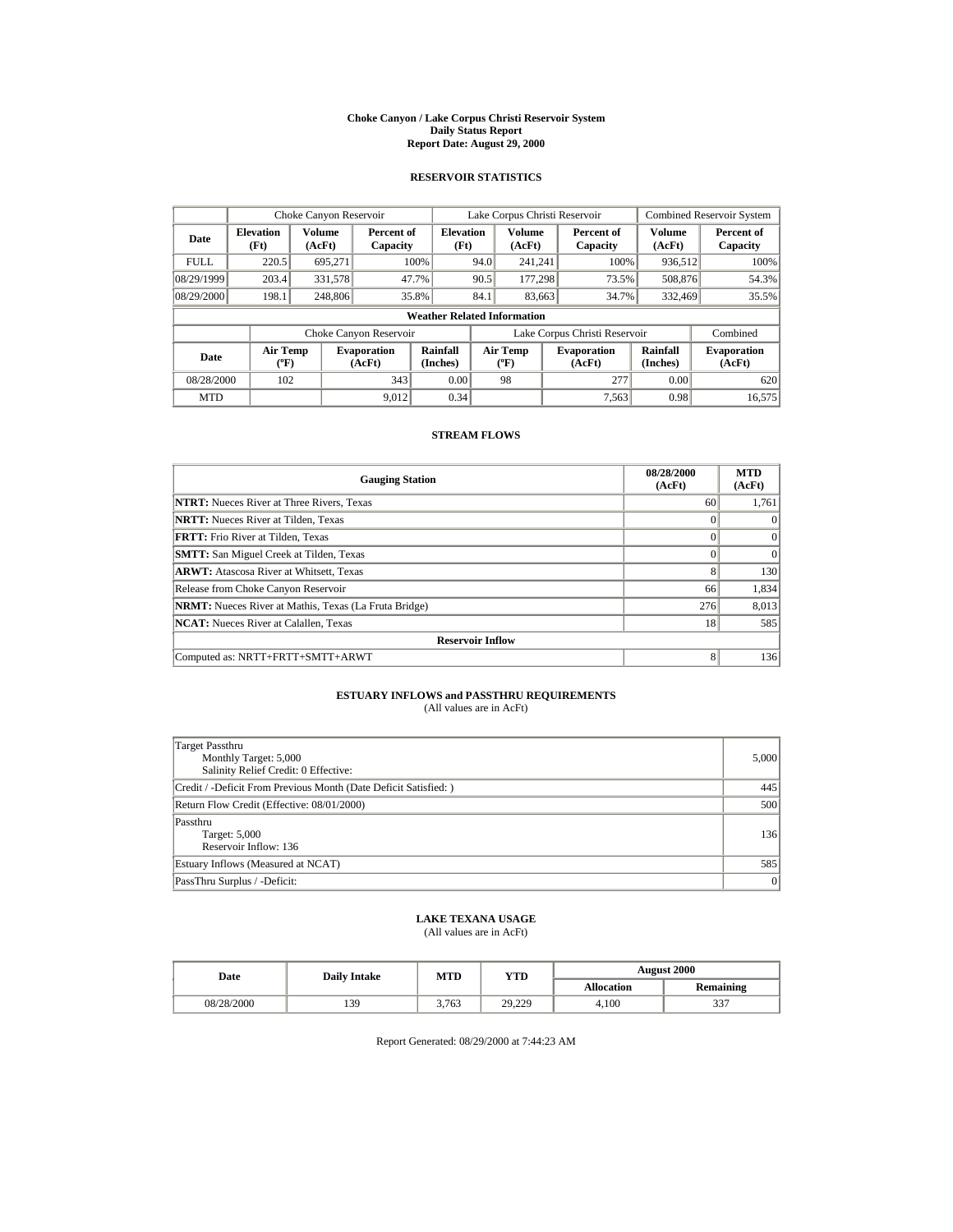#### **Choke Canyon / Lake Corpus Christi Reservoir System Daily Status Report Report Date: August 30, 2000**

#### **RESERVOIR STATISTICS**

|             | Choke Canyon Reservoir                |                  |                              |                          | Lake Corpus Christi Reservoir |                                   |  |                               | <b>Combined Reservoir System</b> |                              |
|-------------|---------------------------------------|------------------|------------------------------|--------------------------|-------------------------------|-----------------------------------|--|-------------------------------|----------------------------------|------------------------------|
| Date        | <b>Elevation</b><br>(Ft)              | Volume<br>(AcFt) | Percent of<br>Capacity       | <b>Elevation</b><br>(Ft) |                               | <b>Volume</b><br>(AcFt)           |  | Percent of<br>Capacity        | <b>Volume</b><br>(AcFt)          | Percent of<br>Capacity       |
| <b>FULL</b> | 220.5                                 | 695.271          |                              | 100%                     | 94.0                          | 241.241                           |  | 100%                          | 936,512                          | 100%                         |
| 08/30/1999  | 203.4                                 | 331.410          |                              | 47.7%                    | 90.5                          | 178.153                           |  | 73.8%                         | 509,563                          | 54.4%                        |
| 08/30/2000  | 198.0                                 | 248,525          |                              | 35.7%                    | 84.0                          | 83.211                            |  | 34.5%                         | 331,736                          | 35.4%                        |
|             | <b>Weather Related Information</b>    |                  |                              |                          |                               |                                   |  |                               |                                  |                              |
|             |                                       |                  | Choke Canyon Reservoir       |                          |                               |                                   |  | Lake Corpus Christi Reservoir |                                  | Combined                     |
| Date        | <b>Air Temp</b><br>$({}^o\mathrm{F})$ |                  | <b>Evaporation</b><br>(AcFt) | Rainfall<br>(Inches)     |                               | Air Temp<br>$({}^{\circ}{\rm F})$ |  | <b>Evaporation</b><br>(AcFt)  | Rainfall<br>(Inches)             | <b>Evaporation</b><br>(AcFt) |
| 08/29/2000  | 101                                   |                  | 327                          | 0.00                     |                               | 98                                |  | 289                           | 0.00                             | 616                          |
| <b>MTD</b>  |                                       |                  | 9,339                        | 0.34                     |                               |                                   |  | 7.852                         | 0.98                             | 17.191                       |

#### **STREAM FLOWS**

| <b>Gauging Station</b>                                       | 08/29/2000<br>(AcFt) | <b>MTD</b><br>(AcFt) |  |  |  |
|--------------------------------------------------------------|----------------------|----------------------|--|--|--|
| <b>NTRT:</b> Nueces River at Three Rivers, Texas             | 66                   | 1,826                |  |  |  |
| <b>NRTT:</b> Nueces River at Tilden, Texas                   |                      | $\Omega$             |  |  |  |
| <b>FRTT:</b> Frio River at Tilden, Texas                     |                      | $\Omega$             |  |  |  |
| <b>SMTT:</b> San Miguel Creek at Tilden, Texas               |                      | $\Omega$             |  |  |  |
| <b>ARWT:</b> Atascosa River at Whitsett, Texas               |                      | 135                  |  |  |  |
| Release from Choke Canyon Reservoir                          | 66                   | 1,900                |  |  |  |
| <b>NRMT:</b> Nueces River at Mathis, Texas (La Fruta Bridge) | 290                  | 8,303                |  |  |  |
| <b>NCAT:</b> Nueces River at Calallen, Texas                 |                      | 588                  |  |  |  |
| <b>Reservoir Inflow</b>                                      |                      |                      |  |  |  |
| Computed as: (NTRT+FRTT+SMTT)-Release From Choke Canyon      |                      | 136                  |  |  |  |

# **ESTUARY INFLOWS and PASSTHRU REQUIREMENTS**<br>(All values are in AcFt)

| Target Passthru<br>Monthly Target: 5,000<br>Salinity Relief Credit: 0 Effective: | 5,000 |
|----------------------------------------------------------------------------------|-------|
| Credit / -Deficit From Previous Month (Date Deficit Satisfied: )                 | 445   |
| Return Flow Credit (Effective: 08/01/2000)                                       | 500   |
| Passthru<br>Target: 5,000<br>Reservoir Inflow: 136                               | 136   |
| Estuary Inflows (Measured at NCAT)                                               | 588   |
| PassThru Surplus / -Deficit:                                                     | 0     |

### **LAKE TEXANA USAGE**

(All values are in AcFt)

| Date       | <b>Daily Intake</b> | MTD   | YTD    | <b>August 2000</b> |           |  |
|------------|---------------------|-------|--------|--------------------|-----------|--|
|            |                     |       |        | <b>Allocation</b>  | Remaining |  |
| 08/29/2000 | 139                 | 3.902 | 29,368 | 4.100              | 198       |  |

Report Generated: 08/30/2000 at 7:43:06 AM